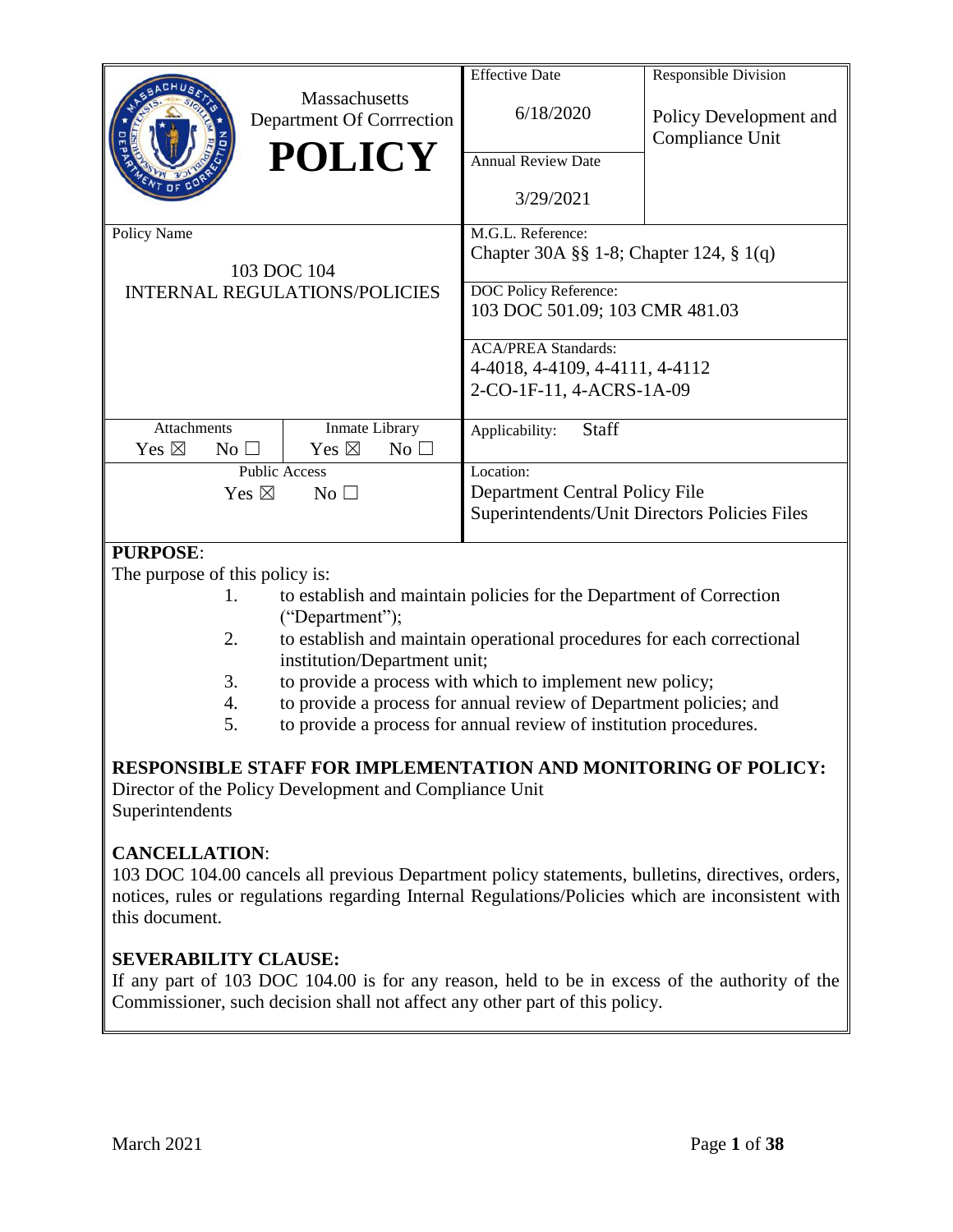# **TABLE OF CONTENTS**

| 104.01 | Department of Correction Policy Statements                                                        | 3  |
|--------|---------------------------------------------------------------------------------------------------|----|
| 104.02 | <b>Approving Authority</b>                                                                        | 3  |
| 104.03 | Department Reviewing Authority: Duties                                                            | 3  |
| 104.04 | Institutional Staff Participation in the Annual Review Process of<br><b>Departmental Policies</b> | 4  |
| 104.05 | <b>Annual Review Process of Department Policies</b>                                               | 5. |
| 104.06 | <b>Institutional Policy and Procedures Manual</b>                                                 | 10 |
| 104.07 | <b>Annual Review Process of Institutional Unit Procedures</b>                                     | 11 |
| 104.08 | Dissemination of Policies and Procedures                                                          | 13 |
| 104.09 | <b>Public Access</b>                                                                              | 13 |
|        |                                                                                                   |    |

# **ATTACHMENTS**

| Attachment #1  | DOC Policy Assignments by Security Levels              | 15 |
|----------------|--------------------------------------------------------|----|
| Attachment #2  | Policy Review Chart/Accessibility List                 | 20 |
| Attachment #3  | Guide for DOC Policy Format                            | 21 |
| Attachment #4  | <b>Impact Statement Form</b>                           | 28 |
| Attachment #5  | <b>Policy Review Tracking Form</b>                     | 29 |
| Attachment #6  | Superintendent's Policy Review Chart                   | 30 |
| Attachment #7  | Superintendent's Policy Change Sheet                   | 31 |
| Attachment #8  | Procedural Statement on the Conduct of Public Hearings | 32 |
| Attachment #9  | <b>Waiver Request Format</b>                           | 34 |
| Attachment #10 | Committee/Meeting Policy Change Form                   | 35 |
| Attachment #11 | Civil Rights Impact Analysis                           | 36 |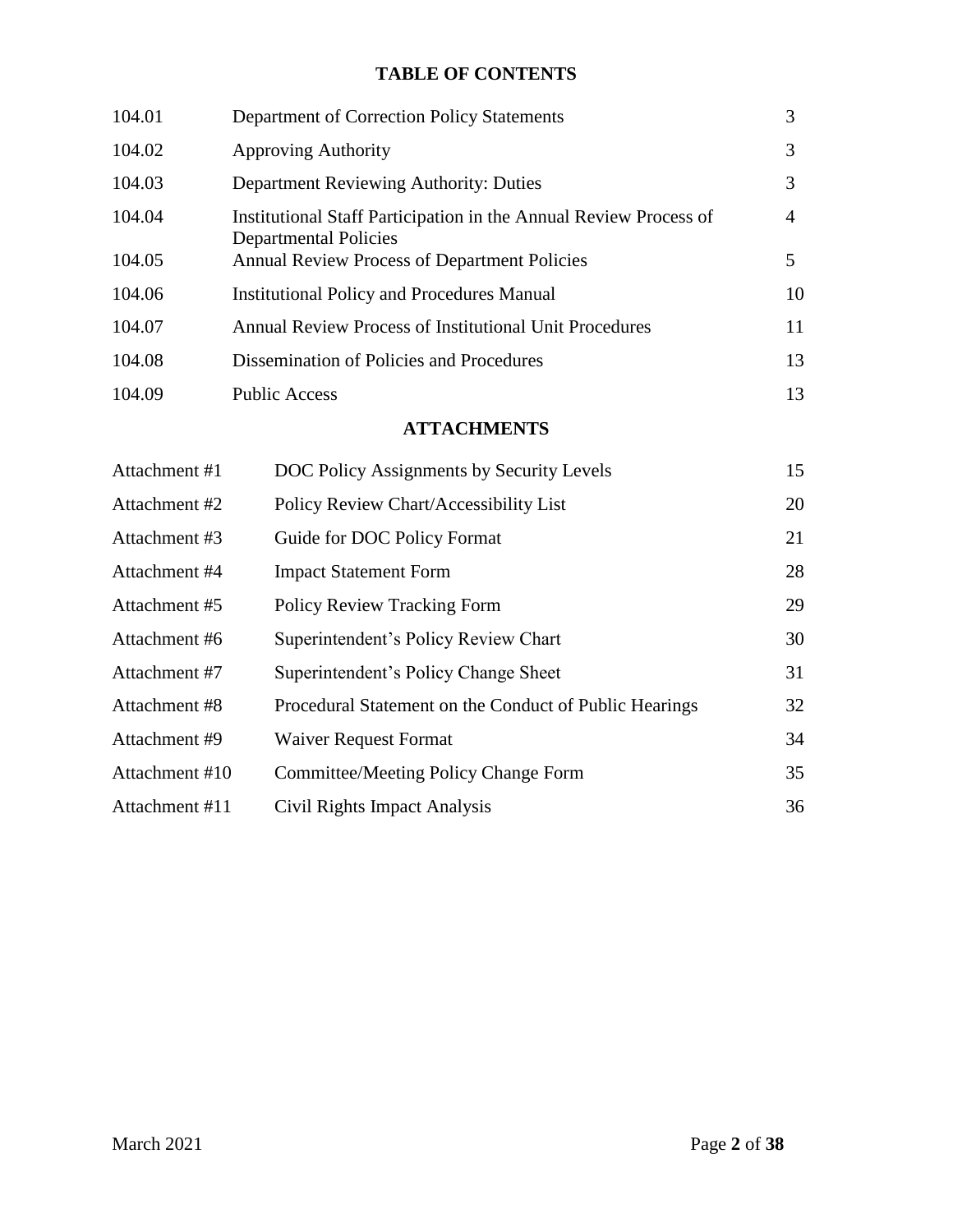The Commissioner, Deputy Commissioner of the Prison Division, Deputy Commissioner of Field Services, Deputy Commissioner of the Administrative Services Division, Deputy Commissioner of Clinical Service and Reentry, Deputy Commissioner of Career and Professional Development, General Counsel, Assistant Deputy Commissioners (North, and South), Executive Director of Strategic Planning and Research, Chief of PREA Audits, Operations and Investigations, Director of Policy Development and Compliance Unit shall establish for the Department policy statements that include at a minimum, the following items:

- 1. The philosophy, goals and objectives of the Department;
- 2. Regulations, policies, procedures, rules and practices for the Department's operation, including instructions to correctional institutions and Department units for the development of their own procedures and manuals, in accordance with Department policy.
- 3. Statements describing the programs and services offered by the Department.

### 104.02 Approving Authority

The Commissioner and/or the appointed designees are the approving authorities for the Department's policies.

### 104.03 Department Reviewing Authorities: Duties

In order to ensure that all Department policies and institutional procedures are consistent and reflect existing Department practices, there shall be Department Reviewing Authorities. The duties and responsibilities of such Reviewing Authorities or designees shall include, but not be limited to:

- A. Development of policies/regulations for all operations within their area of responsibility. Development of policies/regulations may include:
	- 1. A review and comment by the Legal Division.
	- 2. A review and documented feedback from those individuals whose area of responsibility is affected and/or those who have expertise in specific areas of concern. Such individuals may include Department employees and/or employees from another public or private agency as is appropriate;
	- 3. A determination as to the need to include definitions within the policy. When it is appropriate to do so, the Reviewing Authority may include definitions of the terms used within the policy. To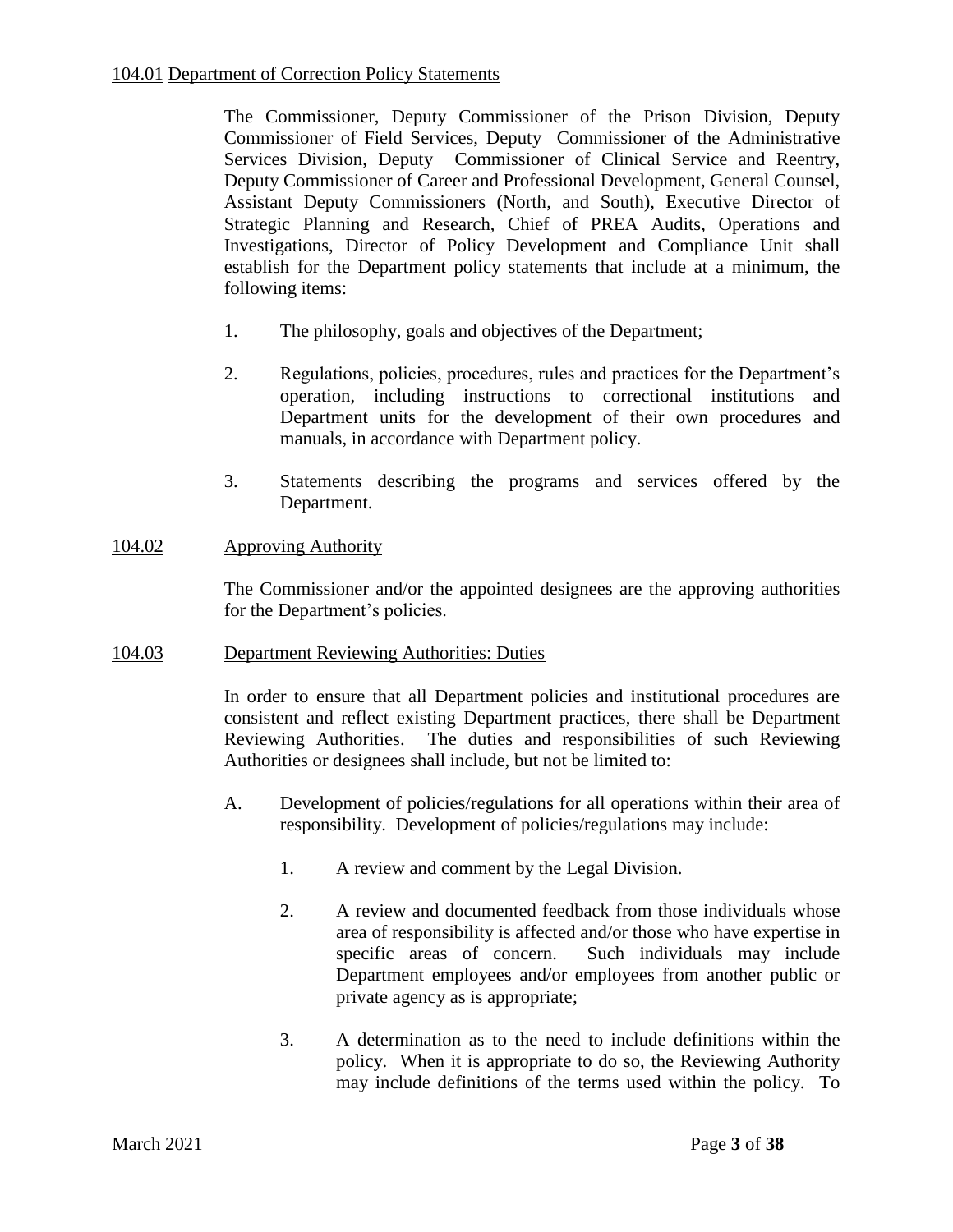ensure consistency, the definitions found in the Department's definition glossary should be used within the individual policy.

- 4. Submission of the policy in final draft form through the review process discussed below and making any necessary revisions prior to presenting the policy for the Commissioner's review.
- 5. Prior to submission to the Director of the Policy Development and Compliance Unit ("PDCU"), the Reviewing Authority shall ensure that each Department policy notes in the lower right corner of each page the policy number and page number.
- 6. Submission of a policy impact statement shall be completed and submitted with each new or revised policy (Attachment #4). This form is designed to provide the Commissioner with a summary of any additional costs and/or training requirements that a new or revised policy may generate.
- 7. The Director of the PDCU shall ensure that upon receiving the signed policy back from the Commissioner's office, the month and year the policy was signed is added to the lower left corner of each page.
- 8. Since Code of Massachusetts Regulations become effective upon date of publication in the Massachusetts Register, that date shall be substituted in the lower left corner.
- B. An annual review of all policies as indicated on the schedule outlined in Attachment #2.
- C. Periodically requiring that audits be performed at institutions/departmental units to ensure that all policies, procedures and operating manuals are current, operationally sound, and reflect existing Department policy.
- D. Reviewing any waivers for any portion of a policy that falls under their authority. Following this review, a recommendation is given to the Commissioner for approval. The requirements set forth in CMRs can not be waived unless the CMR explicitly excludes a Department institution or security level within its applicability clause, or the CMR contains an emergency suspension clause. Suspension's lasting for more than fortyeight (48) hours must be approved by the Commissioner.
- E. An annual review of the impact the regulation may have on individuals or groups of a protected class. In conducting this analysis, the Reviewing Authority shall utilize the Civil Rights Impact Analysis ("CRIA") form (Attachment #11).
- 104.04 Institutional Staff Participation in the Annual Review Process of Department Policies and Regulations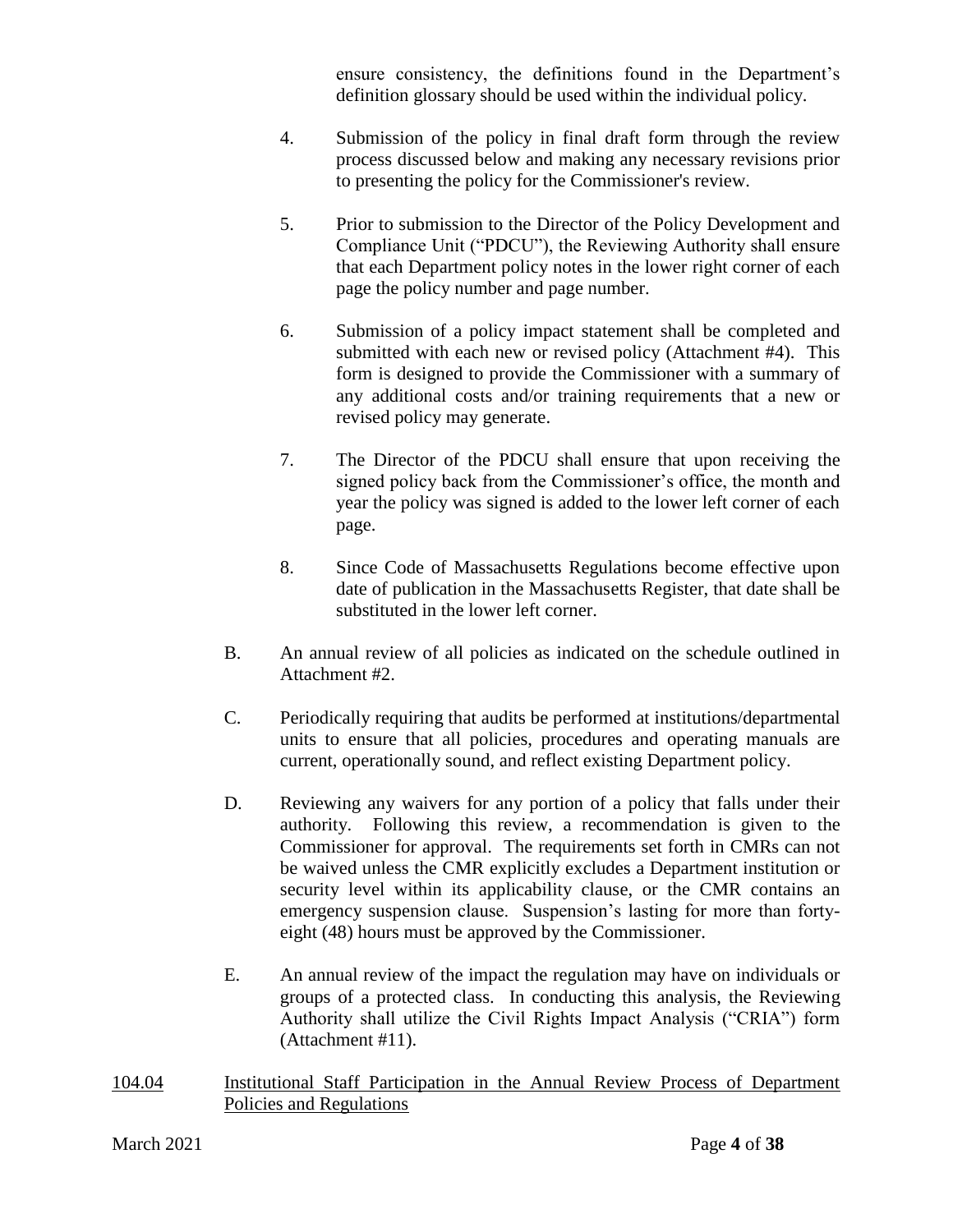- 1. To maximize input from institutional staff in the policy/regulation review process, Superintendents shall refer to Attachment #6. The Superintendent's Policy Review Chart designates which policy/regulation the facility is responsible for reviewing in a given month. The designated policies/regulations shall be rotated between the various facilities from year to year.
- 2. At the beginning of the designated month, each Superintendent or designee shall download the designated policy/regulation to be reviewed from the intranet and make it available to the staff involved in the review process. The designated policy/regulation shall be discussed during the required monthly meetings held between all managers, supervisors, and line staff. The policy/regulation should be reviewed from beginning to end with consideration given to typographical and grammatical errors as well as substantive content, i.e., are all requirements realistic and achievable.
- 3. The designated policy/regulation and all recommendations for revisions shall then be discussed at the Superintendent's monthly meeting with the senior management/department heads.
- 4. Those recommendations that the Superintendent supports shall be transmitted electronically using Attachment #7, Superintendent's Policy/Regulation Change Sheet form, to the Director of the Policy Development and Compliance Unit with a copy being sent to the respective Assistant Deputy Commissioner no later than the last business day of the designated month shown on the Superintendent's Policy/Regulation Review Chart.
- 5. The Director of the PDCU shall then forward the recommendations electronically to the policy/regulation's Reviewing Authority for consideration.
- B. When committees are established to assess policies and practices, or policy revisions are proposed as a result of any meetings or discussions, the committee chairperson or other responsible person shall ensure that the policy/regulation revision proposals are submitted to the designated Reviewing Authority using Attachment #10.

# 104.05 Annual Review Process of Department Policies/Regulations

A. All Department policies and regulations shall be reviewed annually by the appropriate Reviewing Authority consistent with the policy/regulation annual review schedule outlined in Attachment #2. In order to ensure sufficient time for the review process to occur as described below, the Reviewing Authority shall begin the review process ninety (90) days in advance of the month it is due to be presented for the Commissioner's

A.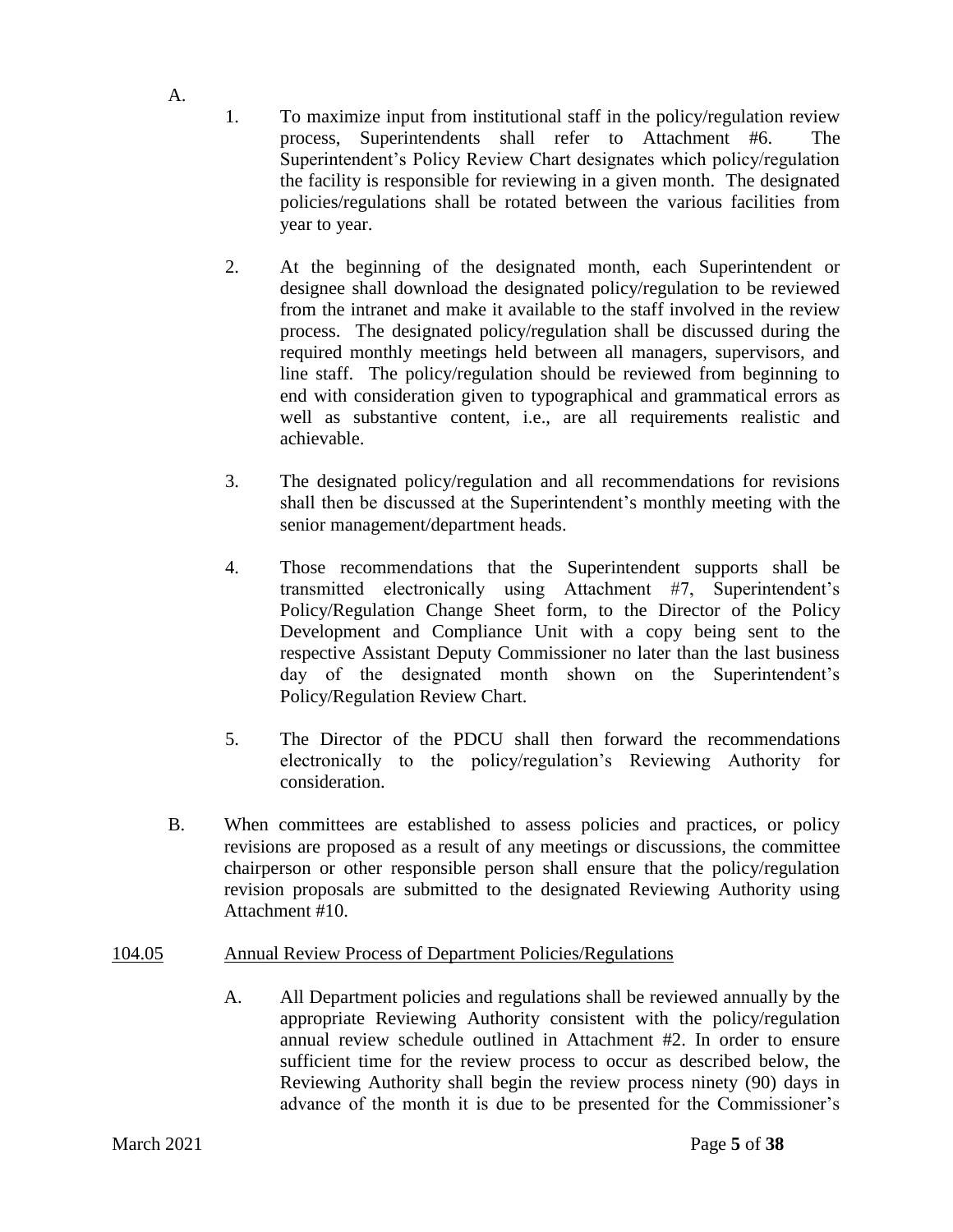signature. Reviewing Authorities shall duly consider all recommendations for policy revisions made by the institutional staff through the process described in 104.04 (A). If a standard operating procedure is part of a Department regulation, it shall also be reviewed during this process. The results of this review (i.e., additions and/or deletions, etc.) shall be included in the cover memo. Upon initiation of the review process, the Reviewing Authority shall attach Attachment #5, the Policy/Regulation Review Tracking Form, to the policy/regulation. As each stage of the process is completed, the person completing the review shall fill in the required information and forward the policy/regulation along to the next stage. Upon receipt, the Director of the PDCU shall review the Policy Review Tracking Form to ensure its completeness and file it in the Central Policy File.

- B. During the annual review, each Reviewing Authority shall review each policy/regulation to ensure that:
	- 1. It is consistent with American Correctional Association ("ACA") standards;
	- 2. It is consistent with any jurisdictional authority's regulations;
	- 3. It is practicable for implementation;
	- 4. It is current, operationally sound and consistent with the philosophy and goals of the Department.
	- 5. Appropriate definitions, as are found in the Department Definition Glossary, are included to facilitate the understanding of terms used.
	- 6. The need for facility procedures is explicitly noted within the policy/regulation in relation to which sections require procedures and the content to be so addressed.
	- 7. With either new or revised policies/regulations, an assessment of the costs and training involved shall be included on Attachment #4.
	- 8. A realistic effective date shall be set, which allows time for distribution, development of procedures, staff training, informing the inmates, etc.

For policies, the effective date may be indicated as follows:

This policy shall become effective (thirty (30), sixty (60), ninety (90), etc.) days following the date of the Commissioner's signature.

For regulations the effective date may be indicated as follows: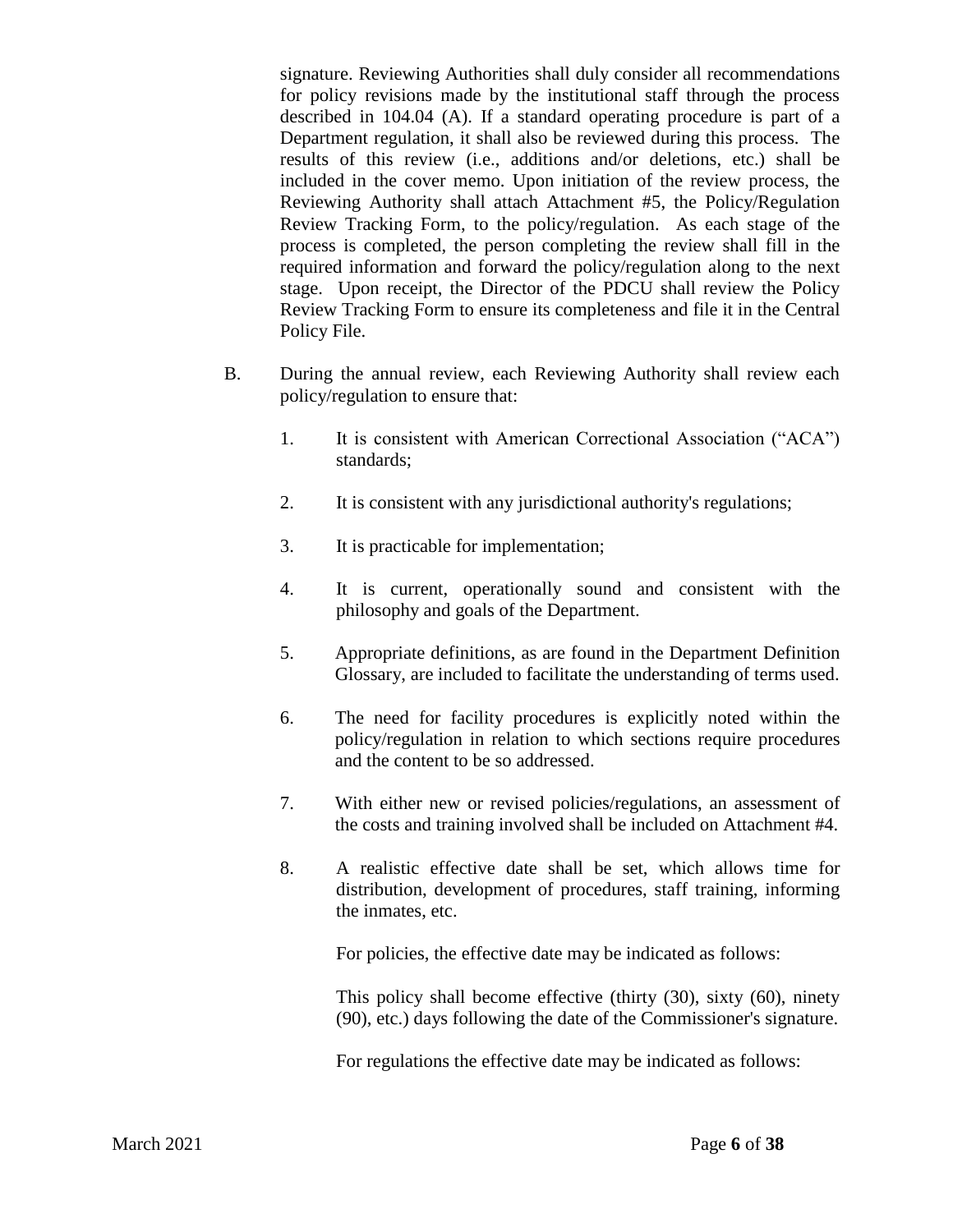This regulation shall become effective upon the date of publication.

- 9. The CRIA form (Attachment #11) was completed, analyzing the civil rights impact the regulation may have on individuals or groups of a protected class.
- C. Once the Reviewing Authority has completed the review, he/she shall refer to Attachment #2. Policies/Regulations noted by an asterisk shall be sent to the Deputy Commissioner of Clinical Services and Reentry in order to consider female offender concerns. If revisions are needed, the Reviewing Authority shall incorporate the necessary language as recommended by the Deputy Commissioner of Clinical Services and Reentry.
- D. The policy/regulation shall be sent to the Assistant Deputy Commissioner of the Northern Sector to consider the applicability to Lemuel Shattuck Hospital during the review. If revisions are needed, the Reviewing Authority shall review, and if agreed upon, incorporate the necessary language as recommended by the Assistant Deputy Commissioner.
- E. The policy/regulation review shall be forwarded to the Deputy Commissioner of the Administrative Services Division and the Director of Training and Staff Development to determine whether the changes being proposed have any impact on the budget, bargaining units or training. This consultation shall be noted on the policy/regulation review tracking form (Attachment #5). If an impact is identified, it shall be noted on the policy impact statement (Attachment #4).
- F. If during an annual review of a policy/regulation the Reviewing Authority identifies changes that affect any information technology issues, the Reviewing Authority shall consult with the Deputy Commissioner of the Administrative Services Division to determine if any enhancements are needed.The Deputy Commissioner of the Administrative Services Division shall assist in determining the budgetary impact of the enhancements needed and contact the Reviewing Authority to discuss the issues.
- G. The Reviewing Authority shall consult with the Deputy Commissioner of the Administrative Services Division on the available options to implement the policy/regulation revisions using existing systems, if possible.
- H. The policy/regulation review shall be sent to the Legal Division for review. The Reviewing Authority shall incorporate any revisions required by the Legal Division and resubmit the policy/regulation for a final review. Once completed the policy/regulation shall be returned to the Reviewing Authority.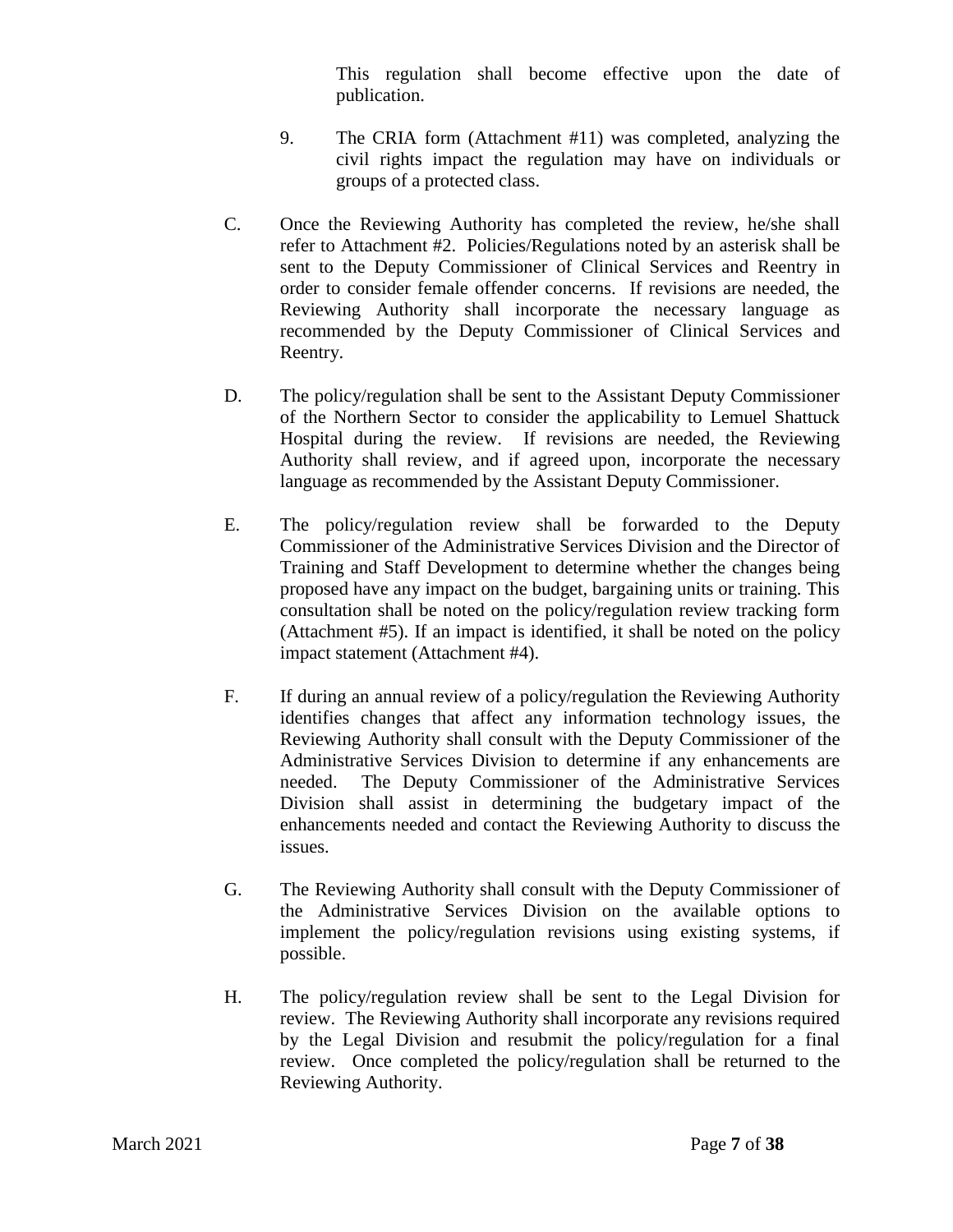- I. To ensure that Executive Staff have ample time to consider policy/regulation revisions, the Reviewing Authority shall forward both paper and electronic versions of the cover sheet and an electronic version of the policy/regulation to the Director of the PDCU no later than the third Friday of the month prior to the annual review month shown on Attachment #2. For regulations with revisions, two (2) cover letters for the Commissioner's signature shall be submitted; one detailing the revisions and one stating that the regulation has undergone an annual review and remains current, although revisions are pending public hearing.
- J. The Director of the PDCU, in conjunction with the Commissioner, shall then determine which policies/regulations shall be distributed to the Extended Leadership Team for their review and input. Any input or recommendations shall then be electronically forwarded to the respective Reviewing Authority for consideration.
- K. The Reviewing Authority shall present the recommended revisions to the Executive Staff for discussion and approval.
- L. At the conclusion of the Executive Staff meeting, the respective Reviewing Authority shall incorporate agreed upon revisions into the final version of the policy/regulation. An original hard copy and an electronic copy of the cover memo, impact statement, tracked and accepted version of the policy/regulation shall be forwarded to the Director of the PDCU prior to the next scheduled Executive Staff meeting. The accepted version shall be carefully reviewed to ensure the table of contents is accurate and page breaks are appropriately placed. In addition, a list of search key words shall be submitted with the final paperwork. The Director of the PDCU shall then forward the policy for the Commissioner's approval and distribution.
- M. Policies that have either minor proposed changes and/or grammatical revisions shall be sent through the PDCU to the Commissioner's office for approval. Only Department policies may follow this course.
- N. Upon the Commissioner's signing of a Department policy, it shall be distributed by the PDCU.
- O. Upon the Commissioner's signing of a regulation, it shall be sent to the Legal Division who shall coordinate its review by the Executive Offices of Public Safety and Administration and Finance, and shall schedule a public hearing. Refer to Attachment #8 for the procedure to be followed for the public hearing process. A regulation Reviewing Authority designee shall attend the public hearing, which shall be conducted by a representative of the Legal Division. Upon the publication of the revised regulation in the state register, Legal Division staff shall forward the revised regulation to the PDCU. If necessary, the PDCU shall forward the revised regulation to the appropriate policy Reviewing Authority to ensure that an updated cover letter and electronic copy of the revised regulation shall be made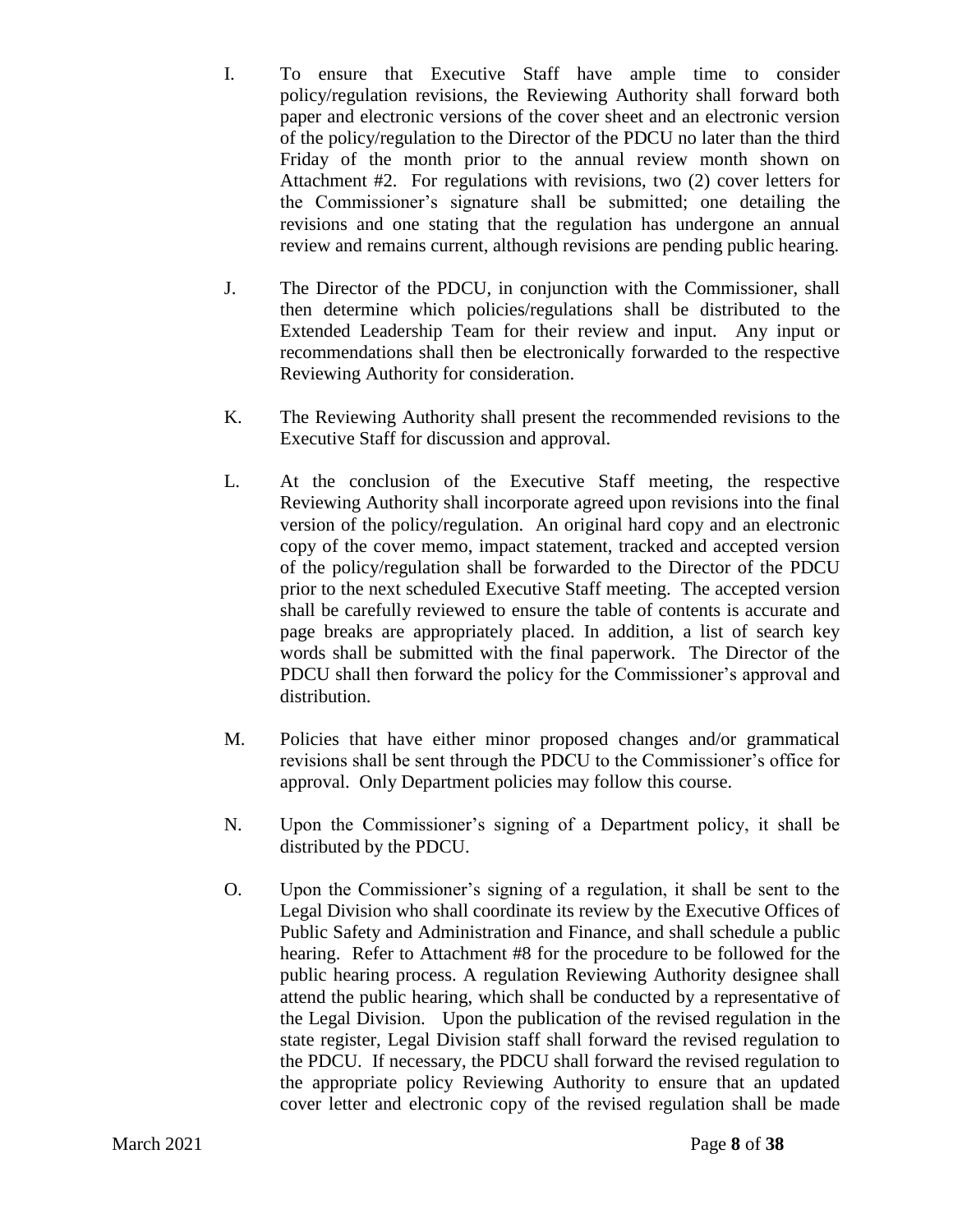available for distribution by the PDCU.

- 1. All annual policy/regulation reviews, shall be documented by submitting a letter for the Commissioner's signature with one of the following options:
	- a. Annual review with no changes: A cover letter explaining that the policy/regulation has undergone a review and that no changes were made.
	- b. Annual review with changes: A cover letter explaining the changes noted with additions in bold print and deletions in strikethrough font along with a signature page.
	- c. Policy/Regulations reviews that are being delayed: A letter stating that the policy remains in effect, but that substantive changes, etc., are being currently considered and projecting (if possible) a time-frame for distribution of the new policy. Note: Such "extension" to an annual review date shall not change the policy's annual review date listed in Attachment # 2.
	- 2. The Reviewing Authorities shall ensure that they submit to the Director of the PDCU, a hard copy of the cover letter indicating the outcome of the review, i.e., detailing the revisions, etc., and impact form. An electronic version of the cover letter, policy/regulation, impact form, and tracking form shall be submitted via E-mail to the PDCU. The Reviewing Authorities shall also review any audit tools that relate to the reviewed policy. Any recommended revisions to the audit tool shall then be returned with the policy to the PDCU.
- P. Upon approval by the Commissioner or publication in the Massachusetts Register, the Director of the PDCU shall distribute via the intranet the reviewed policy/regulation to all institutional or divisional policy coordinators.
- Q. The respective institutional and divisional policy coordinators are responsible for distributing policies/regulations, as appropriate, to staff, inmates and volunteers within their institution or unit.
- R. If a policy/regulation is revised prior to the annual review date, the same review process shall be followed as for annual reviews of a policy/regulation. A policy/regulation amendment memorandum shall be written by the Reviewing Authority outlining the revisions and shall be distributed.
- S. Interested parties are encouraged to submit timely recommendations regarding policy/regulation modifications to Reviewing Authorities.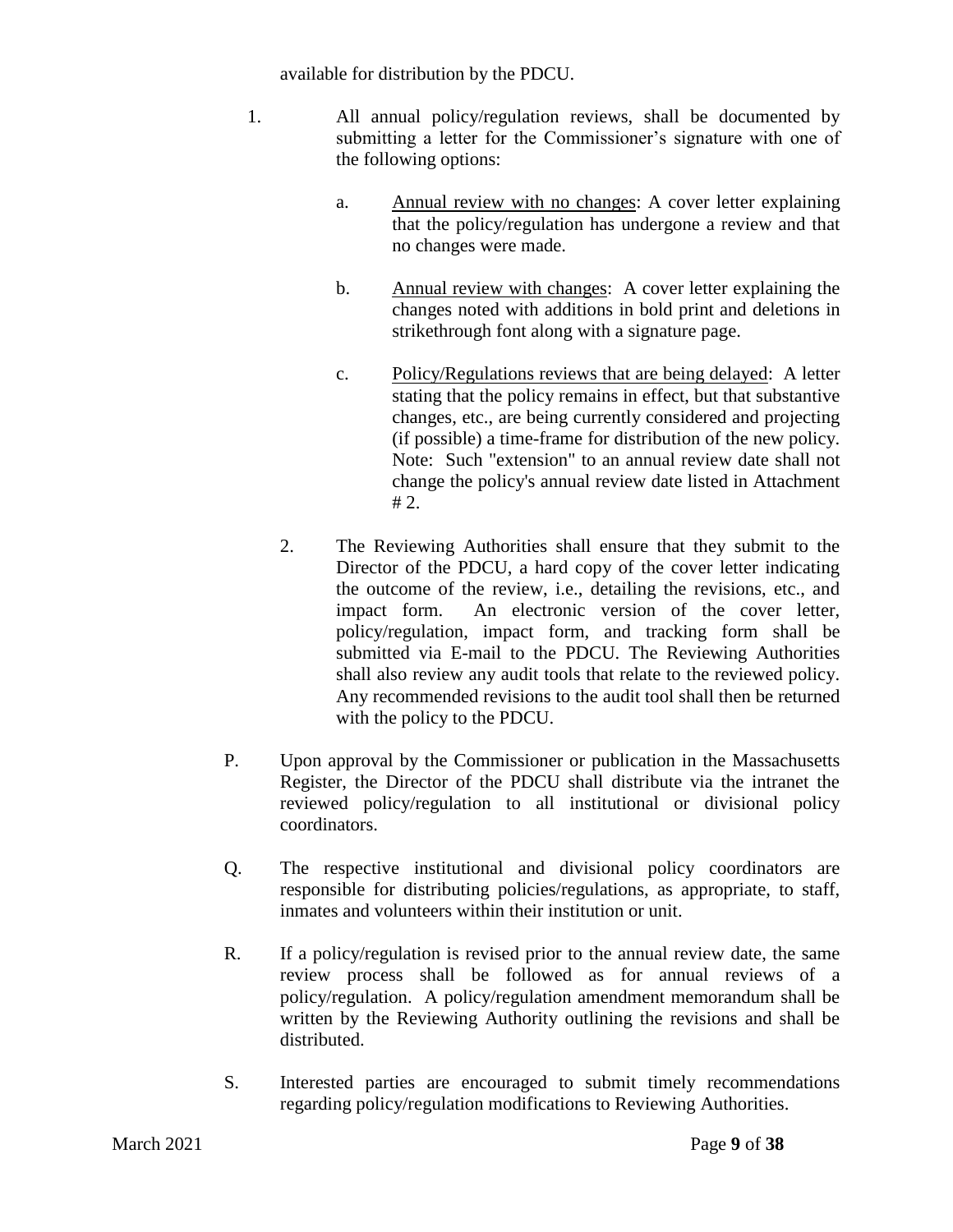T. The Reviewing Authorities shall each maintain a permanent file of the Department Policies/Regulations for which they are responsible.

The Director of the PDCU shall maintain a permanent file of all Department Policies/Regulations for a minimum of twelve (12) years.

For storage reasons, as well as ease of access, these files may be retained electronically, via uploading the file to the Intranet.

### 104.06 Institutional Policy and Procedures Manual

- A. Each correctional institution and Department unit shall develop and maintain a Procedure and Operations Manual, which may be in paper or electronic form that includes at a minimum, the following items:
	- 1. The mission, philosophy, goals and objectives of the institution/unit;
	- 2. All current policy statements promulgated by the Department's Central Administration; and
	- 3. All procedures, rules and regulations, practices and post orders appropriate to the function of the institution/unit. These manuals shall be available to all employees, and an orientation shall be conducted to familiarize employees with the documents that concern their respective jobs.
	- 4. The definition listing.
- B. Each institution/department unit shall review each Department policy/regulation statement and, in accordance with Attachment #1, shall:
	- 1. Write a corresponding procedure (utilizing the Department's policy as a guide) or;
	- 2. Adopt the policy/regulation as written or;
	- 3. Waive the policy. (The requirements set forth in regulations cannot be waived unless the regulation explicitly excludes a Department institution or security level within its applicability clause, or the regulation contains an emergency suspension clause. Suspensions lasting for more than forty-eight (48) hours must be approved by the Commissioner.)
- C. If a superintendent/division head cannot implement any portion of a policy (excluding regulations) because of physical constraints of his/her facility or other specific limitations, he/she may apply for a waiver for that portion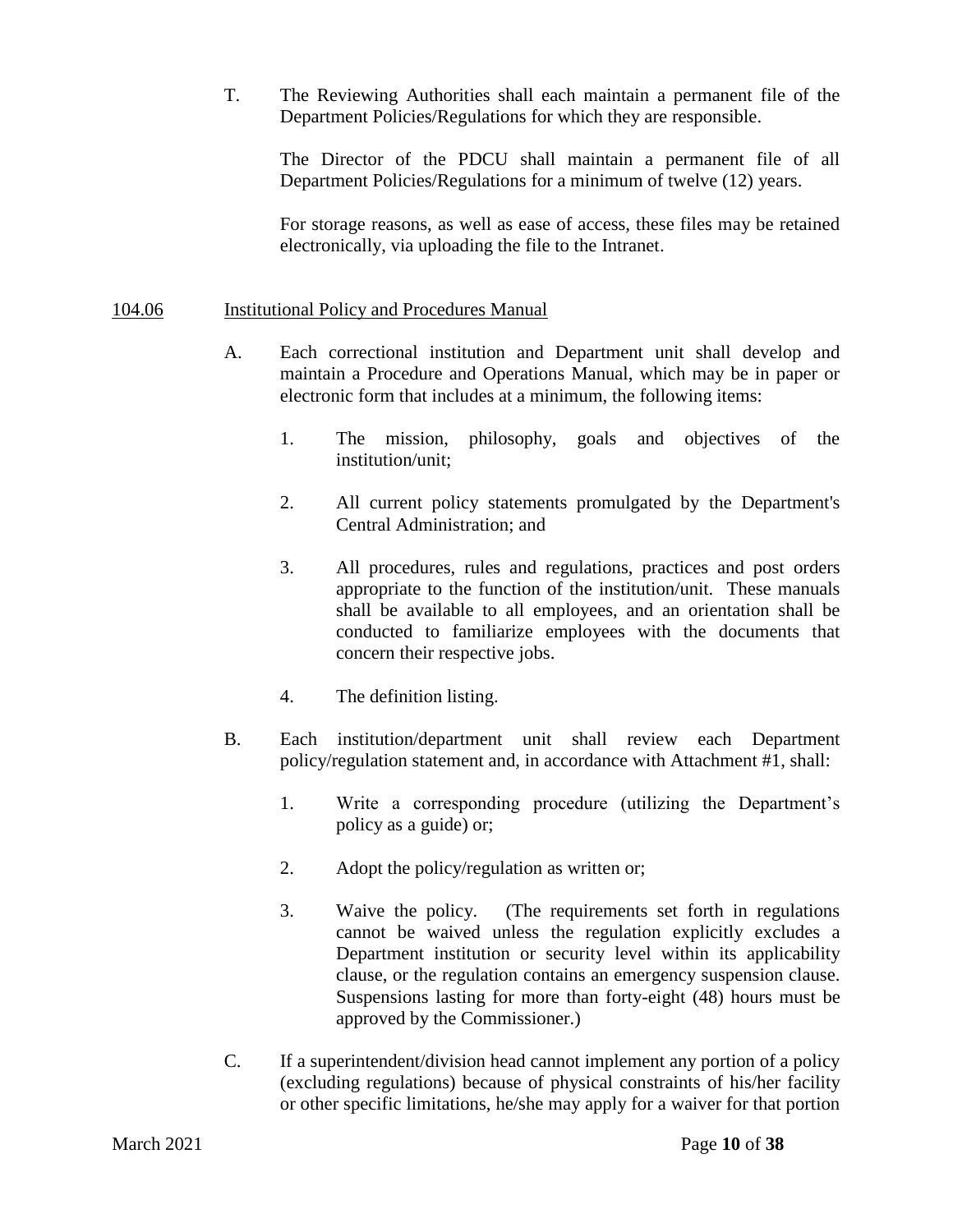of the policy. The waiver shall be submitted in writing and delineate the portion of the policy and the specific reason(s) for the inability to comply. The waiver shall be submitted through the appropriate Assistant Deputy Commissioner for review. Upon review, if the Assistant Deputy Commissioner disapproves the waiver request, the waiver request shall be returned to the facility and no further action is necessary. If the Assistant Deputy Commissioner recommends that the waiver request be approved, the document shall be forwarded to the Reviewing Authority and then to the Commissioner for final approval (Attachment #9)**.** Unless specified otherwise, approved waivers shall remain in effect for one year and must be resubmitted for renewal on an annual basis. Regulations cannot normally be waived unless there is a provision providing for this in the regulation, or in the event of an emergency.

- D. All statements contained in the Institution/Department Unit Policy and Procedure Manual shall comply with Department policy/regulation, applicable state law, jurisdictional authority regulations, ACA standards, and shall conform to the Department's policy statement organization.
- E. The Superintendent/Director shall review all institutional procedures. Whenever a procedure is written from a Department policy/regulation, the institutional/unit procedure shall be required to be reviewed by the appropriate Reviewing Authority.

### 104.07 Annual Review and Amendment Process of Institutional/Unit Procedures

- A. All institutional procedures shall receive an annual review by the Superintendent/Unit Director and/or designee. Such a review shall, at a minimum, consist of the following:
	- 1. A review to ensure that the procedure is current, operationally sound, and consistent with the most current version of Department policy.
	- 2. A review that the procedure is consistent with ACA standards and jurisdictional authority's regulations.
- B. The approval process shall consist of the following:
	- 1. In cases where institutions or units are directed to adopt or waive Department Policy (See Attachment #1), it shall be presumed that they have done so. Therefore, no written acknowledgment to the Reviewing Authority is necessary. However, when an institution or unit seeks to vary from the direction provided in Attachment #1, a memorandum requesting the same shall be sent to the Reviewing Authority.
	- 2. Whenever procedures are required, according to Attachment #1, the institution/unit shall submit their procedures to the appropriate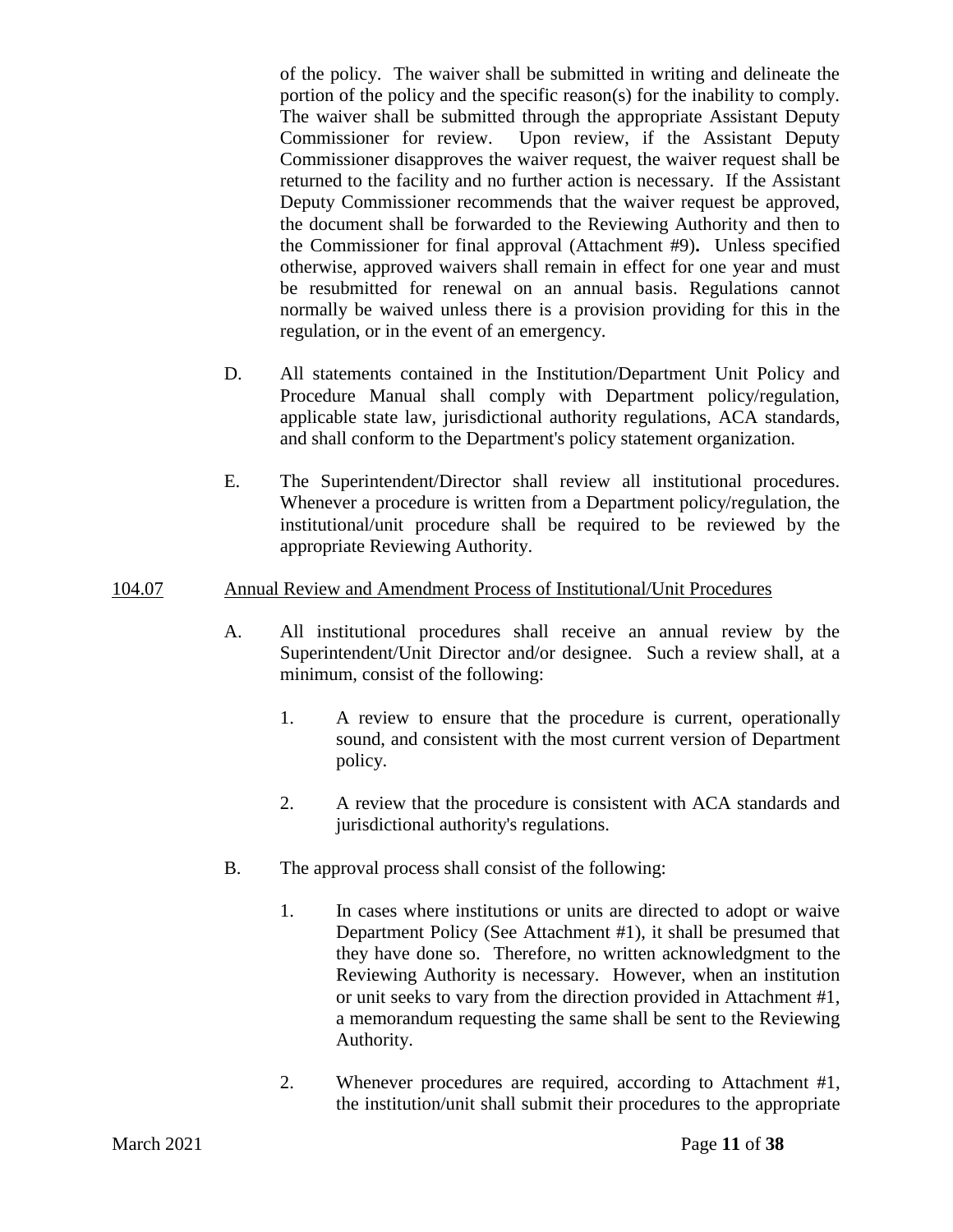Reviewing Authority for approval. If, during the annual review, the institution/division procedure did not change in any way, the institution/division is not required to resubmit the procedure for approval; however a signed cover letter and copy of the operationally sound procedure, from the Superintendent/Division Head, shall be sent to the Reviewing Authority for tracking purposes.

If the procedure changes for any reason, the revisions shall be noted on the cover page, signed by the Superintendent/Division Head, and submitted to the Reviewing Authority for approval; additions shall be in bold print and deletions shall be strikethrough font for ease of review. In addition to the changes, a signed clean/accepted copy of the procedure shall be attached for review. Each Reviewing Authority shall maintain a tracking process to monitor the submission of required procedures and shall take appropriate action respecting overdue or inadequate procedural submissions.

All institution procedures specific to a policy/regulation shall be comprehensively reviewed to ensure compliance with the respective policy regulation by the respective reviewing authority. It is understood that at times, although a procedure is not called for in policy/regulation and the Superintendent deems the procedure is necessary, these procedures shall also require Reviewing Authority approval. The justification for the need of a site-specific procedure shall be clearly stated in the procedural cover memo to the Reviewing Authority.

- C. The process of review by the Reviewing Authority shall consist the following:
	- 1. A comprehensive review of the procedure to ensure all the required language is included and adhered to.
	- 2. Ensure all statements contained within the Institution/Department Procedure complies with Department policy/regulation, applicable state law, jurisdictional authority regulations, ACA standards, and conforms to the Department's policy statement organization.
	- 3. As a result of the reviewing authority's review, the institution/division procedure will be processed in one of the following manners:
		- a. Approval, to which the procedure will be signed by the reviewing authority and returned to the institution if applicable.
		- b. Approved contingent upon changes, to which the procedure will be signed by reviewing authority with conditions noted on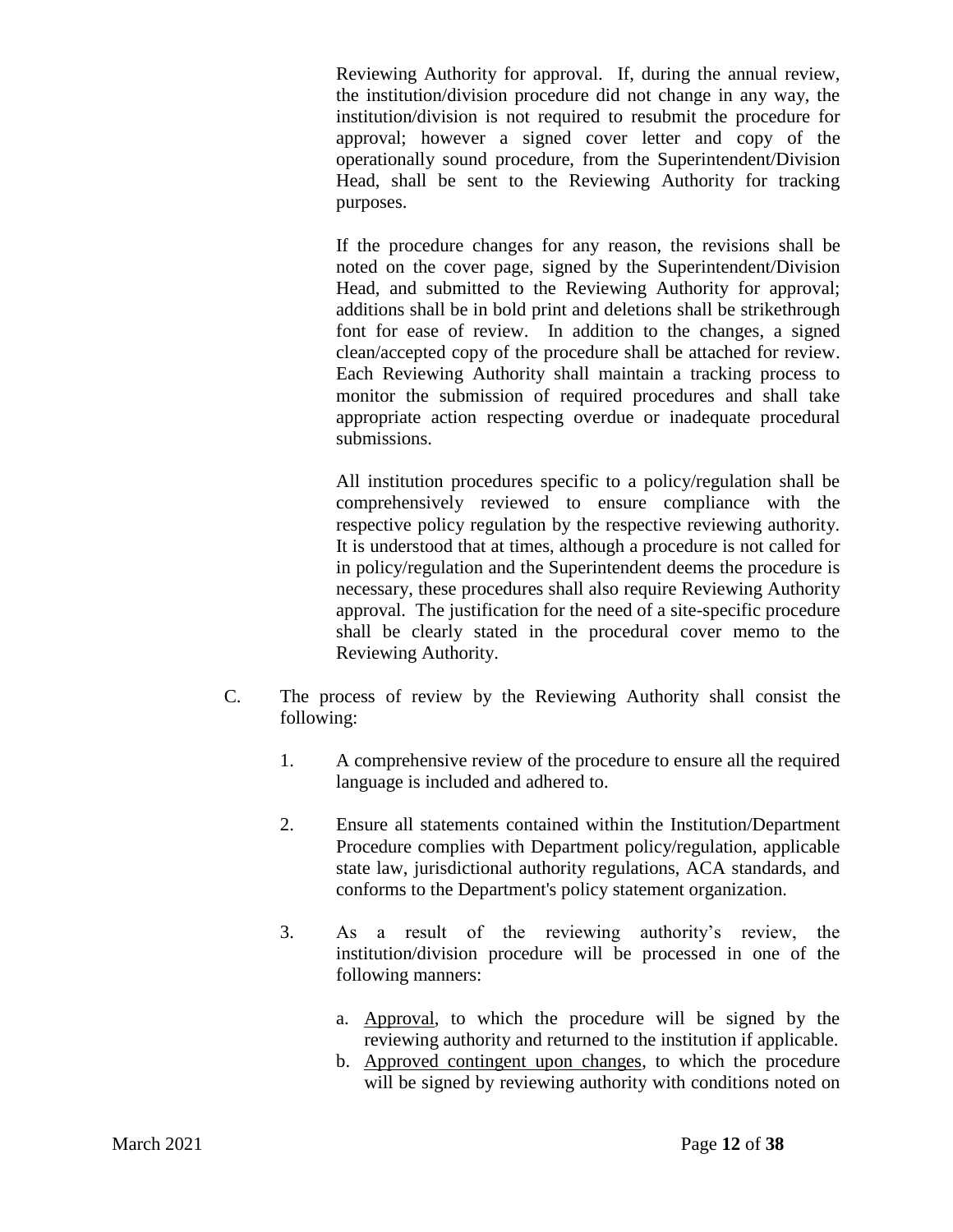changes that need to be made. Changes shall be completed and submitted within 30 days.

- c. Denial, to which the procedure is returned un-signed and unapproved due to changes that need to be made prior to final approval, in this case the Reviewing Authority shall highlight the necessary changes in a cover memo to the Superintendent. Changes shall be submitted within 30 days of receipt.
- 3. If a Department policy/regulation has been changed, appropriate action shall be taken, i.e., the new policy/regulation shall be adopted, waived, or appropriate procedures developed within the time line established by the effective date.
- 4. Institutions and units may develop policy/regulation and procedure in areas not covered by Department policy/regulation. In such cases the institution shall submit the policy/regulation or procedure to the respective Assistant Deputy Commissioner, and the units shall submit the policy to the respective executive staff member who shall ensure its compliance with applicable law, Department policies/regulations, ACA standards, etc.
- C. Interested parties are encouraged to submit timely recommendations regarding procedural modifications to Superintendents/Unit Directors.
- D. Each Superintendent shall maintain a permanent file of all original institutional procedures. All institution procedures shall be uploaded to the site specific intranet page and shall be approved, signed copies showing superintendent/reviewing authority signatures.

## 104.08 Dissemination of Policies/Regulations and Procedures

Expeditious dissemination of approved, new, or revised policies/regulations and procedures to designated staff, volunteers, and when appropriate, to inmates prior to their effective date, shall be required at all levels of the system.

Prior to being publicly accessible, and sent to the inmate library, institution procedures shall be thoroughly reviewed to ensure there is no sensitive information that could jeopardize the secure running of an institution.

The superintendent/division head or designee may create a policy study guide on a read-only CD to assist employees in preparing for promotional civil service examinations. To ensure accountability for the CD, a sign in/out process shall be put into place. Staff shall be reminded that some policies within the study guide may be private and are not to be copied and/or publicized.

104.09 Public Access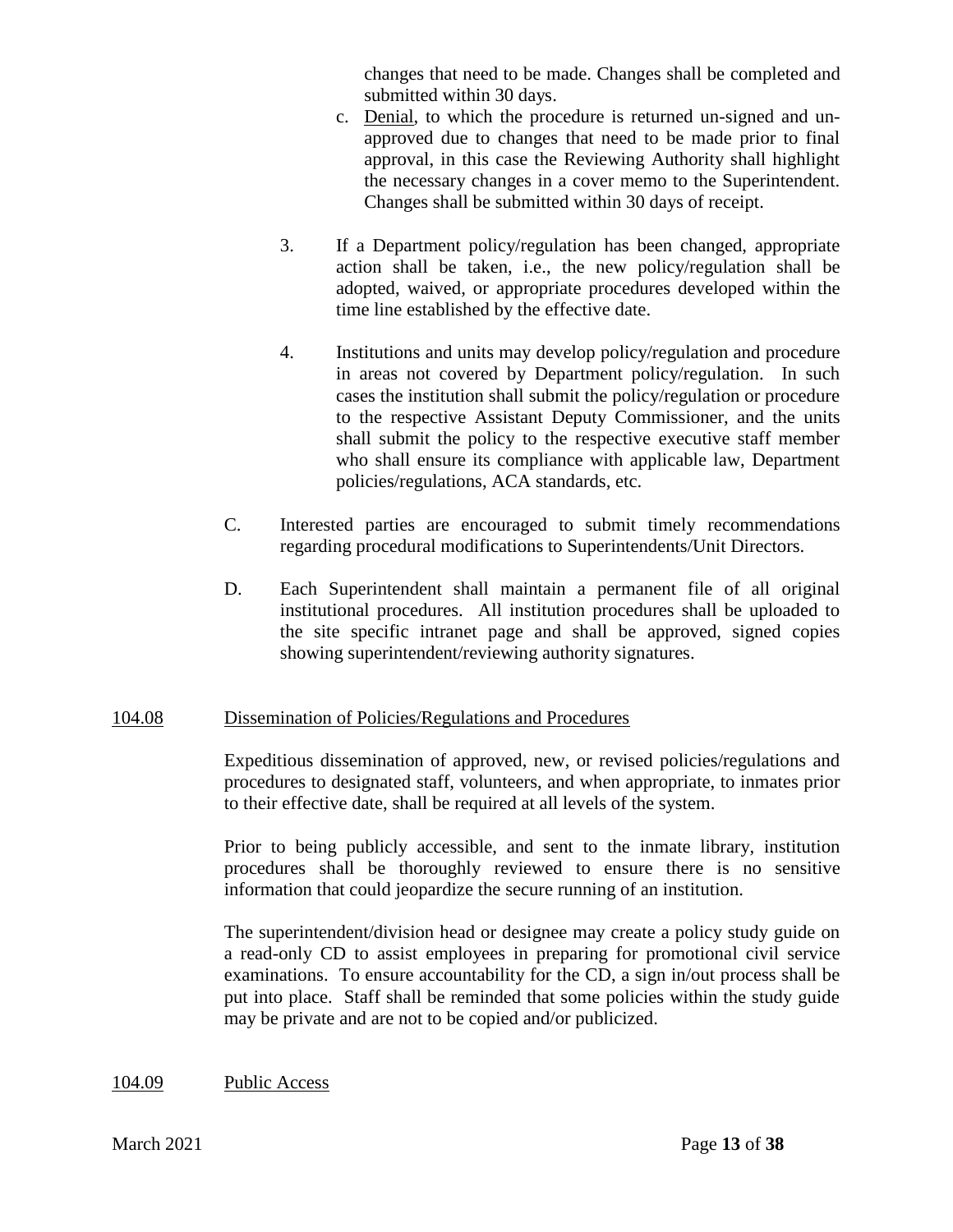- A. In accordance with M.G.L., Chapter 66, Section 10, the Fair Information Practices Act (F.I.P.A.), the public shall be allowed to read and/or copy Department policy statements and institutional/unit procedure, except those classified confidential or otherwise excludable under F.I.P.A. See Attachment #1 for direction as to whether a policy and procedure is restricted or accessible by the public.
	- 1. The PDCU shall be responsible for maintaining the Department's Web Page with a listing of policies/regulations that have been annually reviewed and/or amended on a monthly basis.
	- 2. Upon the monthly policy/regulation review, the PDCU shall be responsible for checking policies for public accessibility in accordance with 103 DOC 104, Attachment #1.

Once a list of publicly accessible policies has been compiled, the PDCU shall update the Department's Web Page, policy listing section, to reflect the most current policies/regulations that appear on the Department's intranet.

- B. Inmates are considered to be members of the public for accessibility purposes. Current copies of all policies that are publicly accessible, as well as all regulations, shall be routinely maintained in inmate library areas.
	- 1. Prior to being placed in the inmate library, institution procedures shall be thoroughly reviewed to ensure that there is no sensitive information (i.e. procedures relating to security responses, location of security equipment, etc.) that could jeopardize the secure running of an institution. This provision shall also apply to institution procedures that are requested by the general public.
- C. Members of the public may direct requests to review policies and procedures to institutional staff or to the Public Affairs office. Each superintendent or division head shall designate staff to handle such requests expeditiously.
- D. Designated staff shall allow or deny access according to Attachment #1.
- E. Upon denial of requested access, the designated staff person shall inform the person requesting access of his/her right to appeal, in writing, to the respective Policy and Procedure Reviewing Authority, whose decision shall be final. Prior to rendering a final denial, the Reviewing Authority shall consult with the Department's Legal Division.
- F. Should access be allowed, the person requesting such access shall be allowed an opportunity to review the policy and procedure at no cost. However, a charge of \$.05 per page may be assessed should a request for a copy be made.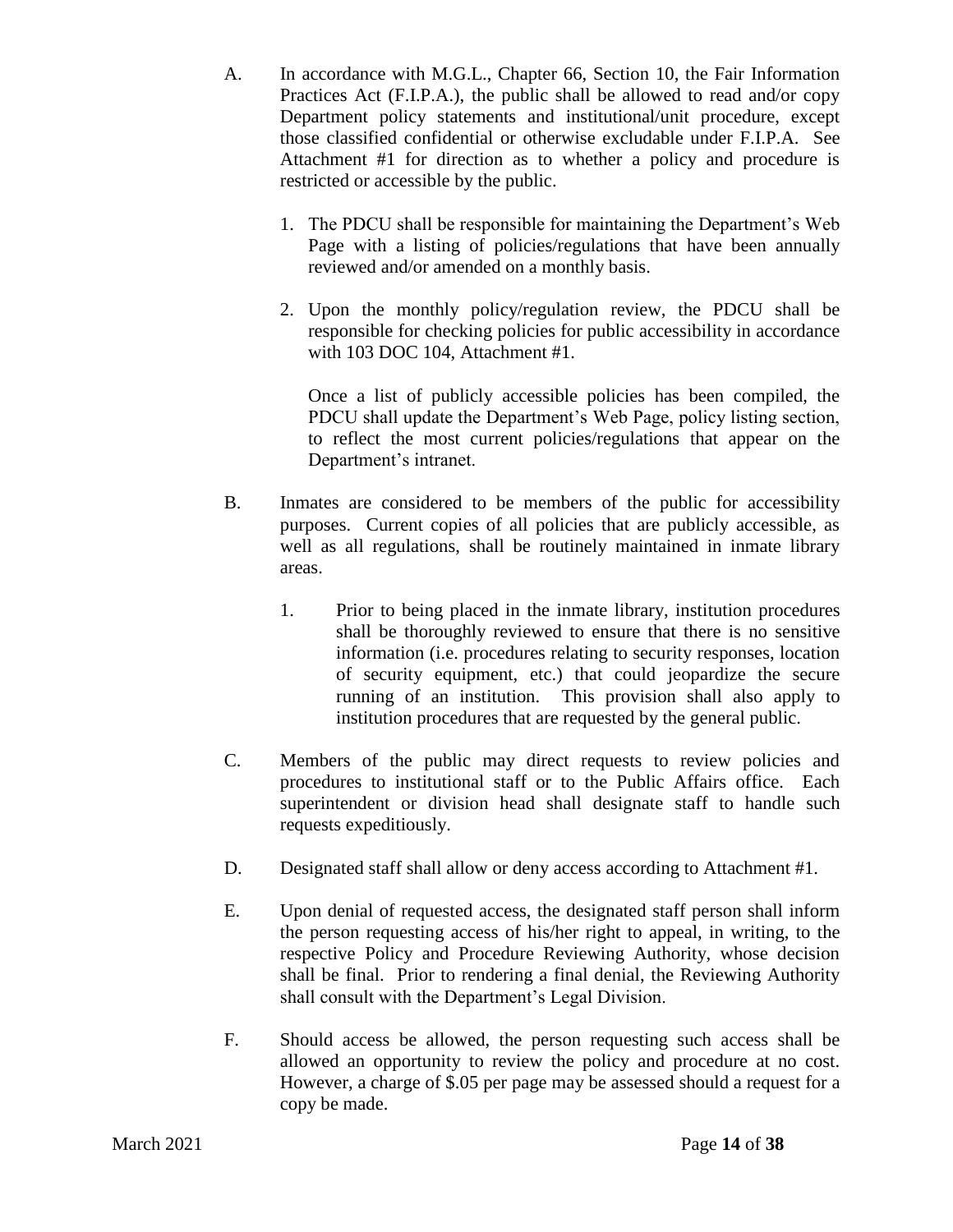|                    | DEPARTMENT POLICY/REGULATION ASSIGNMENTS                                                                                          |               |            |         | Attachment #1 |                   |                                |
|--------------------|-----------------------------------------------------------------------------------------------------------------------------------|---------------|------------|---------|---------------|-------------------|--------------------------------|
| <b>POLICY</b><br># | POLICY TITLE                                                                                                                      | Div/<br>Units | <b>Max</b> | Med     | Min           | $Pre-$<br>Release | <b>PUBLIC</b><br><b>ACCESS</b> |
| 100                | DEPARTMENT MISSION, VISION AND<br>OUARTERLY/ANNUAL REPORTS                                                                        | 0             | $\Omega$   | 0       | $\Omega$      | 0                 | Yes                            |
| $\parallel$ 101    | CORRECTIONAL INSTITUTIONS/SECURITY<br>LEVELS                                                                                      | $\Omega$      | $\circ$    | $\circ$ | $\circ$       | $\Omega$          | Yes                            |
| $\parallel$ 102    | ORGANIZATIONAL FUNCTIONS/STAFF<br>MEETINGS                                                                                        | Χ             | Χ          | Χ       | Χ             | X                 | Yes                            |
| 103                | DELEGATION OF AUTHORITY                                                                                                           | X             | Χ          | X       | X             | Χ                 | Yes                            |
| 104                | INTERNAL REGULATIONS                                                                                                              | $\Omega$      | $\Omega$   | 0       | $\Omega$      | $\Omega$          | Yes                            |
| I105               | DEPARTMENT DUTY STATION                                                                                                           | $X/$ +        | X          | X       | X             | X                 | Yes                            |
| 108                | PROGRAM/FACILITY ACCESS FOR<br>HANDICAPPED PERSONS                                                                                | $\circ$       | $\circ$    | Ω       | $\Omega$      | $\Omega$          | Yes                            |
| $\parallel$ 12     | INSTITUTION ASSESSMENT/INSPECTION                                                                                                 | $X/$ +        | X          | Χ       | Χ             | Χ                 | Yes                            |
| ll 19              | SECURITY RADIO NETWORK                                                                                                            | $O/$ +        | 0          | 0       | $\Omega$      | $\circ$           | No                             |
| 122                | VEHICLE USAGE AND CONTROL                                                                                                         | X/            | Χ          | X       | Χ             | X                 | Yes                            |
| 131                | CMR NEWS MEDIA RELATIONS                                                                                                          | $\circ$       | 0          | O       | $\Omega$      | $\Omega$          | Yes                            |
| 132                | INTERAGENCY & FEDERAL AGENCY RELATIONS                                                                                            | $\Omega$      | O          | Ω       | $\Omega$      | 0                 | Yes                            |
| 133                | PUBLIC RELATIONS                                                                                                                  | $\Omega$      | O          | Ω       | $\Omega$      | O                 | Yes                            |
| 139                | PRIVATE ORGANIZATIONS                                                                                                             | Ω             | $\circ$    | 0       | $\Omega$      | $\Omega$          | Yes                            |
| 153                | CORI REGULATIONS                                                                                                                  | $\Omega$      | $\Omega$   | Ω       | $\Omega$      | $\Omega$          | Yes                            |
| 154                | CENTRAL OFFICE RECORDS                                                                                                            | X/            | $+$        | $^{+}$  | $+$           | $^{+}$            | Yes                            |
| 155                | CMR INMATE SIX-PART FOLDER                                                                                                        | O             | O          | O       | $\circ$       | 0                 | Yes                            |
| 156                | DESTRUCTION OF INMATE RECORDS                                                                                                     | X/            | O          | O       | $\Omega$      | $\circ$           | Yes                            |
|                    | 157 CMR EVALUATIVE INFORMATION                                                                                                    | $\circ$       | 0          | 0       | $\circ$       | $\Omega$          | Yes                            |
| 158                | DISPOSAL OF OUTDATED DOCUMENTS                                                                                                    | $\Omega$      | $\Omega$   | 0       | $\Omega$      | $\Omega$          | Yes                            |
| $\parallel$ 172    | COMMUNITY RELATIONS BOARD                                                                                                         | W             | Χ          | Χ       | Χ             | Χ                 | Yes                            |
| 175                | MASSACHUSETTS DEPARTMENT OF CORRECTION<br>DEPARTMENT STRATEGIC PLANNING,<br>MANAGEMENT, ACCOUNTABILITY AND<br>PERFORMANCE PROCESS | $\Omega$      | 0          | Ω       | $\Omega$      | 0                 | Yes                            |
|                    | 179 CMR Restrictive Housing Oversight<br>Committee                                                                                | $\circ$       | 0          | O       | O             | O                 | Yes                            |
|                    | 180 CMR REGULATIONS GOVERNING RESEARCH &<br><b>EVALUATION</b>                                                                     | $\Omega$      | O          | O       | 0             | O                 | Yes                            |
| $\ 181$            | REGULATIONS GOVERNING STATISTICAL<br>REPORTING                                                                                    | 0             | 0          | $\circ$ | $\circ$       | O                 | Yes                            |
| 201                | SELECTION & HIRING                                                                                                                | $\circ$       | $\circ$    | $\circ$ | $\circ$       | 0                 | Yes                            |
| 202                | CIVIL SERVICE & THE MA HUMAN RESOURCES<br>DIVISION                                                                                | $\circ$       | $\circ$    | 0       | $\circ$       | 0                 | Yes                            |
| $\parallel$ 203    | EMPLOYEE SMOKING                                                                                                                  | $\circ$       | $\circ$    | $\circ$ | $\circ$       | 0                 | Yes                            |
| $\ 204$            | PERSONNEL RECORDS                                                                                                                 | O             | 0          | 0       | $\circ$       | $\circ$           | Yes                            |
| 205                | POSITION CLASSIFICATION                                                                                                           | $\circ$       | O          | $\circ$ | $\circ$       | $\circ$           | Yes                            |
| 206                | ADA EMPLOYEE REASONABLE ACCOMODATIONS<br>AND SELF-IDENTIFICATION OF DISABILITY                                                    | $\circ$       | $\circ$    | 0       | $\circ$       | 0                 | Yes                            |
|                    |                                                                                                                                   |               |            |         |               |                   |                                |
| 208                | PERSONNEL ORIENTATION                                                                                                             | O             | 0          | 0       | $\circ$       | 0                 | Yes                            |
| 209                | SICK LEAVE                                                                                                                        | О             | 0          | 0       | $\circ$       | O                 | Yes                            |
| 210                | PAY ADMINISTRATION                                                                                                                | Χ             | Χ          | Χ       | Χ             | Χ                 | Yes                            |
| 210A               | CODING OF OVERTIME                                                                                                                | О             | 0          | 0       | $\circ$       | O                 | Yes                            |

**CODES: x= Need to adopt policy and write institutional procedure**

**o= Adopt DOC policy**

**+ = Not Applicable**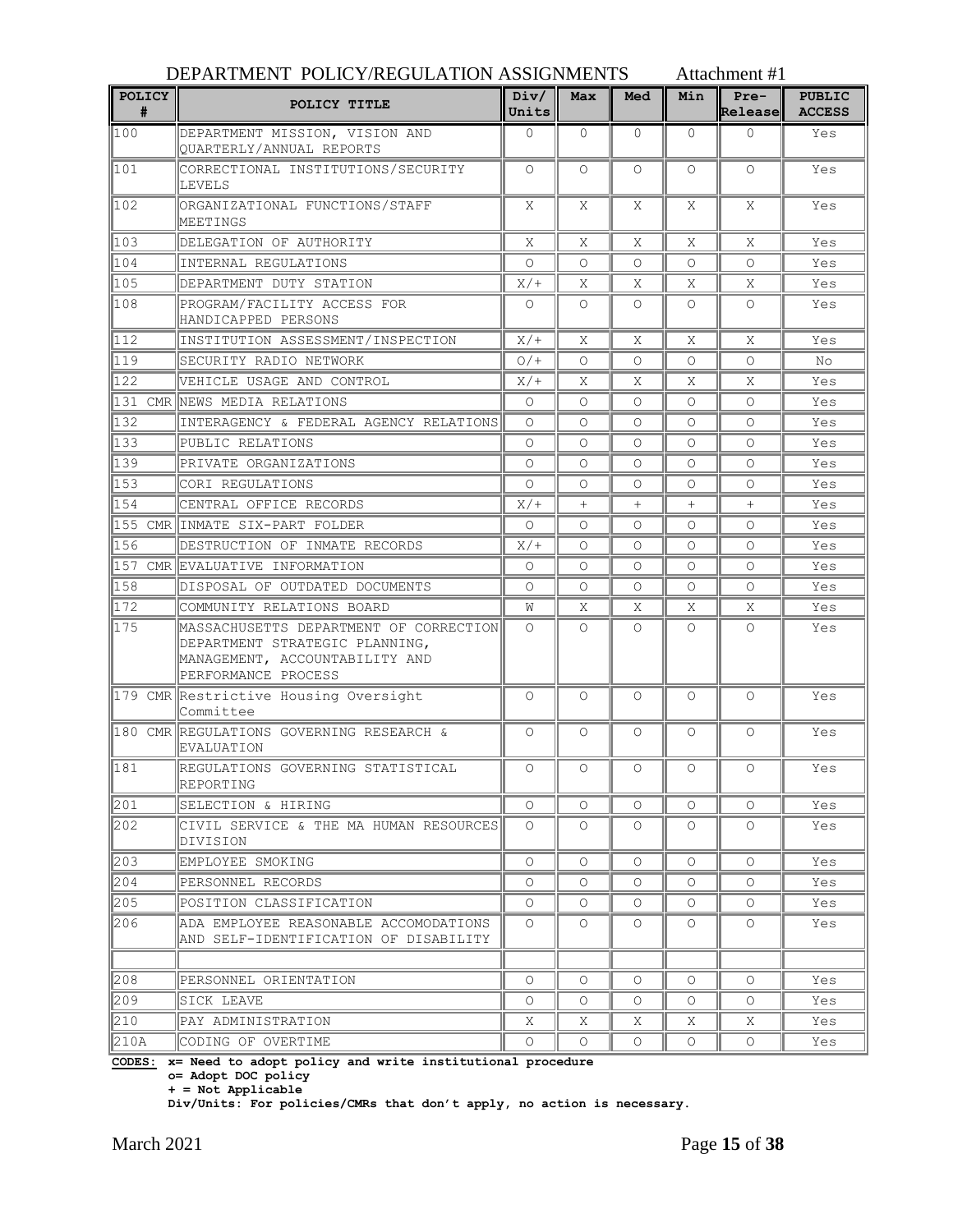| POLICY #        | POLICY TITLE                                                                         | Div/<br>Units | Max      | Med        | Min      | $Pre-$<br>Release | <b>PUBLIC</b><br><b>ACCESS</b> |
|-----------------|--------------------------------------------------------------------------------------|---------------|----------|------------|----------|-------------------|--------------------------------|
| 1211            | EMPLOYEE BENEFITS                                                                    | $\Omega$      | $\circ$  | $\circ$    | $\Omega$ | $\Omega$          | Yes                            |
| $\parallel$ 213 | ALTERNATIVE WORK OPTIONS                                                             | $\Omega$      | $\Omega$ | $\bigcirc$ | $\Omega$ | $\Omega$          | Yes                            |
| 1214            | EMPLOYEE MEALS                                                                       | $\Omega$      | $\Omega$ | 0          | $\Omega$ | $\Omega$          | Yes                            |
| 215             | CONFLICT OF INTEREST A.C.A.                                                          | 0             | O        | 0          | 0        | 0                 | Yes                            |
| 216             | <b>TRAINING</b>                                                                      | Χ             | X        | X          | X        | X                 | Yes                            |
| 220             | EMPLOYEE RULES & REGULATIONS                                                         | $\circ$       | O        | 0          | 0        | $\Omega$          | Yes                            |
| 221             | TEMPORARY MODIFIED WORK PROGRAM                                                      | $\Omega$      | $\Omega$ | 0          | $\Omega$ | $\Omega$          | Yes                            |
| 222             | PERFORMANCE EVALUATIONS                                                              | $\Omega$      | $\Omega$ | 0          | $\Omega$ | $\Omega$          | Yes                            |
| 223             | SEPARATIONS                                                                          | 0             | 0        | 0          | $\Omega$ | 0                 | Yes                            |
| 224             | UNIFORMS                                                                             | $\circ$       | 0        | $\circ$    | O        | 0                 | Yes                            |
| 225             | PROFESSIONAL BOUNDARIES POLICY                                                       | 0             | O        | 0          | $\Omega$ | 0                 | Yes                            |
| 226             | INTERNSHIP PROGRAM POLICY                                                            | $\Omega$      | $\Omega$ | 0          | $\Omega$ | $\Omega$          | Yes                            |
| 229             | AWARD PROGRAM                                                                        | $\Omega$      | $\Omega$ | 0          | $\Omega$ | 0                 | Yes                            |
| 230             | DISCIPLINE AND TERMINATION                                                           | 0             | 0        | $\circ$    | 0        | 0                 | Yes                            |
| 237             | PREVENTION & ELIMINATION OF VIOLENCE<br>IN THE WORKPL                                | $\circ$       | $\circ$  | $\circ$    | 0        | 0                 | Yes                            |
| 238             | POLICY FOR THE PROHIBITION OF SEXUAL<br>ASSAULT, DOMESTIC VIOLENCE AND<br>HARASSMENT | $\Omega$      | $\Omega$ | $\circ$    | $\Omega$ | 0                 | Yes                            |
| $\mathbb{Z}$ 39 | PREVENTION & ELIMINATION OF<br>DISCRIMINATION & RETAL                                | $\Omega$      | $\Omega$ | $\circ$    | $\Omega$ | $\circ$           | Yes                            |
| 1240            | EMPLOYEE DRUG TESTING/SCREENING                                                      | $\Omega$      | $\Omega$ | 0          | $\Omega$ | $\Omega$          | Yes                            |
| $\parallel$ 250 | LABOR RELATIONS, GENERAL                                                             | $\Omega$      | $\Omega$ | 0          | $\Omega$ | $\Omega$          | Yes                            |
| 270             | LABOR RELATIONS, GRIEVANCE PROCEDURE                                                 | $\Omega$      | 0        | 0          | $\Omega$ | 0                 | Yes                            |
| 300             | ANNUAL BUDGET PROCEDURES                                                             | $\circ$       | O        | $\circ$    | O        | 0                 | Yes                            |
| 339             | MATERIALS SUPPLIES INVENTORY &<br>ICONTROL                                           | $\Omega$      | O        | 0          | 0        | 0                 | Yes                            |
| 340             | PURCHASING PROCEDURES                                                                | $\circ$       | O        | $\Omega$   | $\Omega$ | $\circ$           | Yes                            |
| 341             | RECYCLING                                                                            | X             | X        | X          | Χ        | X                 | Yes                            |
| 342             | LEASES AND RENTALS                                                                   | $\circ$       | $\circ$  | 0          | $\Omega$ | O                 | Yes                            |
| $343$           | FIXED ASSETS INVENTORY & CONTROL                                                     | $\Omega$      | $\Omega$ | 0          | $\Omega$ | 0                 | Yes                            |
| 344             | INSURANCE COVERAGE                                                                   | $\Omega$      | 0        | $\Omega$   | $\Omega$ | O                 | Yes                            |
| 345             | DEPARTMENT PAYMENT PROCEDURES                                                        | $\Omega$      | $\circ$  | $\Omega$   | $\Omega$ | $\Omega$          | Yes                            |
| 346             | DEPARTMENT INTERNAL CONTROL<br>PROCEDURES                                            | O             | 0        | $\circ$    | $\circ$  | O                 | Yes                            |
| 1400            | INMATE MANAGEMENT                                                                    | $\circ$       | Χ        | Χ          | Χ        | Χ                 | Yes                            |
| 401             | INMATE BOOKING AND ADMISSIONS                                                        | $+$           | Χ        | X          | Χ        | X                 | Yes                            |
| 402             | INMATE IDENTIFICATION                                                                | $O/$ +        | Χ        | X          | Χ        | Χ                 | Yes                            |
| 403 CMR         | INMATE PROPERTY                                                                      | $O/$ +        | Χ        | Χ          | Χ        | Χ                 | Yes                            |
| 404             | INMATE RELEASE POLICY                                                                | $^{+}$        | O        | 0          | 0        | O                 | No                             |
| 405 CMR         | INMATE FUNDS                                                                         | $^{+}$        | O        | 0          | 0        | $\circ$           | Yes                            |
| 407             | VICTIM SERVICE UNIT                                                                  | $^{+}$        | O        | 0          | 0        | 0                 | Yes                            |
| 408             | REASONABLE ACCOMODATIONS FOR INMATES                                                 | $\circ$       | О        | 0          | 0        | 0                 | Yes                            |

**CODES: x= Need to adopt policy and write institutional procedure**

**o= Adopt DOC policy**

**+ = Not Applicable**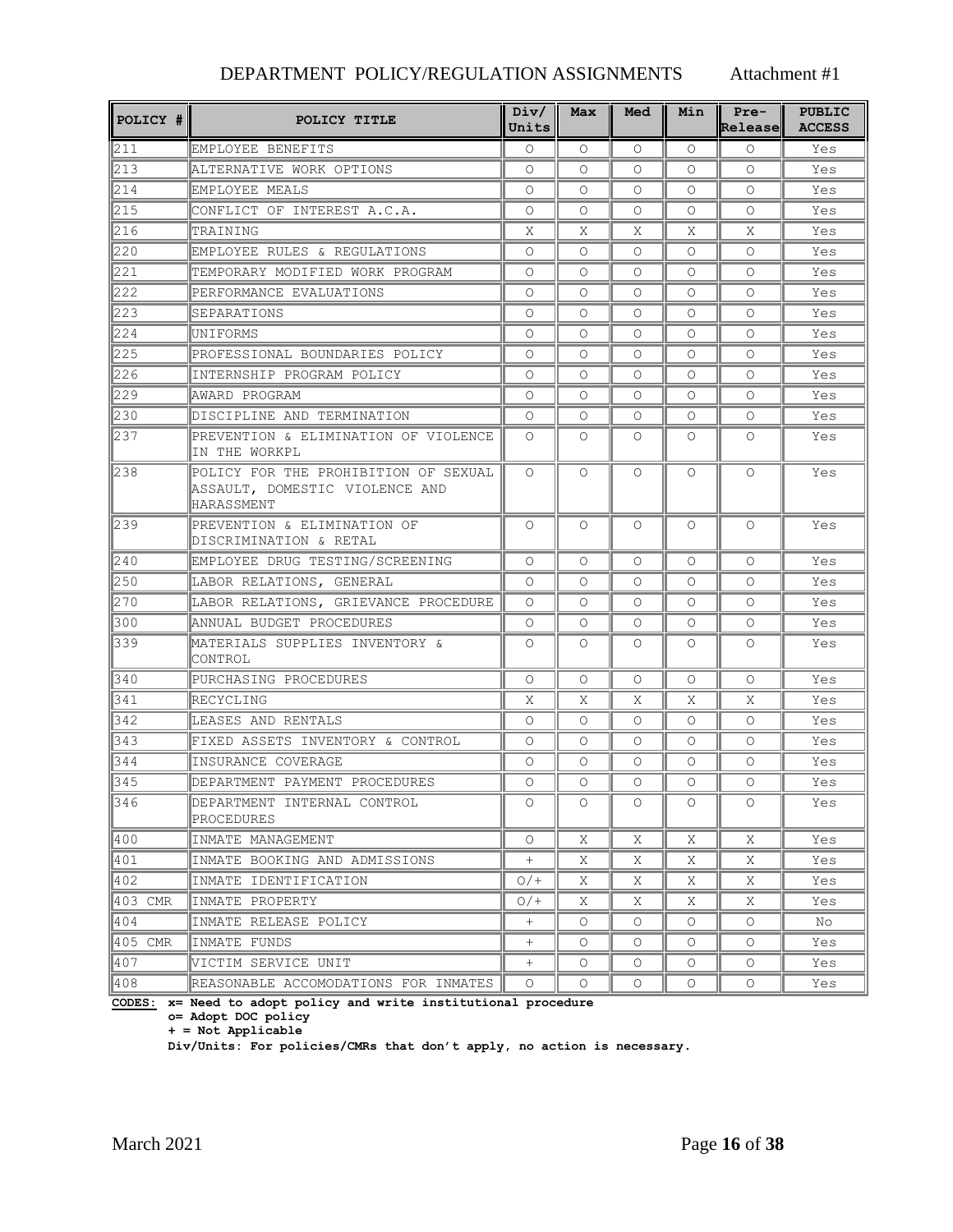| <b>POLICY #I</b> | POLICY TITLE                                      | Div/<br>Units | Max      | Med             | Min      | $Pre-$<br>Release | <b>PUBLIC</b><br><b>ACCESS</b> |
|------------------|---------------------------------------------------|---------------|----------|-----------------|----------|-------------------|--------------------------------|
| 410 CMR          | SENTENCE COMPUTATIONS                             | $+$           | $\circ$  | $\circ$         | $\Omega$ | $\circ$           | Yes                            |
| 411 CMR          | DEDUCTION FROM SENTENCE                           | $+$           | Χ        | Χ               | Χ        | Χ                 | Yes                            |
| 417              | CRIMINAL RECORDS PROCESSING                       | O             | $\Omega$ | $\Omega$        | $\Omega$ | $\Omega$          | Yes                            |
| 418              | EARLY PAROLE CONSIDERATION                        | $^{+}$        | O        | 0               | $\circ$  | O                 | Yes                            |
| 419              | FEDERAL/INTERSTATE COMPACT                        | $^{+}$        | $\circ$  | $\Omega$        | $\Omega$ | $\Omega$          | Yes                            |
| 420 CMR          | CLASSIFICATION                                    | $0/$ +        | $\Omega$ | $\Omega$        | $\Omega$ | $\Omega$          | Yes                            |
| 421 CMR          | DEPARTMENT SEGREGATION UNIT                       | $^{+}$        | Χ        | $^{+}$          | $^{+}$   | $+$               | Yes                            |
| 422              | DEPARTMENT PROTECTIVE CUSTODY UNITS               | $^{+}$        | X/O      | X/O             | $\Omega$ | O                 | Yes                            |
| 423 CMR          | RESTRICTIVE HOUSING                               | $^{+}$        | $\circ$  | $\circ$         | $^{+}$   | $^{+}$            | Yes                            |
| 424 CMR          | PHASE TREATMENT PROGRAM                           | $^{+}$        | $^{+}$   | $^{+}$          | $^{+}$   | $^{+}$            | Yes                            |
|                  |                                                   |               |          | O BSH           |          |                   |                                |
| 425 CMR          | PLACEMENT REVIEWS IN SECURE TREATMENT<br>UNIT     | $+$           | 0        | 0               | $^{+}$   | $^{+}$            | Yes                            |
| 426              | CONFLICTS                                         | Ω             | $\Omega$ | $\Omega$        | $\Omega$ | O                 | Yes                            |
| 430 CMR          | DISCIPLINARY PROCEEDINGS                          | $O/$ +        | $\circ$  | $\Omega$        | $\Omega$ | $\Omega$          | Yes                            |
| 431 CMR          | OBSERVATION OF BEHAVIOR REPORTS                   | $+$           | $+$      | $+$<br>O MTC    | $^{+}$   | $+$               | Yes                            |
| 1441             | INMATE TRAINING AND EDUCATION                     | $+$           | $\Omega$ | $\Omega$        | $\Omega$ | $\Omega$          | Yes                            |
| 444              | INMATE SMOKING POLICY                             | $O/$ +        | $\Omega$ | $\Omega$        | $\circ$  | Ω                 | Yes                            |
| 445              | SUBSTANCE ABUSE PROGRAM                           | $^{+}$        | Χ        | Χ               | Χ        | X                 | Yes                            |
| 446              | SEX OFFENDER MANAGEMENT                           | $^{+}$        | $\Omega$ | $\Omega$        | $\Omega$ | $\Omega$          | Yes                            |
| 447              | SEX OFFENDER IDENTIFICATION                       | O             | 0        | $\Omega$        | $\Omega$ | O                 | No.                            |
| 450              | INSTITUTION WORK ASSIGNMENTS                      | $^{+}$        | X        | X               | Χ        | X                 | Yes                            |
| 451              | INMATE COMMUNITY & FACILITY WORK<br>CREWS         | $O/$ +        | X        | X               | X        | X                 | No                             |
| 453 CMR          | SELECTION PROCEDURES FOR CADRE<br>POSITIONS       | $^{+}$        | $+$      | $^{+}$          | $\Omega$ | Χ                 | Yes                            |
| 455 CMR          | CORRECTIONAL INDUSTRIES                           | $^{+}$        | Χ        | Χ               | Χ        | $^{+}$            | Yes                            |
| 458              | OUALIFIED EXAMINERS PURSUANT TO<br>M.G.L. c. 123A | O             | 0        | 0               | $\circ$  | O                 | Yes                            |
| 459              | MTC COMMUNITY ACCESS BOARD                        | $^{+}$        | $+$      | $+$<br>O MTC    | $+$      | $+$               | Yes                            |
| 460 CMR          | TRANSFER PROCEDURES FOR MASS<br>TREATMENT CENTER  | $^{+}$        | $^{+}$   | $^{+}$<br>O MTC | $^{+}$   | $^{+}$            | Yes                            |
| 461              | INMATE TRANSFER                                   | $O/$ +        | $\circ$  | 0               | $\circ$  | 0                 | Yes                            |
| 462 CMR          | INTERNATIONAL TRANSFER POLICY                     | $\circ$       | $\Omega$ | 0               | $\Omega$ | $\circ$           | Yes                            |
| 463 CMR          | FURLOUGHS                                         | 0             | 0        | 0               | $\circ$  | 0                 | Yes                            |
| 464 CMR          | WORK RELEASE                                      | $^{+}$        | $^{+}$   | $^{+}$          | $^{+}$   | Χ                 | Yes                            |
| 465 CMR          | EDUCATION & TRAINING RELEASE                      | $^{+}$        | $^{+}$   | $^{+}$          | $^{+}$   | Χ                 | Yes                            |
| 466              | PROGRAM RELATED ACTIVITY                          | $^{+}$        | $\circ$  | 0               | $\circ$  | $\circ$           | Yes                            |
| 467              | INMATE VOTING                                     | $^{+}$        | $\Omega$ | 0               | $\Omega$ | $\circ$           | Yes                            |
| 468              | ELECTRONIC MONITORING                             | $^{+}$        | $\Omega$ | 0               | $\circ$  | 0                 | Yes                            |
| 471 CMR          | RELIGIOUS PROGRAMS & SERVICES                     | $^{+}$        | $\circ$  | $\circ$         | $\circ$  | 0                 | Yes                            |
| 472              | INMATE RECREATION & LEISURE                       | $^{+}$        | $\circ$  | $\circ$         | $\circ$  | $+$               | Yes                            |
|                  | ACTIVITIES                                        |               |          |                 |          |                   |                                |
| 473              | INMATE SELF-IMPROVEMENT GROUPS                    | $^{+}$        | $\circ$  | $\circ$         | $\circ$  | $\circ$           | Yes                            |
| 476              | INMATE CANTEEN/VENDING MACHINES                   | $^{+}$        | Χ        | X               | Χ        | Χ                 | Yes                            |
| 477 CMR          | AVOCATION PROGRAMS                                | $^{+}$        | $+$ /X   | $+$ /X          | $+$ /X   | $+$ /X            | Yes                            |

**CODES: x= Need to adopt policy and write institutional procedure**

**o= Adopt DOC policy**

**+ = Not Applicable**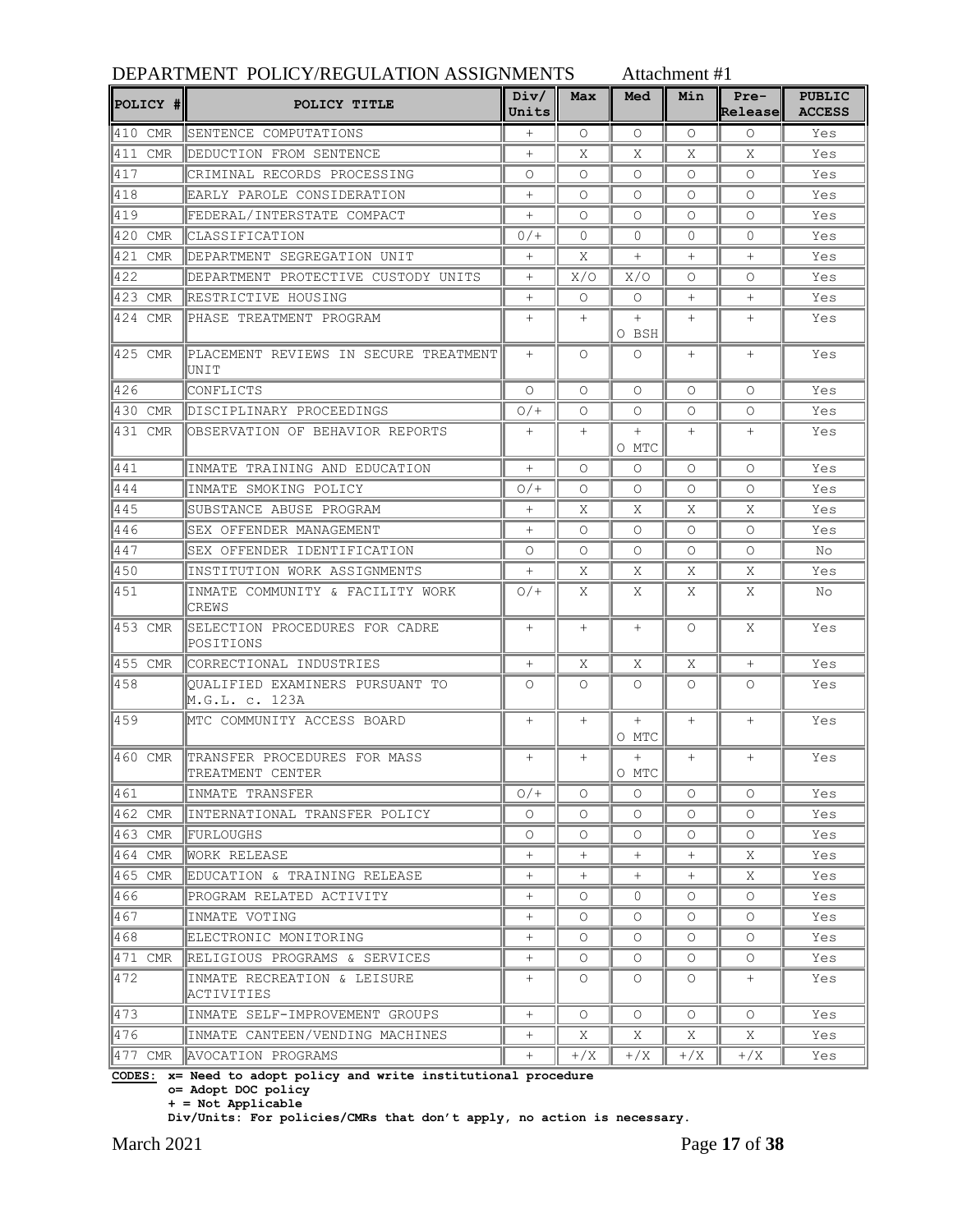| POLICY #           | POLICY TITLE                                                    | Div/<br>Units | Max      | Med              | Min      | Pre-<br>Release | <b>PUBLIC</b><br><b>ACCESS</b> |
|--------------------|-----------------------------------------------------------------|---------------|----------|------------------|----------|-----------------|--------------------------------|
| 478 CMR            | LIBRARY SERVICES                                                | $+$           | Χ        | X                | Χ        | Χ               | Yes                            |
| 481<br><b>CMR</b>  | INMATE MAIL                                                     | $^{+}$        | X        | X                | Χ        | Χ               | Yes                            |
| 1482 CMR           | TELEPHONE ACCESS & USE                                          | $+$           | Χ        | X                | Χ        | X               | Yes                            |
| 483 CMR            | VISITING PROCEDURES                                             | $^{+}$        | Χ        | X                | Χ        | X               | Yes                            |
| l485<br><b>CMR</b> | VOLUNTEERS & VOLUNTEER PROGRAMS                                 | $^{+}$        | Χ        | Χ                | Χ        | Χ               | Yes                            |
| 486<br>CMR         | ATTORNEY ACCESS AT MCIS                                         | $^{+}$        | $\Omega$ | Ω                | $\Omega$ | $\Omega$        | Yes                            |
| 487                | DNA SAMPLE COLLECTION                                           | $^{+}$        | $\Omega$ | Ω                | $\Omega$ | $\Omega$        | Yes                            |
| 488                | TELEPHONIC INTERPRETER SERVICE                                  | $+$           | $\Omega$ | 0                | O        | O               | Yes                            |
| 491 CMR            | INMATE GRIEVANCES                                               | $O/$ +        | Χ        | X                | Χ        | X               | Yes                            |
| l4 9 2             | INMATE WEDDINGS                                                 | $^{+}$        | $\Omega$ | $\Omega$         | $\Omega$ | $\Omega$        | Yes                            |
| 493                | REENTRY POLICY                                                  | $^{+}$        | $\Omega$ | Ω                | $\Omega$ | $\Omega$        | Yes                            |
| 501                | INSTITUTION SECURITY PROCEDURES                                 | Χ             | Χ        | X                | Χ        | Χ               | No                             |
| 502                | CONTROL OF LOCKS & KEYS                                         | Χ             | Χ        | X                | Χ        | X               | No                             |
| 503                | FORCED MOVEMENT OF INMATES                                      | $O/$ +        | $\Omega$ | O                | O        | $\circ$         | No                             |
| 504                | SECURITY INSPECTIONS                                            | Χ             | Χ        | Χ                | Χ        | Χ               | No                             |
| 505 CMR            | USE OF FORCE                                                    | $\Omega$      | $\Omega$ | O                | $\Omega$ | $\Omega$        | Yes                            |
| 506                | SEARCH POLICY                                                   | $O/$ +        | Χ        | X                | Χ        | Χ               | Yes                            |
| I507               | SECURITY EQUIPMENT                                              | X/            | Χ        | X                | Χ        | Χ               | No                             |
| 508                | FIREARMS                                                        | X/            | X        | Χ                | X/       | $+$             | No                             |
| 509                | CHEMICAL AGENTS/SPECIAL MUNITIONS                               | $O/$ +        | $\Omega$ | $\Omega$         | $\circ$  | $\circ$         | No                             |
| 510                | SECURITY STAFFING AND ANALYSIS                                  | X/            | Χ        | Χ                | Χ        | Χ               | No                             |
| 511                | INSTITUTION TOOL CONTROL                                        | X/            | Χ        | X                | Χ        | Χ               | No                             |
| 512                | POST ORDERS                                                     | X/            | Χ        | X                | Χ        | X               | No                             |
| 513                | INMATE ACCOUNTABILITY                                           | X/            | Χ        | X                | Χ        | X               | No                             |
| 514                | SECURITY THREAT GROUP MANAGEMENT                                | $\circ$       | $\circ$  | Ω                | O        | O               | No                             |
| 515                | SECURITY EMPLOYEES IN SPECIAL<br>MANAGEMENT UNITS               | $+$           | $\Omega$ | Ω                | $^{+}$   | $+$             | No                             |
| 1516               | SPECIAL STATE POLICE COMMISSIONS                                | $\circ$       | $\circ$  | $\Omega$         | $\circ$  | $\circ$         | No                             |
| 517                | DEPARTMENT IDENTIFICATION                                       | O             | $\Omega$ | Ω                | O        | $\Omega$        | No                             |
| 518                | INNER PERIMETER SECURITY TEAM                                   | O             | $\Omega$ | Ω                | O        | O               | No                             |
| 519                | SEXUAL HARASSMENT/ ABUSE RESPONSE<br>PREVENTION POLICY (SHARPP) | O             | $\Omega$ | Ω                | O        | O               | Yes                            |
| $\overline{521}$   | OUTSIDE HOSPITAL SECURITY                                       | $O/$ +        | Ő        | $\circ$<br>X LSH | Ő        | Ő               | NO.                            |
| 522                | INTERNAL AFFAIRS UNIT                                           | $\circ$       | $\Omega$ | 0                | $\circ$  | 0               | Yes                            |
| 523                | CRIMINAL INVESTIGATIONS AND<br>PROSECUTION                      | 0             | $\Omega$ | 0                | 0        | 0               | No                             |
| 1525               | INMATE SUBSTANCE ABUSE TESTING,<br>SANCTIONING & TREATMENT      | $+$           | X        | Χ                | X        | Χ               | Yes                            |
| 527                | SECURITY RISK INMATES                                           | $^{+}$        | $\circ$  | $\circ$          | 0        | $\circ$         | No                             |
| 530                | INMATE TRANSPORTATION                                           | $X/+$         | Χ        | Χ                | Χ        | Χ               | No                             |
| 550                | ESCAPE POLICY                                                   | X/            | Χ        | Χ                | Χ        | Χ               | No.                            |
| 558                | K-9 UNITS                                                       | $+$           | $\circ$  | 0                | $\circ$  | $\circ$         | No                             |
| 1559               | SPECIAL OPERATIONS RESPONSE UNITS                               | $O/$ +        | $\circ$  | O                | О        | $^{+}$          | No                             |
| 560                | DISORDER MANAGEMENT                                             | Χ             | Χ        | Χ                | Χ        | Χ               | No                             |

**CODES: x= Need to adopt policy and write institutional procedure**

**o= Adopt DOC policy**

**+ = Not Applicable**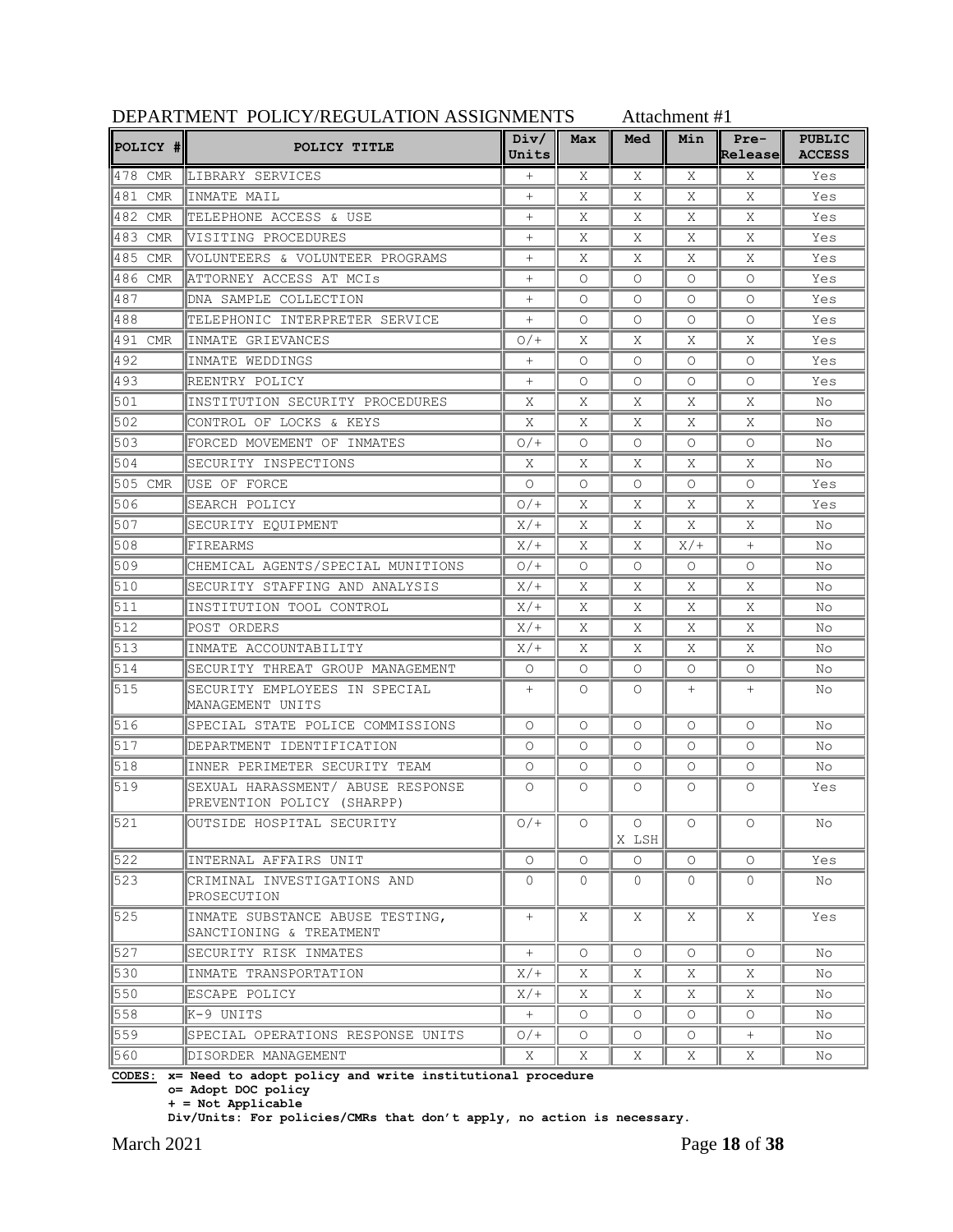| POLICY # | POLICY TITLE                                                                                | Div/<br>Units | Max      | Med                            | Min      | $Pre-$<br>Release | <b>PUBLIC</b><br><b>ACCESS</b>         |
|----------|---------------------------------------------------------------------------------------------|---------------|----------|--------------------------------|----------|-------------------|----------------------------------------|
| 561      | PLANNED INSTITUTIONAL SEARCHES<br>CONDUCTED BY SORU                                         | $\Omega$      | $\Omega$ | $\Omega$                       | $\Omega$ | $\circ$           | Yes                                    |
| 562      | CODE 99 EMERGENCY RESPONSE<br>GUIDELINES                                                    | $+$           | Χ        | X                              | Χ        | X                 | No.                                    |
| 1601     | DIVISION OF HEALTH SERVICES                                                                 | $^{+}$        | Ω        | $\Omega$                       | $\Omega$ | $\Omega$          | Yes                                    |
| 603      | MEDICAL PAROLE                                                                              | $^{+}$        | 0        | $\Omega$                       | $\circ$  | O                 | Yes                                    |
| 1604     | OUTSIDE HOSPITAL RELATIONS                                                                  | $^{+}$        | X        | X                              | X        | X                 | Yes                                    |
| 607      | HEALTH RECORDS                                                                              | $^{+}$        | Χ        | Χ                              | Χ        | Χ                 | Yes                                    |
| 610      | CONTRACT CLINICAL PERSONNEL & THE<br>ROLE OF DOC HS                                         | $^{+}$        | 0        | $\circ$                        | $\circ$  | $\Omega$          | Yes                                    |
| 620      | SPECIAL HEALTH CARE PRACTICES                                                               | $^{+}$        | Χ        | Χ                              | Χ        | Χ                 | Yes                                    |
| 621      | DO NOT RESUSCITATE (DNR) ORDERS                                                             | 0             | 0        | 0                              | $\Omega$ | 0                 | Yes                                    |
| 622      | DEATH PROCEDURES                                                                            | X/O           | X        | Χ                              | Χ        | Χ                 | Yes, not<br>attachment<br>$\mathsf{A}$ |
| 630      | MEDICAL SERVICES                                                                            | $^{+}$        | X        | X                              | X        | X                 | Yes                                    |
| 631      | COMMUNICABLE DISEASE                                                                        | $^{+}$        | Ω        | $\circ$                        | O        | $\circ$           | Yes                                    |
| 640      | DENTAL SERVICES                                                                             | $^{+}$        | X        | Χ                              | Χ        | Χ                 | Yes                                    |
| 650      | MENTAL HEALTH SERVICES                                                                      | $^{+}$        | Χ        | Χ                              | X        | X                 | Yes                                    |
| 651      | USE OF SECLUSION AND RESTRAINT FOR<br>BRIDGEWATER STATE HOSPITAL                            | $^{+}$        | $^{+}$   | $+$<br>O BSH O BSH O BSH O BSH | $+$      | $\Omega$          | Yes                                    |
| 652      | IDENTIFICATION, TREATMENT AND<br>CORRECTIONAL MANAGEMENT OF INMATES<br>DIAGNOSED WITH GID   | $^{+}$        | 0        | $\circ$                        | $\Omega$ | $\Omega$          | Yes                                    |
| 653      | IDENTIFICATION, TREATMENT AND<br>CORRECTIONAL MANAGEMENT OF GENDER<br>NON-CONFOMING INMATES | $^{+}$        | 0        | $\circ$                        | $\Omega$ | $\Omega$          | Yes                                    |
| 660      | MEDICAL SUPPLIES & EQUIPMENT                                                                | $X/+$         | Χ        | X                              | X        | Χ                 | Yes                                    |
| 661      | PHARMACY & MEDICATION                                                                       | $^{+}$        | Χ        | Χ                              | Χ        | Χ                 | Yes                                    |
| 662      | CLINICAL TRIALS & MED RESEARCH INV<br>INMATE PARTICIP                                       | $^{+}$        | Ω        | Ω                              | $\Omega$ | O                 | Yes                                    |
| 700      | SITE SELECTION CRITERIA                                                                     | $^{+}$        | $^{+}$   | $^{+}$                         | $+$      | $^{+}$            | Yes                                    |
| 703      | DESIGN CRITERIA & PLANNING<br>GUIDELINES                                                    | O             | 0        | $\circ$                        | $\circ$  | $\circ$           | Yes                                    |
| 1730     | FIRE PREVENTION                                                                             | Χ             | X        | Χ                              | Χ        | Χ                 | Yes                                    |
| 740      | MAINTENANCE SANITATION & STANDARDS                                                          | 0             | Χ        | X                              | Χ        | Χ                 | Yes                                    |
| 750      | HYGIENE STANDARDS                                                                           | $\circ$       | Χ        | Χ                              | Χ        | Χ                 | Yes                                    |
| 751      | INFORMATION TECHNOLOGY (IT) SECURITY                                                        | 0             | 0        | 0                              | $\circ$  | $\circ$           | No                                     |
| 755      | CLOTHING, LINEN & LAUNDRY                                                                   | $^{+}$        | Χ        | Χ                              | Χ        | Χ                 | Yes                                    |
| 756      | INFORMATION TECHNOLOGY SYSTEMS                                                              | 0             | Χ        | Χ                              | Χ        | Χ                 | Yes                                    |
| 757      | INTERNET, INTRANET, AND VPN<br>PROCEDURES                                                   | 0             | 0        | 0                              | 0        | 0                 | Yes                                    |
| 758      | EMAIL POLICY                                                                                | 0             | 0        | $\circ$                        | $\circ$  | 0                 | Yes                                    |
| 759      | SECURITY TECHNOLOGY POLICY                                                                  | $\circ$       | 0        | $\circ$                        | 0        | $\circ$           | Yes                                    |
| 1760     | FOOD SERVICES                                                                               | $^{+}$        | Χ        | Χ                              | Χ        | Χ                 | Yes                                    |
| 761 CMR  | ACCESS TO THERAPEUTIC DIETS AND<br>MEDICAL CARE                                             | $^{+}$        | X        | Χ                              | Χ        | X                 | Yes                                    |
| 762      | INMATE HAIRCUT FEES                                                                         | $O/$ +        | Χ        | X.                             | Χ        | Χ                 | Yes                                    |
| 763      | INMATE MEDICAL CO-PAYMENTS                                                                  | $^{+}$        | Χ        | Χ                              | Χ        | Χ                 | Yes                                    |

**CODES: x= Need to adopt policy and write institutional procedure o= Adopt DOC policy**

**+ = Not Applicable Div/Units: For policies/CMRs that don't apply, no action is necessary.**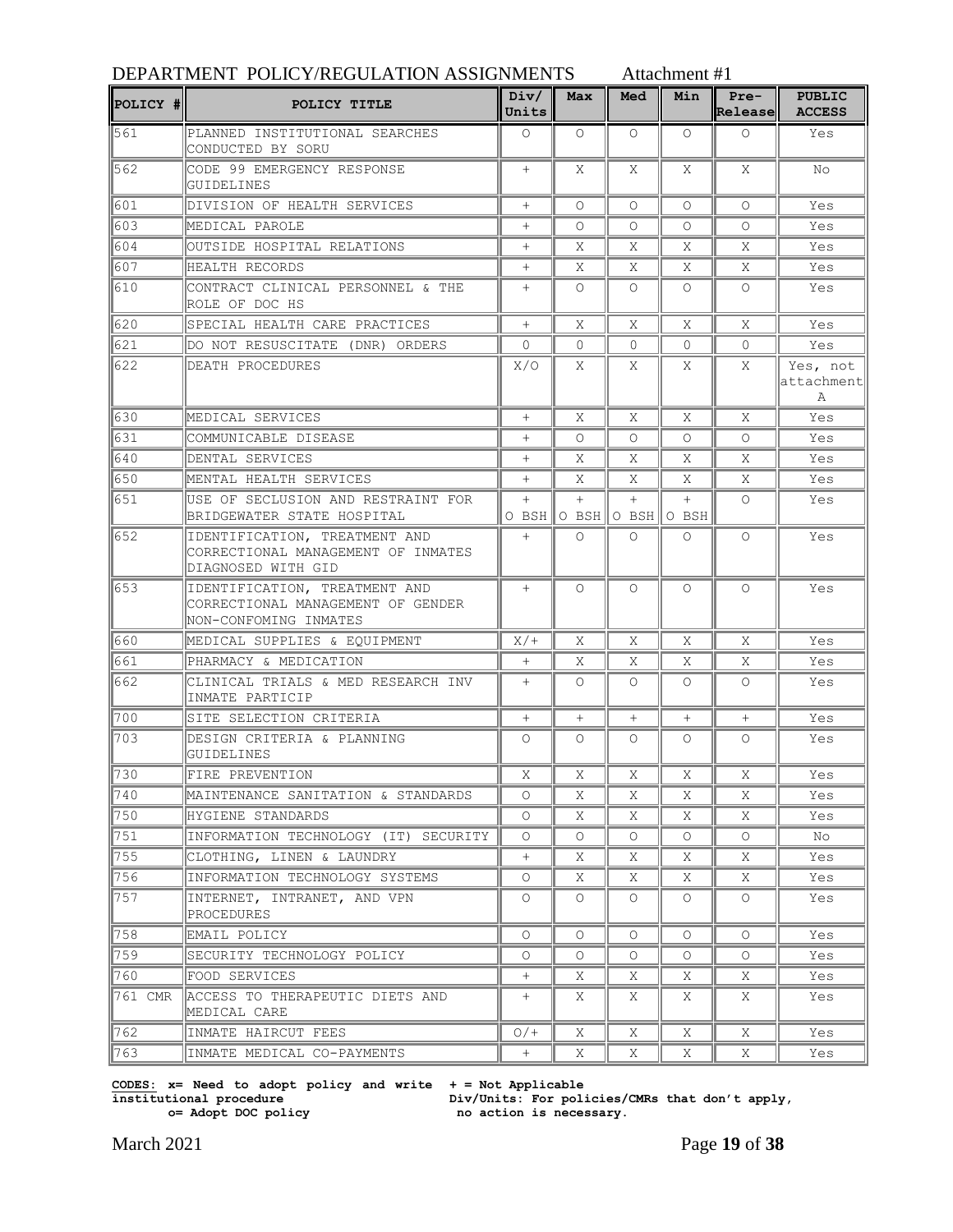### **CENTRAL OFFICE POLICY/REGULATION REVIEWS Attachment #2**

**(Note: policies denoted by an asterisk indicate those that require review for female offender issues/concerns.)**

| Reviewing Authority                                              | <b>JAN</b>                         | FEB                                    | <b>MAR</b>        | <b>APRIL</b>                            | <b>MAY</b>                          | <b>JUNE</b>                               | <b>JULY</b>                        | <b>AUG</b>                            | <b>SEPT</b>                               | <b>OCT</b>                          | <b>NOV</b>                                | <b>DEC</b>                         | <b>TOTAL</b>   |
|------------------------------------------------------------------|------------------------------------|----------------------------------------|-------------------|-----------------------------------------|-------------------------------------|-------------------------------------------|------------------------------------|---------------------------------------|-------------------------------------------|-------------------------------------|-------------------------------------------|------------------------------------|----------------|
| Deputy Commissioner,<br>Administrative Services<br>Division      | 209<br>230<br>345<br>$760*$<br>730 | 201<br>202<br>214<br>223<br>751<br>759 | 340<br>342        | 204<br>210<br>$761*$                    | 221<br>339<br>343<br>$476*$<br>455  | 205<br>405<br>740<br>756<br>757           | 250<br>270                         | 213<br>224<br>240<br>700              | 220<br>344<br>346<br>762<br>758           | 210A<br>300<br>225                  | $108*$<br>203<br>2.2.2                    | 208<br>211<br>$703*$               | 46             |
| Deputy Commissioner, Career<br>& Professional Development        | 488                                |                                        |                   | 237                                     |                                     |                                           |                                    | $216*$                                |                                           | 239<br>226                          | 206                                       | 238                                | 6              |
| ADC Northern Sector                                              |                                    |                                        |                   |                                         |                                     |                                           |                                    |                                       |                                           |                                     | $403*$                                    |                                    | $\mathbf{1}$   |
| ADC Southern Sector                                              |                                    |                                        |                   |                                         |                                     |                                           |                                    | 460                                   | 424<br>459                                |                                     | 341                                       |                                    | $\overline{4}$ |
| Deputy Commissioner,<br>Clinical Service and Reentry<br>Division | 154<br>622<br>652                  | $462*$<br>$465*$<br>660*               | 453<br>473<br>604 | $155*$<br>157<br>$404*$<br>445*<br>620* | 410<br>407<br>468<br>650*<br>$763*$ | $419*$<br>$461*$<br>466*<br>$472*$<br>610 | $420*$<br>477<br>603<br>607<br>651 | 411<br>478<br>640<br>653              | $408*$<br>418<br>$464*$<br>$471*$<br>631* | 417<br>$446*$<br>485<br>621<br>630* | 441<br>467<br>492<br>$493*$<br>661<br>662 | 425<br>447<br>$463*$<br>601<br>458 | 54             |
| Executive Director Strategic<br>Planning/ Research               |                                    | 175                                    |                   |                                         |                                     |                                           | 181                                |                                       |                                           |                                     |                                           | $180*$                             | $\mathcal{E}$  |
| Commissioner                                                     | 487                                |                                        |                   |                                         |                                     | 102                                       |                                    |                                       | 101                                       |                                     | $100*$<br>103                             |                                    | 5              |
| Deputy Commissioner, Prison<br>Division                          | 550                                | 426<br>229                             | 527<br>172        | 482<br>131                              | 179<br>422<br>$430*$<br>132         | 515<br>562<br>133                         | 444                                | $421*$<br>$423*$<br>431<br>560<br>139 | 503                                       |                                     |                                           | $491*$                             | 22             |
| Deputy Commissioner, Field<br>Services                           |                                    | $451*$<br>$530*$                       | 516<br>561        |                                         | 507<br>508                          | 509                                       | 505<br>517<br>518                  | 559                                   | 122<br>523                                | $514*$                              | 105<br>119<br>558                         | 522                                | 18             |
| Director - Policy,<br>Development and Compliance<br>Unit         | $400*$<br>$401*$                   | $483*$                                 | 104<br>215<br>525 | 501<br>512<br>$755*$                    | $51.3*$                             | 504                                       | 402                                |                                       | $450*$<br>481                             | 502<br>506<br>510<br>511<br>$750*$  | 112                                       | $521*$                             | 21             |
| Chief of PREA Audits,<br>Operations and<br>Investigations        |                                    |                                        | $519*$            |                                         |                                     |                                           |                                    |                                       |                                           |                                     |                                           |                                    | $\mathbf{1}$   |
| General Counsel                                                  | 153                                | 156                                    |                   |                                         |                                     |                                           | 486                                |                                       |                                           | 158                                 |                                           |                                    | $\overline{4}$ |
| Total                                                            | 14                                 | 16                                     | 13                | 14                                      | 17                                  | 16                                        | 14                                 | 16                                    | 18                                        | 17                                  | 18                                        | 13                                 | 186            |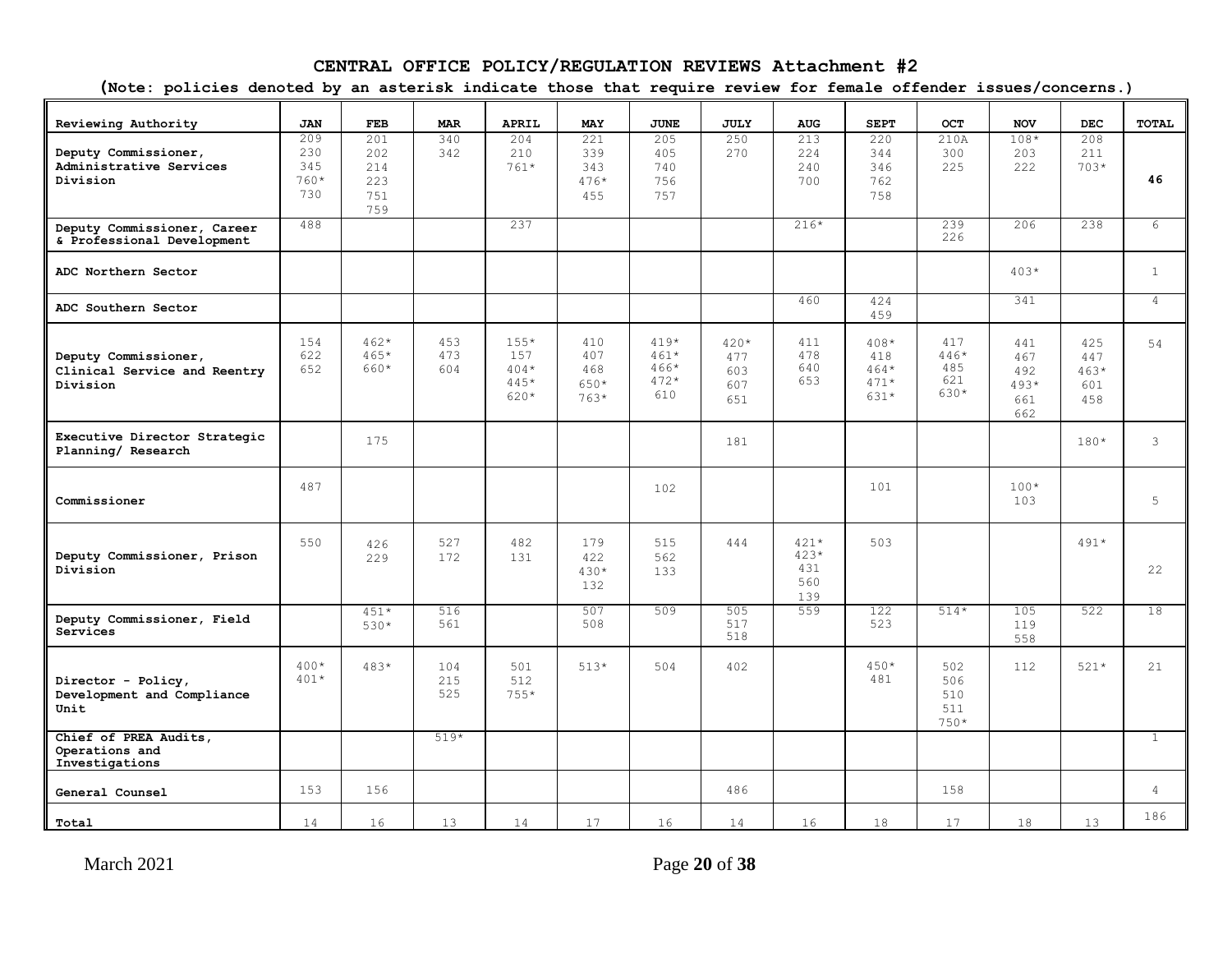#### **DOC POLICY/REGULATION FORMAT**

#### **I. PROGRAM, FONTS, MARGINS, LINE SPACING, AND JUSTIFICATION**

- 1. All policies/regulations shall be done in Microsoft Word 2010.
- 2. The following font shall be used: **COURIER NEW 12PT.**
- 3. Margins shall be 1" all around (top, bottom, left, right). Margins should stay at 1" throughout your policy.
- 4. Single spacing throughout the policy.
- 5. The text alignment should be set to "Justify"
- 6. When typing your policy/regulation be sure to use the indent function and/or the number key function, not the tab key.
- 7. To facilitate the electronic distribution of policies/regulations, the track changes feature shall be used to modify all policies/regulations. From the toolbar, select "Review" and "Track Changes". Select "Track Changes". Select "Change Tracking Options" and ensure that insertions shall appear in black, bold print and that deletions be indicated in black, strikethrough font. Then revise the copy of the existing policy/regulation by deleting or adding text as necessary and submit it in the tracked form along with an accepted version to the PDCU. An accurate version of the revised policy/regulation shall be available for distribution immediately.

#### **II. TABLE OF CONTENTS**

1. The table of contents shall contain only the specific sections of the policy/regulation as follows:

| 175.02 DEPARTMENTAL PLANNING MODEL2 |  |
|-------------------------------------|--|
| 175.02 DEPARTMENT PLANNING PROCESS3 |  |

#### **Attachment #3**

2. The table of contents shall not list the sections found on page 1, i.e., Purpose, References, etc. Page

#### March 2021 Page **21** of **38**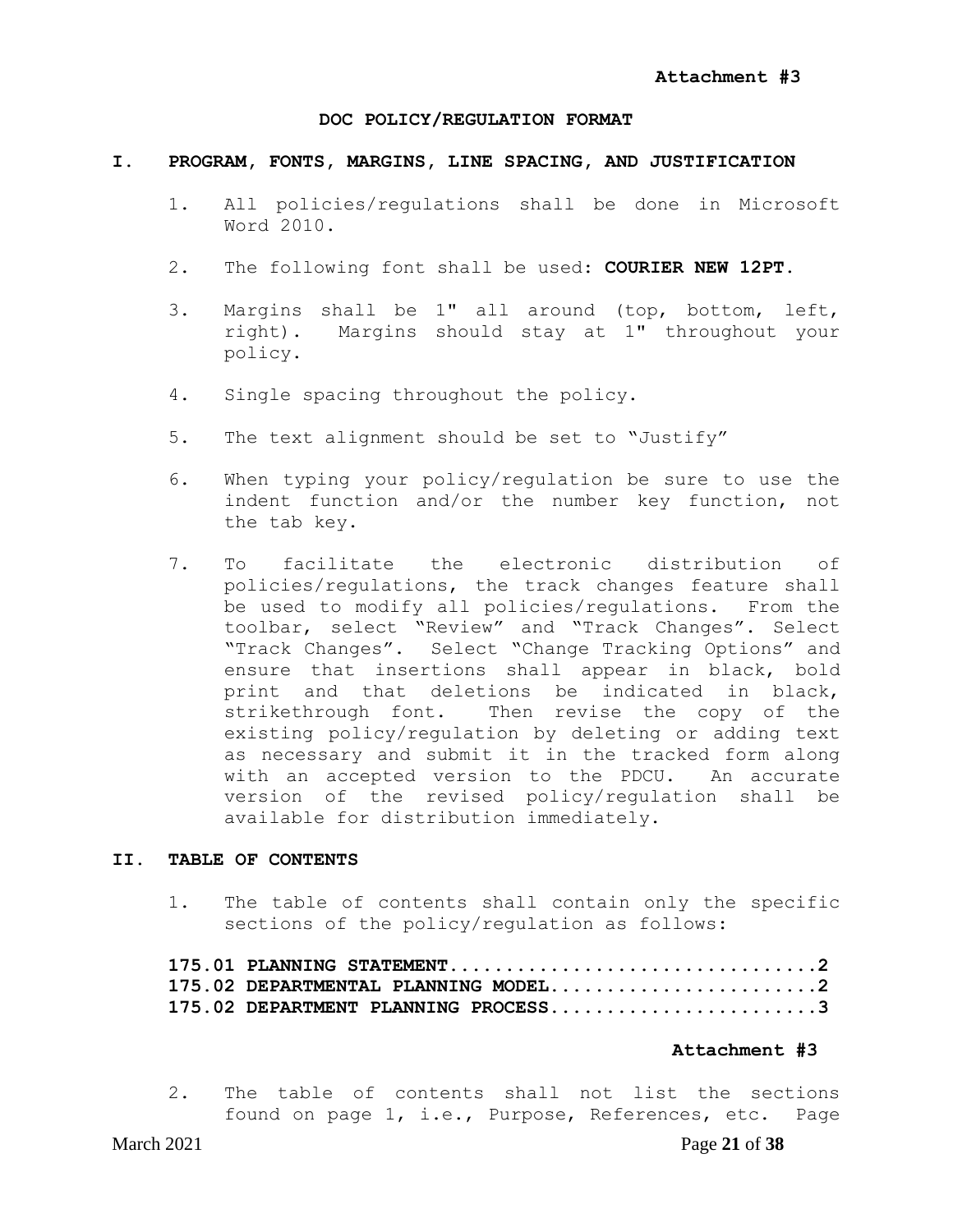one of every policy/regulation shall always be the same so there is no need to list these sections in the table of contents.

3. All attachments to a policy/regulation shall be listed in the table of contents, even if the attachment is not available on the intranet. If an attachment is not located on the intranet then the table of contents shall read as follows:

Appendix A (not on intranet).

#### **III. POLICY FOOTERS**

1. Policies shall be numbered and dated by footers only. Format your footers on the first page of the policy not on the table of contents page, as follows:

#### **MARCH 2010 112 - 1**

- 2. The last annual review date of the policy on the bottom left and the number of the policy and the page number on the bottom right.
- 3. Format your footer on the first page of the policy, i.e., the title page. Your first page of your policy shall be page one, not the table of contents.

#### **TO CREATE FOR POLICY FOOTER**

- 1. At the end of your table of contents page you shall insert a page break as follows:
	- On the tool bar go into **insert**, then page **break.**

Go to the first page of your policy, i.e., title page.

From the tool bar select **insert**, then **header or footer**. Before you begin creating your footer deselect the **same as previous** button on the footer tool bar. Deselecting this button shall prevent your footer from being placed on your table of contents page.

3. In the footer window, type in the appropriate month and year on the left side and then type in the policy number on the right side. Once you type in the policy, choose the format page number button. Under page number select the start at button and type in "1" and choose "ok".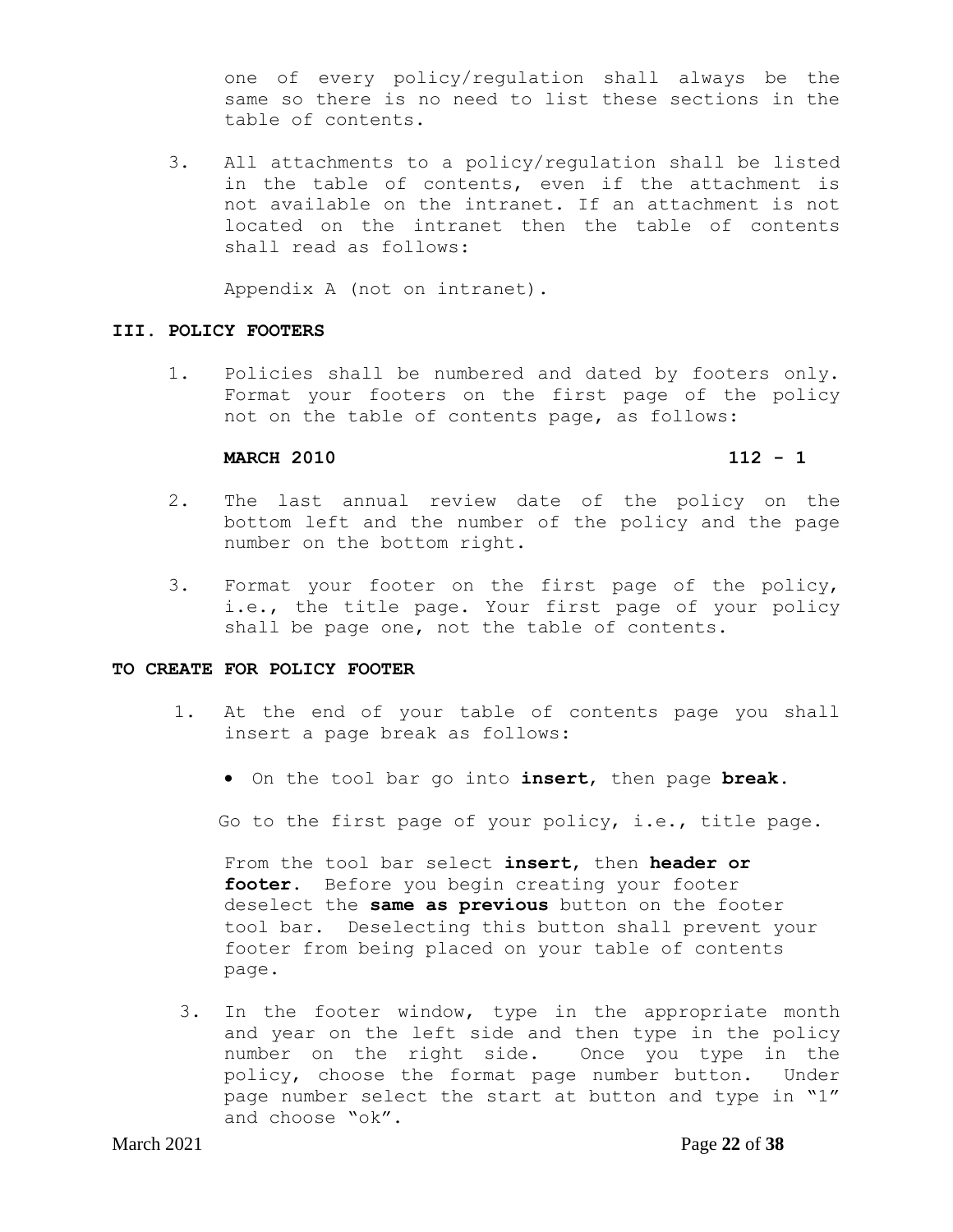#### **IV. ANNUAL REVIEW MEMORANDUMS FOR POLICIES/REGULATIONS**

- 1. All policy/regulation review memorandums shall be sent to the Director of the Policy Development and Compliance, (PDCU) prior to being submitted to the Commissioner's office for approval. Reviewing Authorities shall submit an electronic file via Email containing the entire policy/regulation, including attachments, cover memorandum, and impact form to be reviewed. A paper copy of the impact form and cover memorandum for the Commissioner's signature shall also be submitted.
- 2. All review memorandums shall be addressed as follows:
	- TO: , Commissioner
	- THRU: , Director, PDCU
	- FROM: (Reviewing Authority)
	- RE: (Annual Review or Amendment of Policy/Regulation)
	- DATE: (Date)

Pursuant to 103 DOC 104, Internal Regulations, I have conducted an annual review of 103 DOC....

In the annual review or amendment memorandum, specifically list the proposed changes to the policy/regulation. State which section shall be deleted and which section shall be added using bold print for additions and the strikethrough font for deletions. For example:

5. The Superintendent/Director shall review all institutional procedures. Whenever a procedure is written from a Department policy/regulation, the institutional/unit procedure shall be required to be reviewed by the appropriate Reviewing Authority.

APPROVED:

Commissioner Date

(A signature block shall be located at the end of all policy/regulation review memorandums).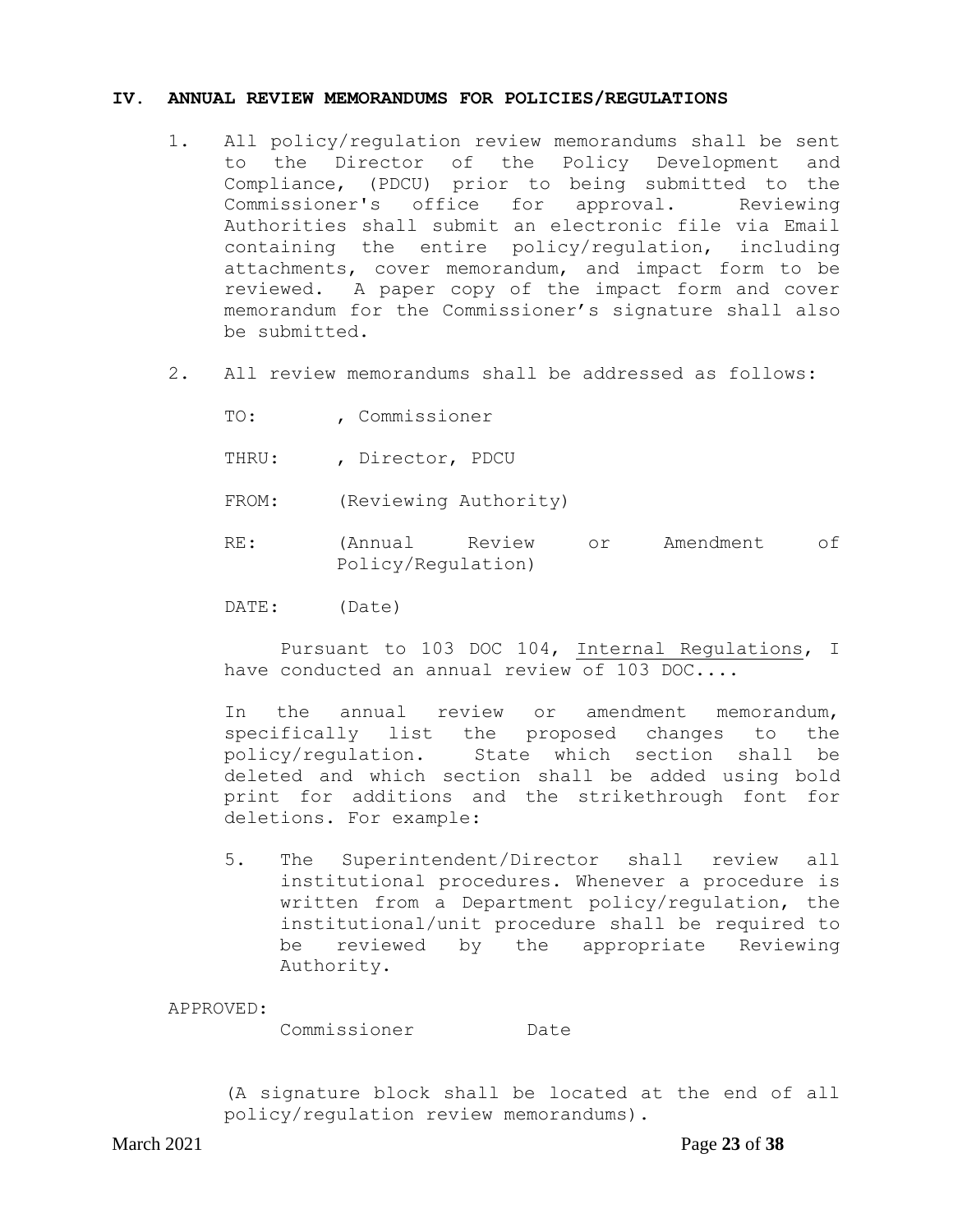- 3. The purpose for the above is to ensure that all policies/regulations are routed through the Director of the PDCU so that she/he may sign and forward to the Commissioner's office showing that she/he has reviewed and approved the proposed changes to the policy/regulation.
- 4. Policies/Regulations shall not be accepted by the Commissioner's office without prior approval of the director of the PDCU.
- 5. Upon approval by the Commissioner, all policies/regulations shall then be sent back to the Director of the PDCU, policies shall be updated on the intranet, and then distributed department-wide via the intranet. Regulations shall be sent to the Department's Legal Division so that they may be processed in accordance with the regulation promulgation process.

#### **V. POLICY FORMAT**

1. A table shall be used for the heading of page one on all policies as follows:

| <b>MASSACHUSETTS</b><br>DEPARTMENT OF CORRECTION | DIVISION: Executive Director<br>of Strategic Planning and<br>Research |
|--------------------------------------------------|-----------------------------------------------------------------------|
| TITLE: DEPARTMENT PLANNING<br><b>PROCESS</b>     | NUMBER: 103 DOC 175                                                   |

- 2. To create a table: select insert on your tool bar, select table, use 2 columns, and 2 rows.
- 3. Please ensure that the formatting is the same as above, e.g., bold, double outlined, division, title, etc.
- 4. The remainder of page one is as follows:
- Purpose: To establish guidelines for the Department of Correction ("Department") planning process.

### **(Please state the purpose of the policy only).**

**References:** M.G.L. Ch 124, § 1(c) and (q).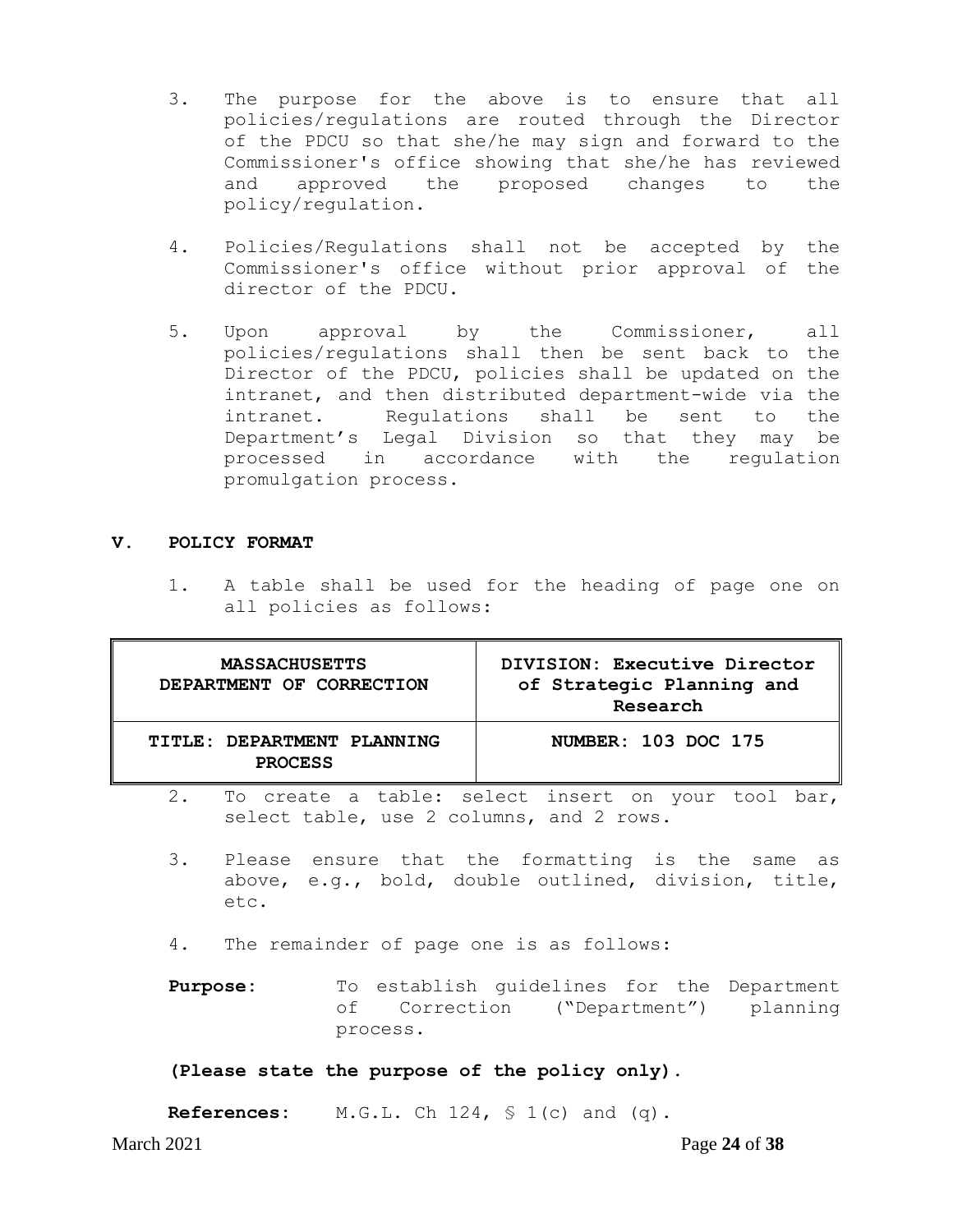**Applicability :**( Staff) or (Staff/Inmates) **Public Access :**( Yes or No)

**Location:** Department Central Policy File Each Institution's Policy File Executive Director of Strategic Planning and Research policy file.

### **Responsible Staff for Implementation and Monitoring of Policy:**

**-**Executive Director of Strategic Planning and Research -Superintendents

#### **Effective Date:**

(Reviewing Authorities shall propose an effective date for the revisions, i.e., with respect to Department policies, the Reviewing Authority shall indicate that the revised policy is to take effect thirty (30), sixty (60), or ninety (90) days, etc., from the date of the Commissioner's signature; with respect to regulations, a similar effective date assessment shall be made based upon the promulgation date (date of publication). This determination shall be indicated on the effective date line. Once the policy is returned to the PDCU from the Commissioner's office the appropriate date shall be inserted by the PDCU before distribution.)

**Cancellation:** 103 DOC 175.00 cancels all previous Department policy statements, bulletins, directives, orders, notices, rules and regulations regarding planning which are inconsistent with this policy.

**Severability Clause:** If any article, section, subsection, sentence, clause or phrase of 103 DOC 175.00 is for a reason held to be unconstitutional, contrary to statute, in excess of the authority of the Commissioner, or otherwise inoperative, such decision shall not affect the validity of any other article, section, subsection, sentence, clause or phrase of this policy.

The remainder of the policy shall then be added.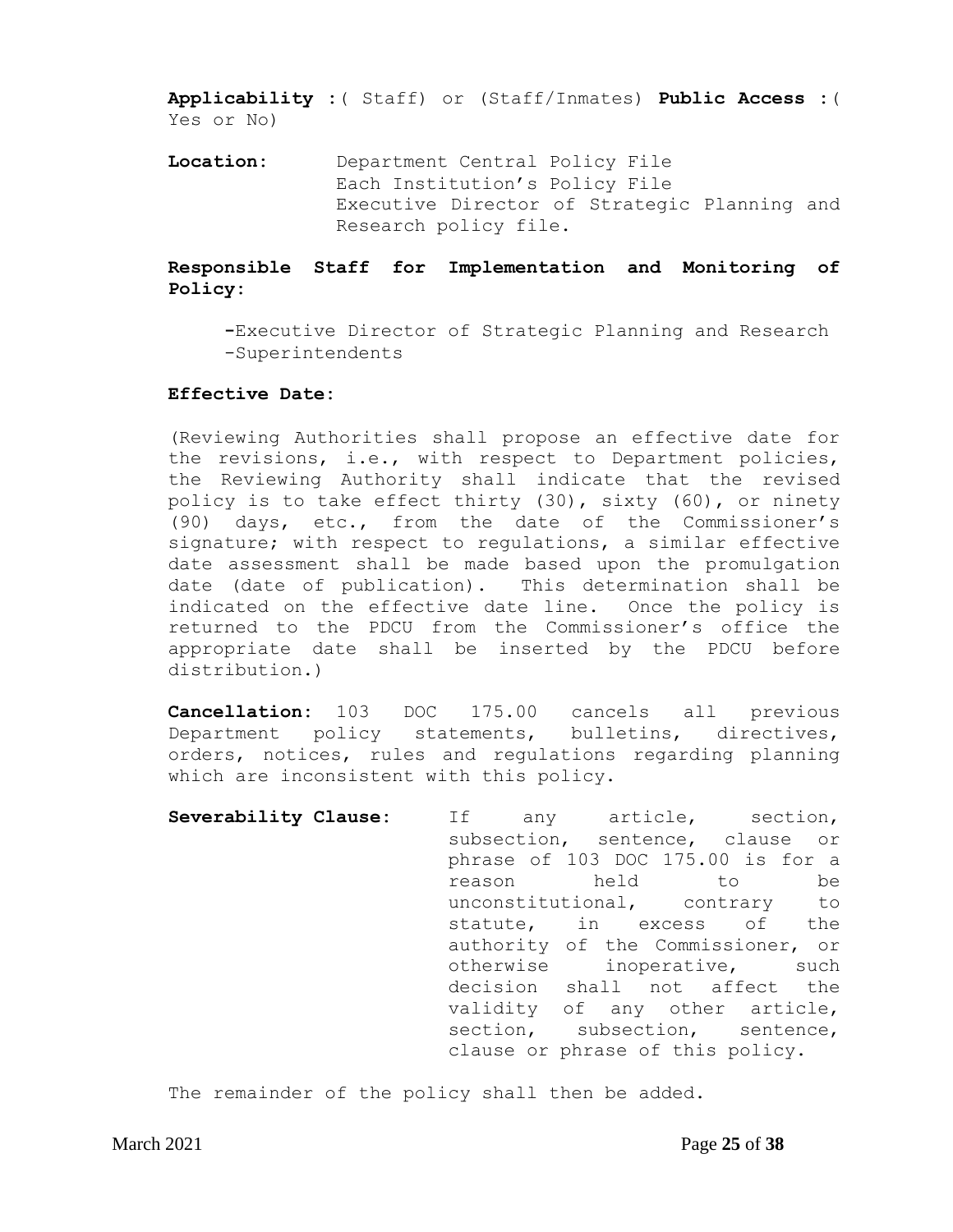The appropriate way to outline the policies should follow the format below:

```
513.01
A.
     1.
       a.
            i.
                thereafter bullets.
```
#### **VI. POLICY ATTACHMENTS**

- 1. Reviewing Authorities shall include all attachments electronically as part of the policy at the time the policy is submitted for review. (Attachments are not appropriate for regulations).
- 2. If a Reviewing Authority is unable to include an attachment with the policy, i.e., attachments from other agencies, then it is incumbent upon the Reviewing Authority to provide all institutions/units with the appropriate attachments. However, every effort shall be made to submit all attachments electronically.
- 3. In the event that an attachment cannot be submitted electronically with the policy being submitted for review, Reviewing Authorities shall designate a blank page(s) within the policy to show where that attachment would have been placed. The blank page(s) shall read **Attachment A, not on intranet**. The rationale for this requirement is to not only ensure that staff members viewing the policy via the intranet can see that there is an attachment(s) missing, but to ensure that the hard copy and the intranet file coincide with each other.

### **VII. REGULATION FORMATTING REVIEW**

- 1. Annual review and/or amendment memorandums describing the proposed changes to a regulation shall state which section shall be deleted and which section shall be added, using bold print for additions and the strikethrough font for deletions.
- 2. In addition, two (2) complete copies of the revised regulation shall be submitted to the Director of the PDCU. One (1) copy shall, by using the tracking feature, contain the bold print for additions and the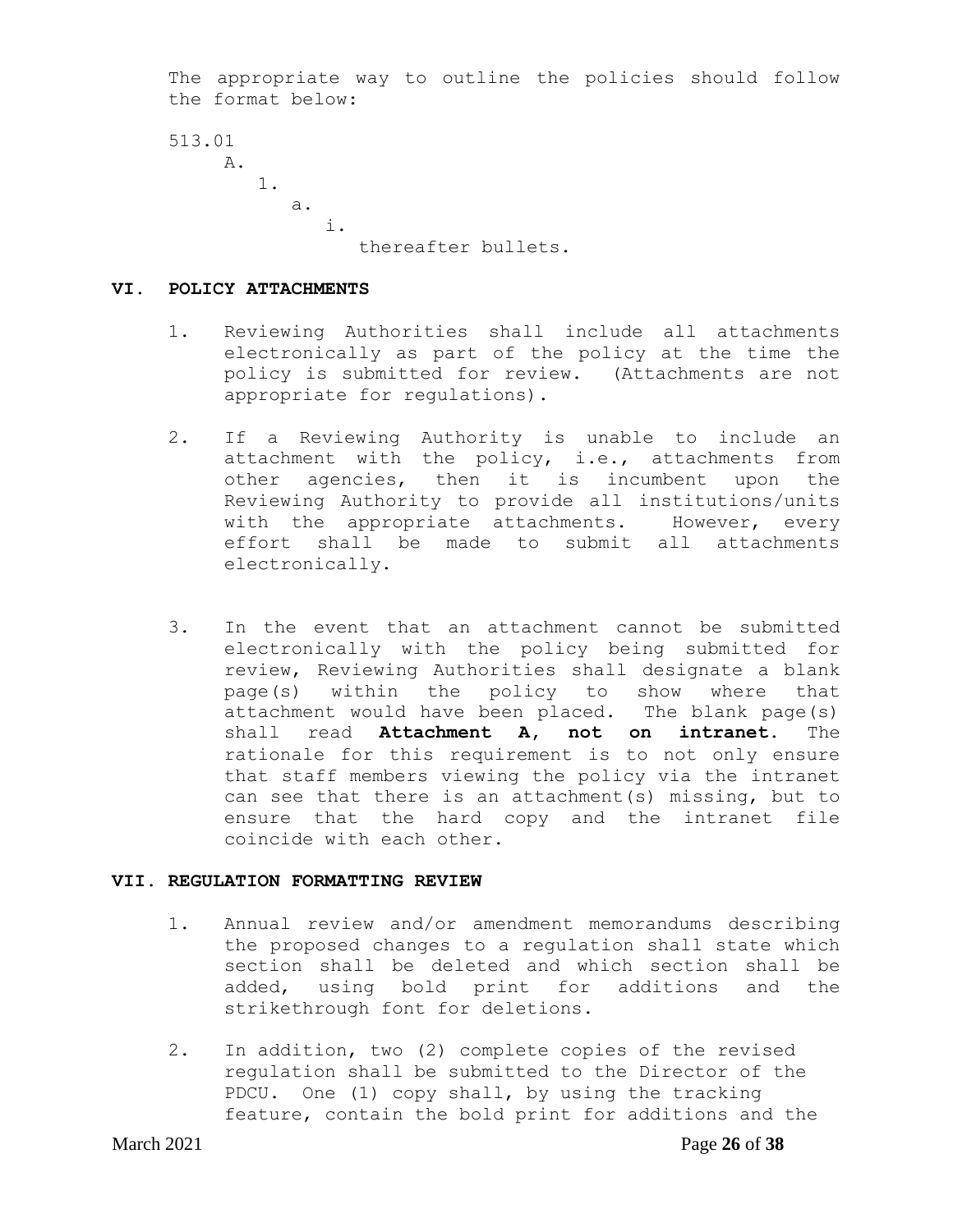strikethrough for deletions in the body of the regulation as shown in the review memorandum. The second copy shall be the final, "accepted" version of regulation to be submitted for publication. Both copies of the regulation shall be submitted electronically to the PDCU via GroupWise.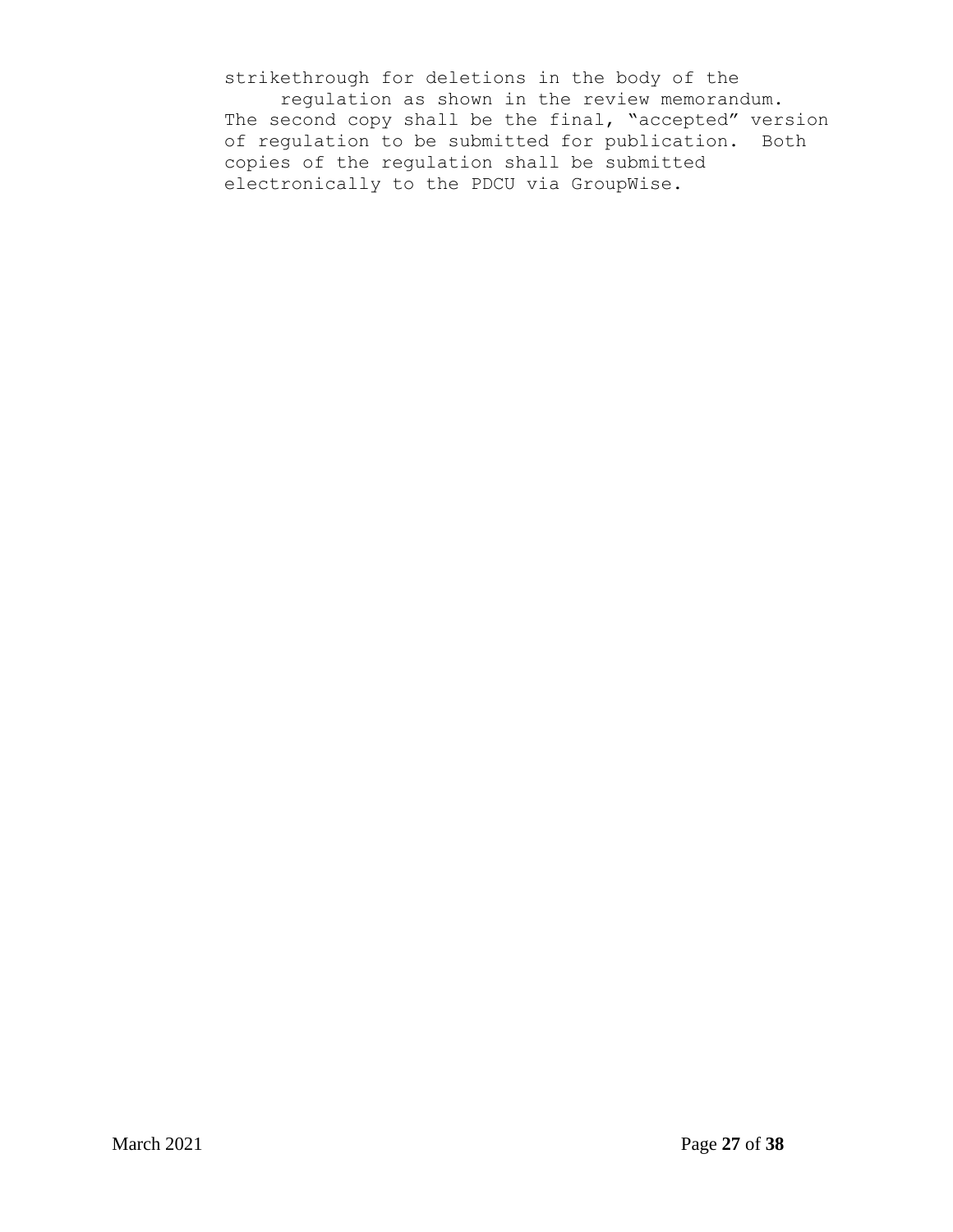TO: Commissioner

FROM: , Reviewing Authority

DATE:

### **RE: IMPACT STATEMENT POLICY #: TITLE:**

As a result of my review of the aforementioned policy/regulation, I am recommending you amend the current policy/regulation. The revisions shall have the following impact on the budget and training requirements if you choose to approve the revised policy/regulation.

|                                    | <b>CURRENT</b> | <b>PROPOSED</b> |
|------------------------------------|----------------|-----------------|
| <b>BUDGET</b>                      |                |                 |
| Equipment:                         | No impact      | No impact       |
| Supplies:                          | impact<br>No   | impact<br>No    |
| Maintenance:                       | impact<br>No   | impact<br>No    |
| Training:                          | impact<br>No   | impact<br>No    |
| Staffing:                          | No impact      | impact<br>No    |
| Dept. Database                     |                |                 |
| (if applicable)                    | impact<br>No   | No impact       |
| Other:                             | impact<br>No   | No impact       |
| <b>TRAINING</b>                    |                |                 |
| Hours:                             | No impact      | impact<br>No.   |
| Who is to be trained:              | impact<br>No   | impact<br>No.   |
| Type of training:                  | impact<br>No   | impact<br>No    |
| COLLECTIVE BARGAINING IMPACT       | No impact      | No impact       |
| <b>IMPACT</b><br><b>IMS</b>        | No impact      | impact<br>No    |
| <b>TECHNOLOGY</b><br><b>IMPACT</b> | impact<br>No   | impact<br>No    |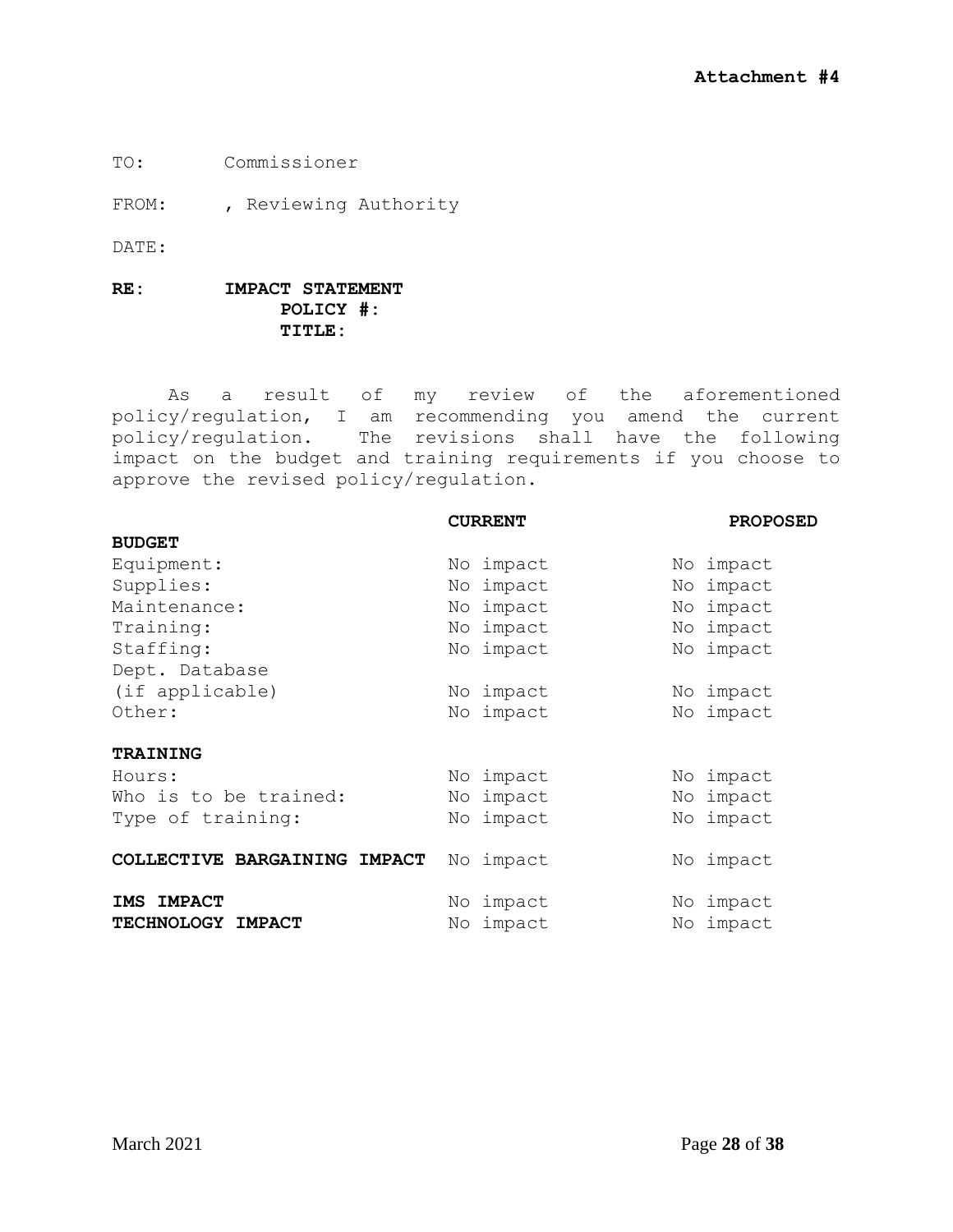

# <sup>+</sup> *Massachusetts Department of Correction* **Policy Review Tracking Form Attachment 5**



*in accordance with 103 DOC 104 – Internal Regulations*

| <b>Section 1:</b>                                 |                      | To be completed by the Reviewing Authority (R/A) |
|---------------------------------------------------|----------------------|--------------------------------------------------|
| <b>Reviewing Authority:</b>                       |                      |                                                  |
| Policy #:                                         | <b>Policy Title:</b> |                                                  |
| <b>Annual Review month:</b><br>(per Attachment 2) |                      |                                                  |
| Date sent out:                                    | Sent to:             |                                                  |

| <b>Section 2:</b><br><i>(if applicable)</i> | If applicable, to be completed by the Deputy Commissionerof Clinical<br>Services and Re-Entry division (for any female offender concerns) |                                             |  |  |
|---------------------------------------------|-------------------------------------------------------------------------------------------------------------------------------------------|---------------------------------------------|--|--|
| Date Received:                              |                                                                                                                                           |                                             |  |  |
| Date returned to R/A:                       |                                                                                                                                           |                                             |  |  |
|                                             |                                                                                                                                           | To be filled out by the Reviewing Authority |  |  |
| Date received back:                         |                                                                                                                                           | Date sent to the ADC:                       |  |  |

| <b>Section 3:</b>     | $\parallel$ To be completed by the ADC (to consider SHCU applicability) |                                             |  |  |  |
|-----------------------|-------------------------------------------------------------------------|---------------------------------------------|--|--|--|
| Date Received:        |                                                                         |                                             |  |  |  |
| Date returned to R/A: |                                                                         |                                             |  |  |  |
|                       |                                                                         | To be filled out by the Reviewing Authority |  |  |  |
|                       |                                                                         | Date sent to the Deputy                     |  |  |  |
| Date received back:   |                                                                         | <b>Commissioner of Admin</b>                |  |  |  |
|                       |                                                                         | Services:                                   |  |  |  |

| <b>Section 4:</b>     | To be completed by the Deputy Commissioner of Administrative<br>Services (for budget and information technology related issues) |  |  |  |
|-----------------------|---------------------------------------------------------------------------------------------------------------------------------|--|--|--|
| <b>Date Received:</b> |                                                                                                                                 |  |  |  |
| Date returned to R/A: |                                                                                                                                 |  |  |  |
|                       | To be filled out by the Reviewing Authority                                                                                     |  |  |  |
| Date received back:   | Date sent to the Director of<br><b>Staff Development:</b>                                                                       |  |  |  |

| <b>Section 5:</b>     | To be completed by the Director of Staff Development |
|-----------------------|------------------------------------------------------|
| Date Received:        |                                                      |
| Date returned to R/A: |                                                      |
|                       | To be filled out by the Reviewing Authority          |
| Date received back:   | Date sent to DOC Legal Division:                     |

| <b>Section 6:</b>     | To be completed by the DOC Legal Division   |  |
|-----------------------|---------------------------------------------|--|
| Date Received:        |                                             |  |
| Date returned to R/A: |                                             |  |
|                       | To be filled out by the Reviewing Authority |  |
| Date received back:   | Date sent to the Director, PDCU:            |  |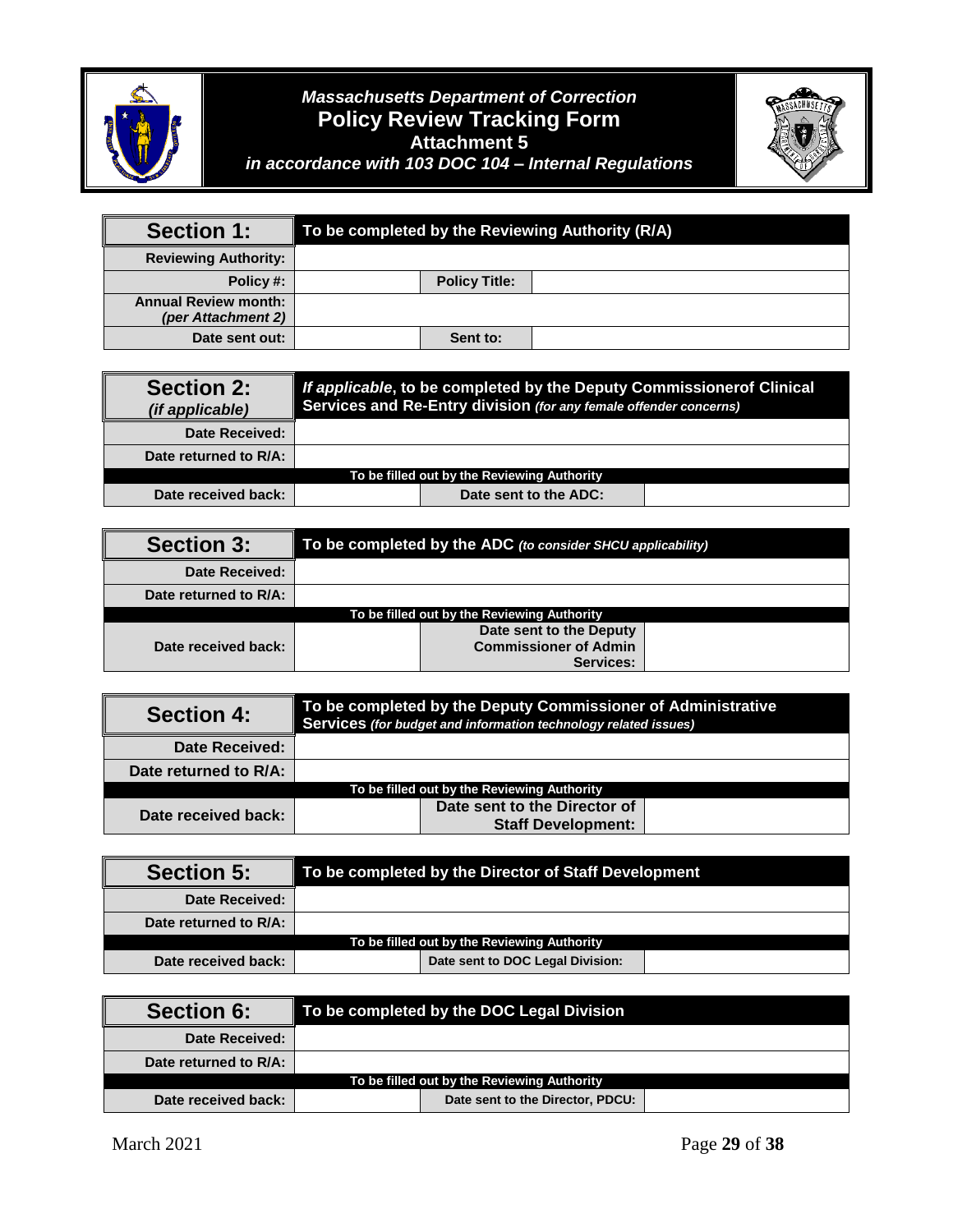| Superintendent's Policy/Regulation Review Chart                |            |            |            | Attachment #6 |            |            |            |            |            |            |            |            |
|----------------------------------------------------------------|------------|------------|------------|---------------|------------|------------|------------|------------|------------|------------|------------|------------|
| <b>FACILITY</b>                                                | <b>JAN</b> | <b>FEB</b> | <b>MAR</b> | <b>APR</b>    | <b>MAY</b> | <b>JUN</b> | <b>JUL</b> | <b>AUG</b> | <b>SEP</b> | <b>OCT</b> | <b>NOV</b> | <b>DEC</b> |
| MCI Shirley                                                    | 131        | 455        | 205<br>133 | 603           | 559        | 762        | 210A       | 492        | 491        | 730        | 229        | 340        |
| MCI Cedar Junction                                             | 204        | 132        | 405        | 250           | 560        | 758        | 300        | 467<br>119 | 208        | 209        | 201        | 172        |
| South Middlesex Correctional Center                            | 210        | 221        | 740        | 270           | 431        | 424<br>346 | 225        | 493        | 211        | 230        | 202        |            |
| Massachusetts Alcohol and Substance<br>Abuse Center @ Plymouth | 761        | 339        | 756        | 420           | 423        | 459        | 510<br>158 | 661        |            | 345        | 214        | 525        |
| Souza Baranowski Correctional Center                           | 237        | 343        | 504        | 477           | 421        | 418<br>344 | 239        | 662        | 238        | 760        | 223        | 519        |
| MCI Norfolk                                                    | 155        | 476        | 509        | 607           | 640        | 464        | 226        | 100<br>112 | 425        | 488        | 751        | 215        |
| Old Colony Correctional Center                                 | 404        | 410<br>513 | 562        | 651           | 478        | 471        | 417        | 103        | 601        | 154        | 759        | 104        |
| MCI Concord                                                    | 445        | 407        | 515        | 181           | 411        | 631<br>220 | 446        | 108        | 447        | 622        | 462        | 561        |
| Lemuel Shattuck Correctional unit                              | 157        | 468        | 102        | 444           | 460        | 408        | 485        | 203        | 180        | 652        | 465        |            |
| Massachusetts Treatment Center                                 | 620        | 650        | 419        | 518           | 216        | 101        | 630<br>750 | 222        | 458        | 487        | 660        | 516        |
| Northeastern Correctional Center                               | 482        | 763        | 461        | 505           | 700        | 503        | 621        | 206        | 703        | 550        | 175<br>156 | 527        |
| Boston Pre-Release Center                                      | 501        | 422        | 466        | 517           | 240        | 122        | 514        | 403        |            | 400        | 426        | 604        |
| North Central Correctional Center                              | 512        | 430        | 472<br>179 | 402           | 224        | 523        | 502        | 105        | 463        | 401        | 451        | 473        |
| MCI Framingham                                                 | 755        | 507        | 610        | 653           | 213        | 450        | 506        | 341<br>558 | 522        | 153        | 530        | 453        |
| Pondville Correctional Center                                  |            | 508        | 757        | 486           | 139        | 481        | 511        | 441        | 521        |            | 483        | 342        |
|                                                                | 14         | 16         | 17         | 15            | 15         | 18         | 17         | 18         | 13         | 14         | 16         | 13         |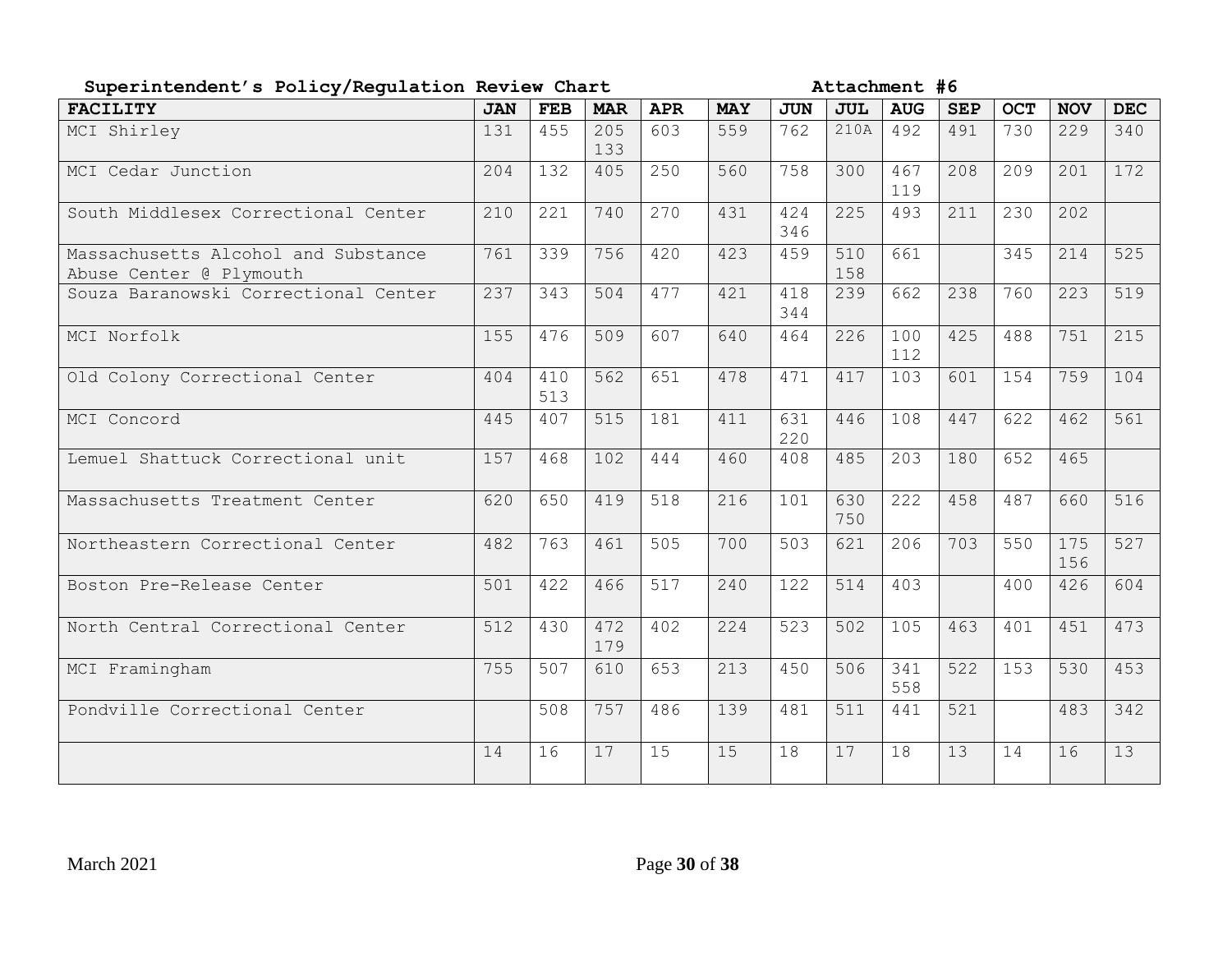# Attachment # 7

### SUPERINTENDENT'S POLICY/REGULATION CHANGE SHEET

| Policy/Requlation $\#$ :                                                                                |               |                |
|---------------------------------------------------------------------------------------------------------|---------------|----------------|
| Policy/Regulation Title:                                                                                |               |                |
| Facility:                                                                                               | Submitted by: |                |
|                                                                                                         |               | Superintendent |
|                                                                                                         |               |                |
| When completing this form, please be specific as to which<br>sections you are recommending changes for: |               |                |
| Additions (what and why):                                                                               |               |                |

Deletions (what and why):

Additional Comments (impact of revisions, e.g., budgetary, training, etc.):

Submit this form (electronically) to the Policy Development and Compliance Unit by the last business day of the month.

cc: Assistant Deputy Commissioner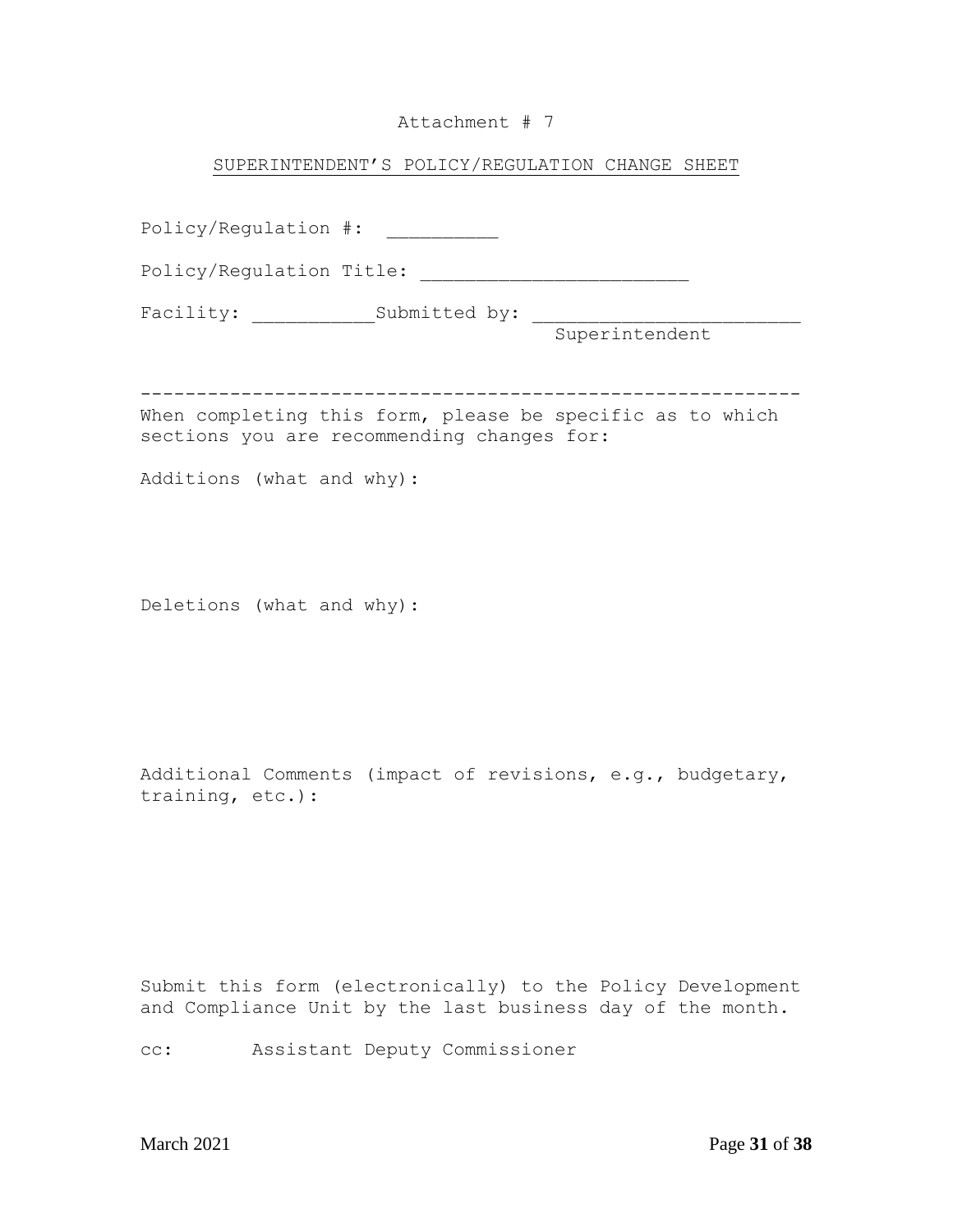# **Department of Correction Procedural Statement On the Conduct of Public Hearings**

In order to ensure a consistent and fair opportunity for any interested person or group to comment upon Department of Correction proposals to adopt, amend, or repeal any regulation or portion thereof, the Department shall, in addition to following the applicable requirements of M.G.L. c. 30A, the Administrative Procedures Act, 950 CMR 20.00, governing the preparing and filing of regulations, and all applicable Executive Orders, comply with the following procedures.

1) The Legal Division of the Department shall notify in writing any person or group that has filed a written request for notice of the adoption, amendment, or repeal of any regulation pursuant to M.G.L. c. 30A, §2. The notice shall contain the statutory authority under which the action is proposed, the time and place of the public hearing, the express terms or substance of the proposed regulation, and any other additional matter required by law. A copy of the notice shall also be sent to the Director of the Policy Development and Compliance Unit who shall notify the designated Reviewing Authority, the Division of Public Affairs, and any other appropriate division of the Department.

2) A representative of the Legal Division of the Department shall conduct the public hearing. The appropriate Reviewing Authority or a designee shall attend the public hearing.

3) Interested persons or groups at the hearing shall be invited to provide a name, organization, mailing address, and telephone number for future contact [Attachment 1].

4) At the public hearing, all interested parties shall be afforded an opportunity to orally present data, views, or arguments relative to the proposed actions.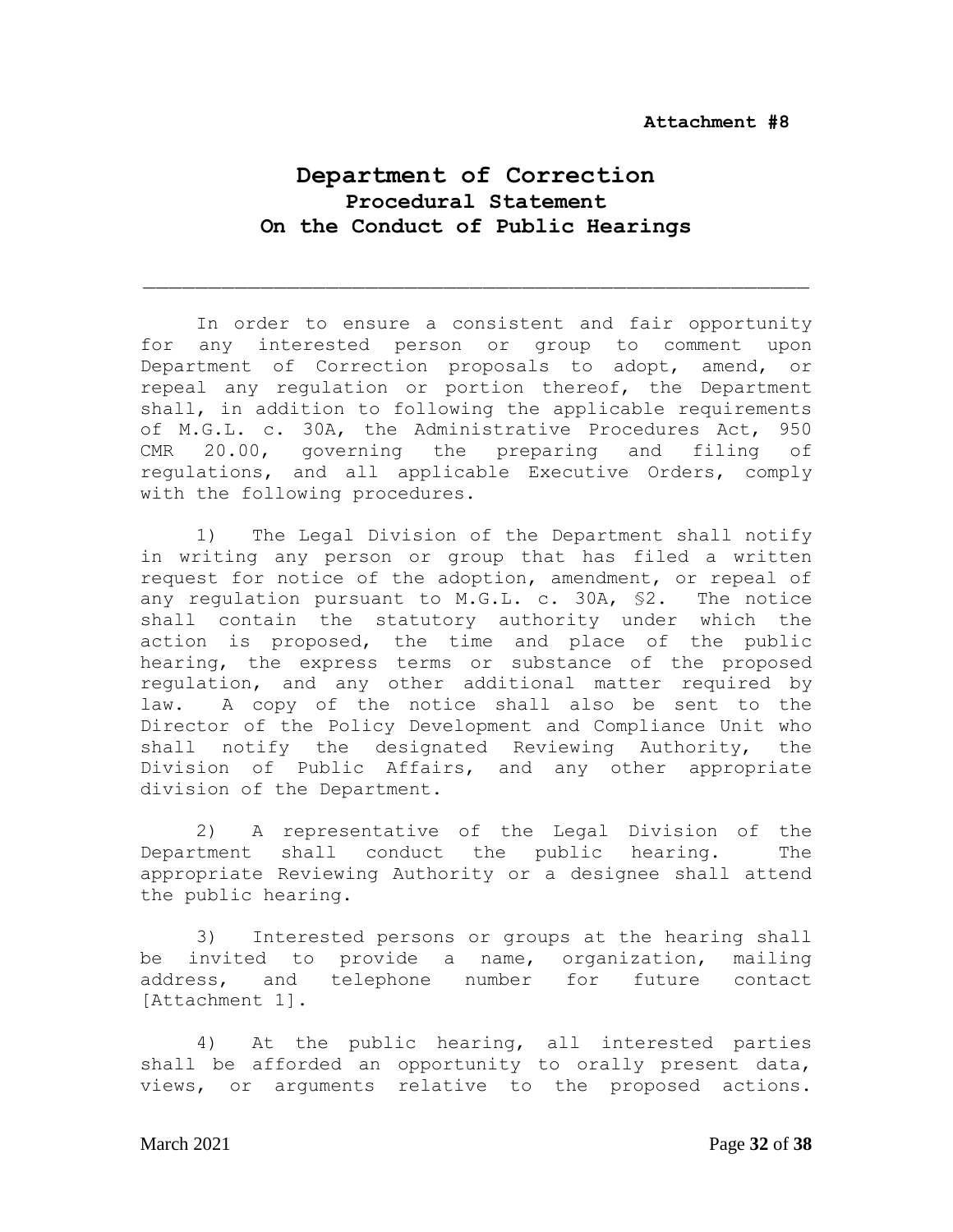Written presentations may be made at the hearing or at any time prior to the public hearing date.

5) The Legal Division shall maintain a record of all interested persons or groups that present data, views, or arguments at the hearing and written presentations made at the hearing or at any time prior to the public hearing date.

6) All orally presented data, views, or arguments relative to the proposed actions and any written presentations made at the hearing or at any time prior to the public hearing date shall be reviewed and considered by the Reviewing Authority in consultation with the Legal Division. Based upon the public hearing and written presentations, the Reviewing Authority may submit any appropriate revisions to the proposed regulatory action to the Commissioner for approval within ten (10) business days.

7) Each person or group that orally presented data, views, or arguments relative to the proposed actions or any written presentations and who provided a name, organization, mailing address and telephone number for future contact shall receive a letter from the Reviewing Authority indicating that their data, views, presentations, or arguments relative to the proposed actions were received and considered. The letter may also indicate any action taken regarding the submitted data, views, or arguments.

8) The Legal Division shall incorporate any revisions to the proposed regulatory action approved by the Commissioner and ensure completion of the regulatory process.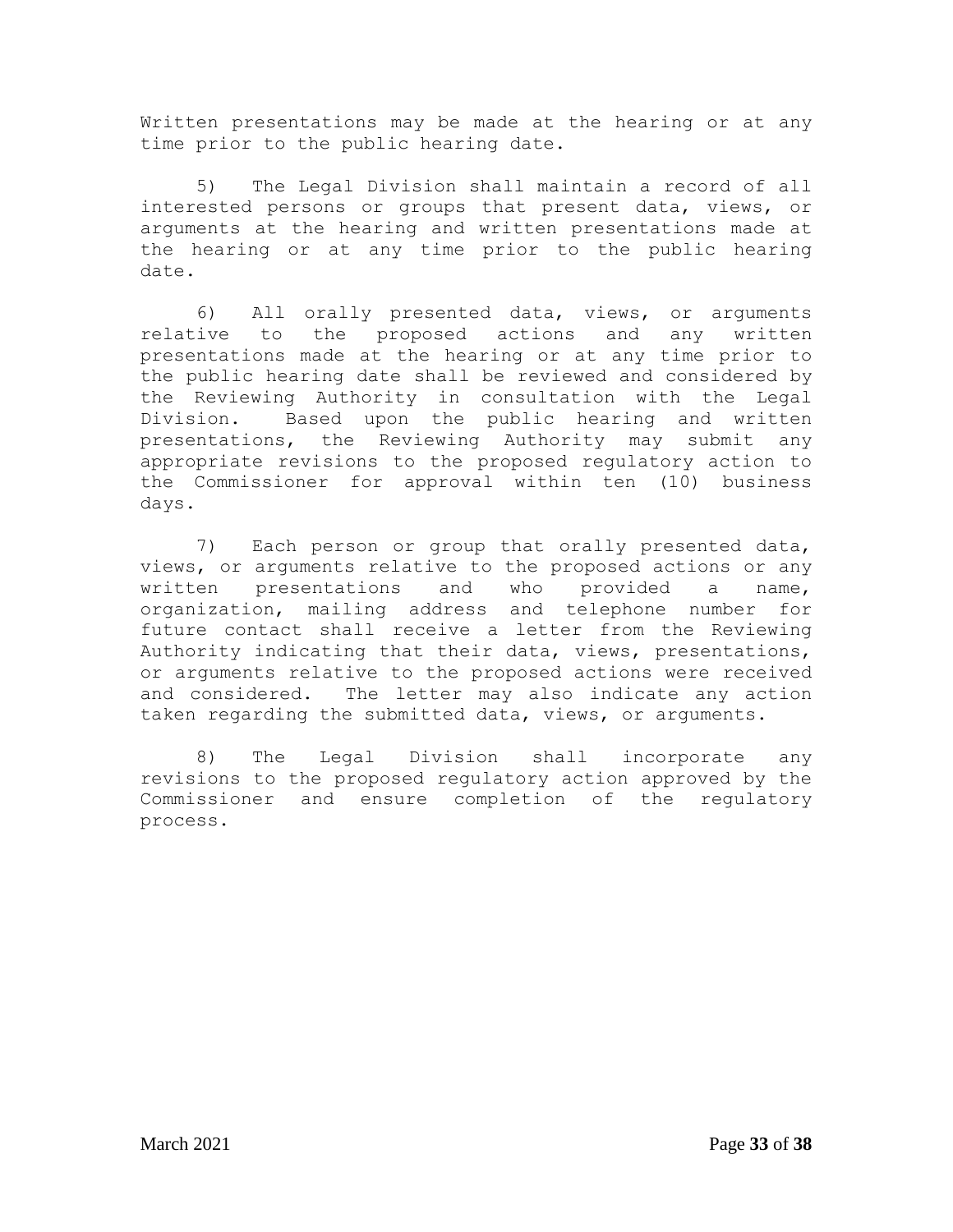#### **Attachment #9**

#### **Waiver Request Format**

- To: Commissioner
- Thru: Appropriate Reviewing Authority
- Thru: Appropriate ADC
- From: Superintendent/Division Head

#### **RE: Waiver Request: Policy #**

Date:

(Specifically outline the portion of the policy being sought to be waived and the reasons operationally the facility cannot comply.)

Reviewed By: **Recommend Approval Y/N \_\_\_\_\_ Assistant Deputy Commissioner Date**

| Recommend Approval Y/N     |      |
|----------------------------|------|
| <b>Reviewing Authority</b> | Date |

**Approved Denied Date**

**Commissioner**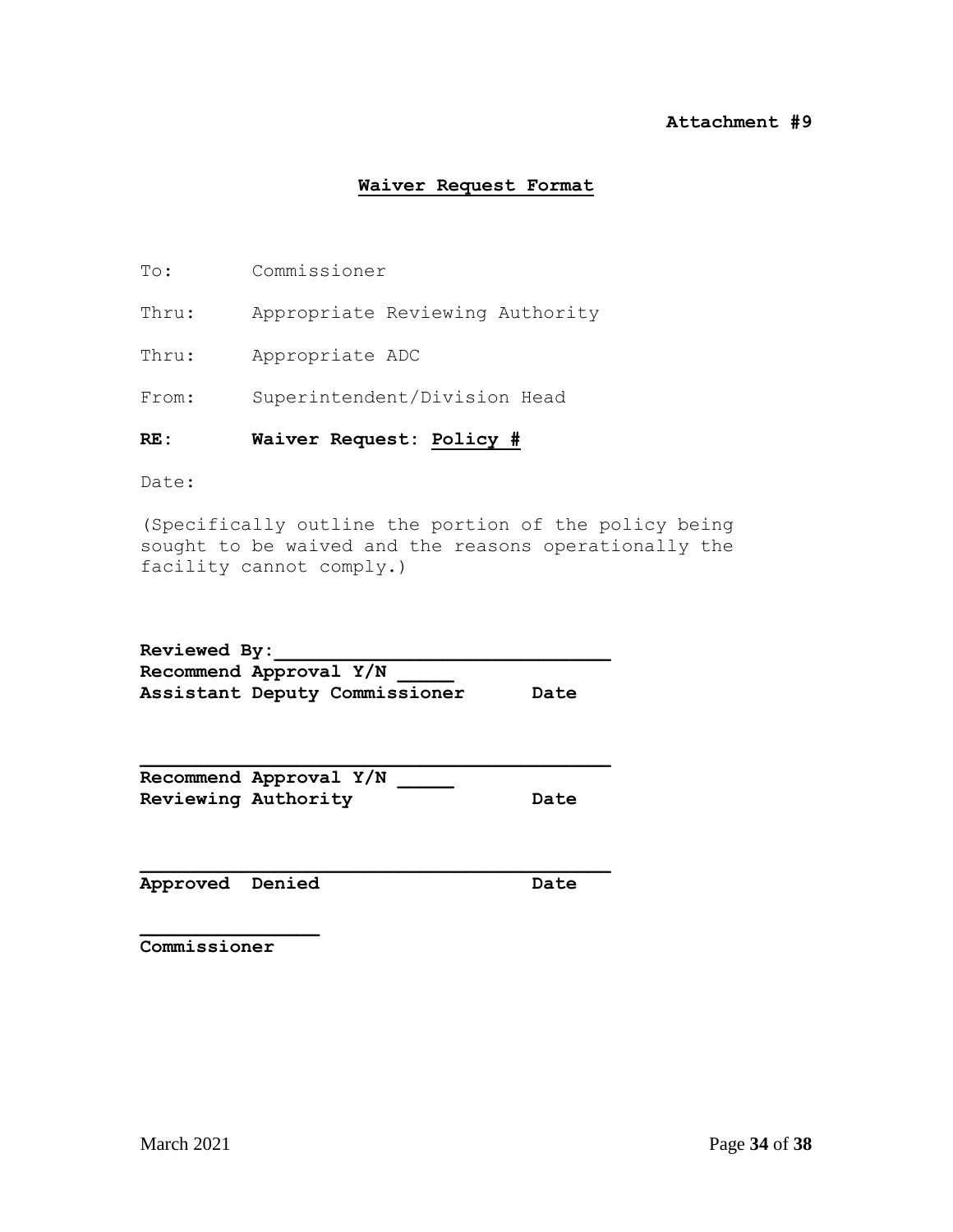#### **Attachment # 10**

### **Committee/Meeting Policy/Regulation Change Form**

- TO: (Appropriate Policy/Regulation Reviewing Authority)
- FROM: (Committee Chair/Staff Person)

DATE:

RE: Proposed Policy/Regulation Revision

As a result of a recent meeting of the (committee/meeting group name), I am proposing that the (103 DOC/CMR number) (policy name) policy be revised as follows:

(When completing this form, please be specific as to which sections you are recommending changes for :)

Additions (what and why):

Deletions (what and why):

Additional Comments (impact of revisions, e.g., budgetary, training, etc.):

cc: Director, PDCU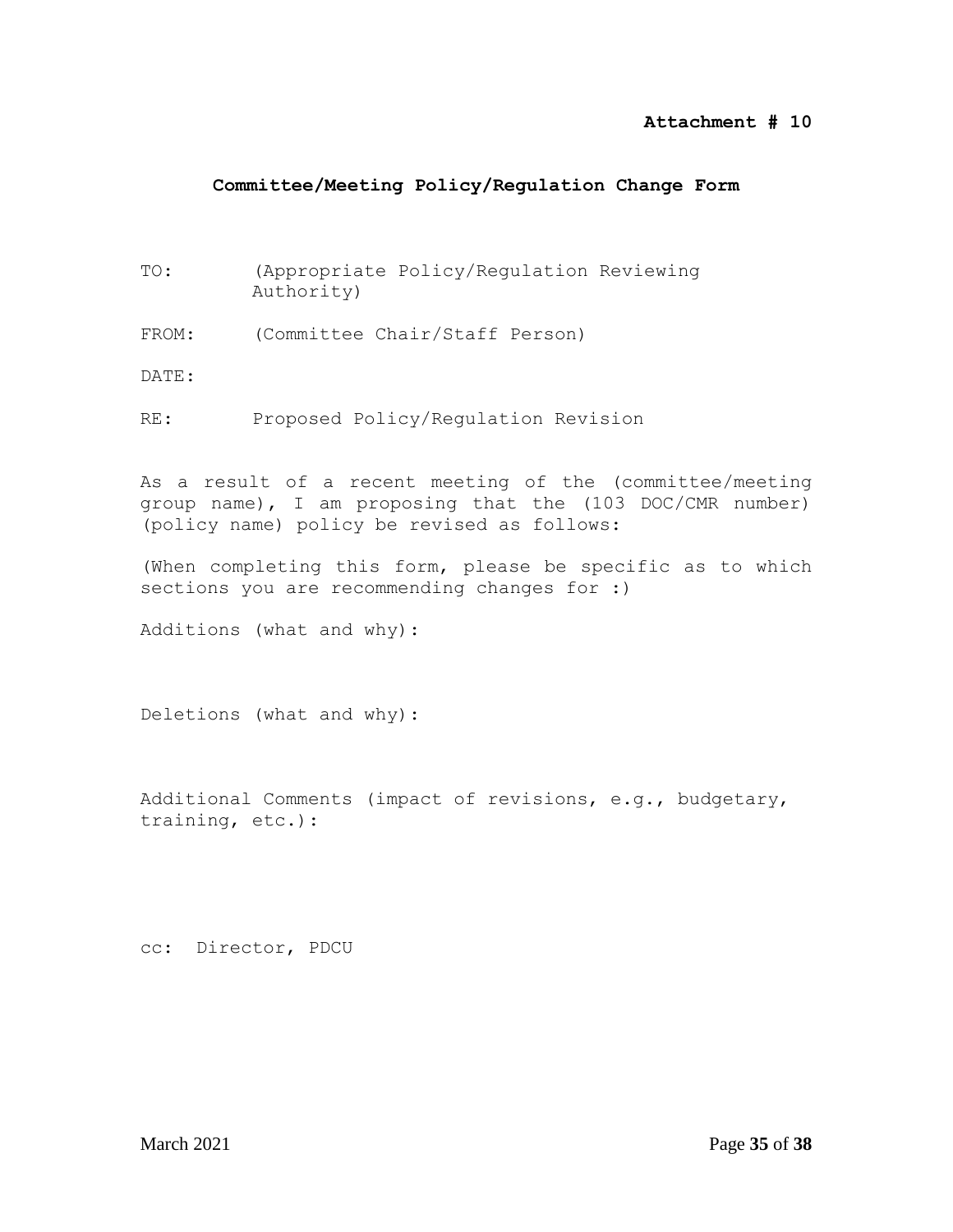# **Civil Rights Impact Analysis**

#### **Purpose & Objective**

Below is the Department of Correction's process for identifying and addressing civil rights implications of proposed regulations upon groups or individuals of protected classes. This Civil Rights Impact Analysis is a management tool to ensure that the proposed regulation is fair and equitable, and does not discriminate against members of a protected class/groups.

 $\frac{1}{2}$  ,  $\frac{1}{2}$  ,  $\frac{1}{2}$  ,  $\frac{1}{2}$  ,  $\frac{1}{2}$  ,  $\frac{1}{2}$  ,  $\frac{1}{2}$  ,  $\frac{1}{2}$  ,  $\frac{1}{2}$  ,  $\frac{1}{2}$  ,  $\frac{1}{2}$  ,  $\frac{1}{2}$  ,  $\frac{1}{2}$  ,  $\frac{1}{2}$  ,  $\frac{1}{2}$  ,  $\frac{1}{2}$  ,  $\frac{1}{2}$  ,  $\frac{1}{2}$  ,  $\frac{1$ 

 $\mathcal{L}_\mathcal{L} = \{ \mathcal{L}_\mathcal{L} = \{ \mathcal{L}_\mathcal{L} = \{ \mathcal{L}_\mathcal{L} = \{ \mathcal{L}_\mathcal{L} = \{ \mathcal{L}_\mathcal{L} = \{ \mathcal{L}_\mathcal{L} = \{ \mathcal{L}_\mathcal{L} = \{ \mathcal{L}_\mathcal{L} = \{ \mathcal{L}_\mathcal{L} = \{ \mathcal{L}_\mathcal{L} = \{ \mathcal{L}_\mathcal{L} = \{ \mathcal{L}_\mathcal{L} = \{ \mathcal{L}_\mathcal{L} = \{ \mathcal{L}_\mathcal{$ 

\_\_\_\_\_\_\_\_\_\_\_\_\_\_\_\_\_\_\_\_\_\_\_\_\_\_\_\_\_\_\_\_\_\_\_\_\_\_\_\_\_\_\_\_\_\_\_\_\_\_\_\_\_\_

1) Purpose of the Regulation:

2) Are any of the following class/groups potentially impacted by the proposed regulation?

| Race               |  |
|--------------------|--|
| Color              |  |
| Age                |  |
| Gender             |  |
| Ethnicity          |  |
| Sexual Orientation |  |
| Religion           |  |
|                    |  |

March 2021 Page **36** of **38**

Y N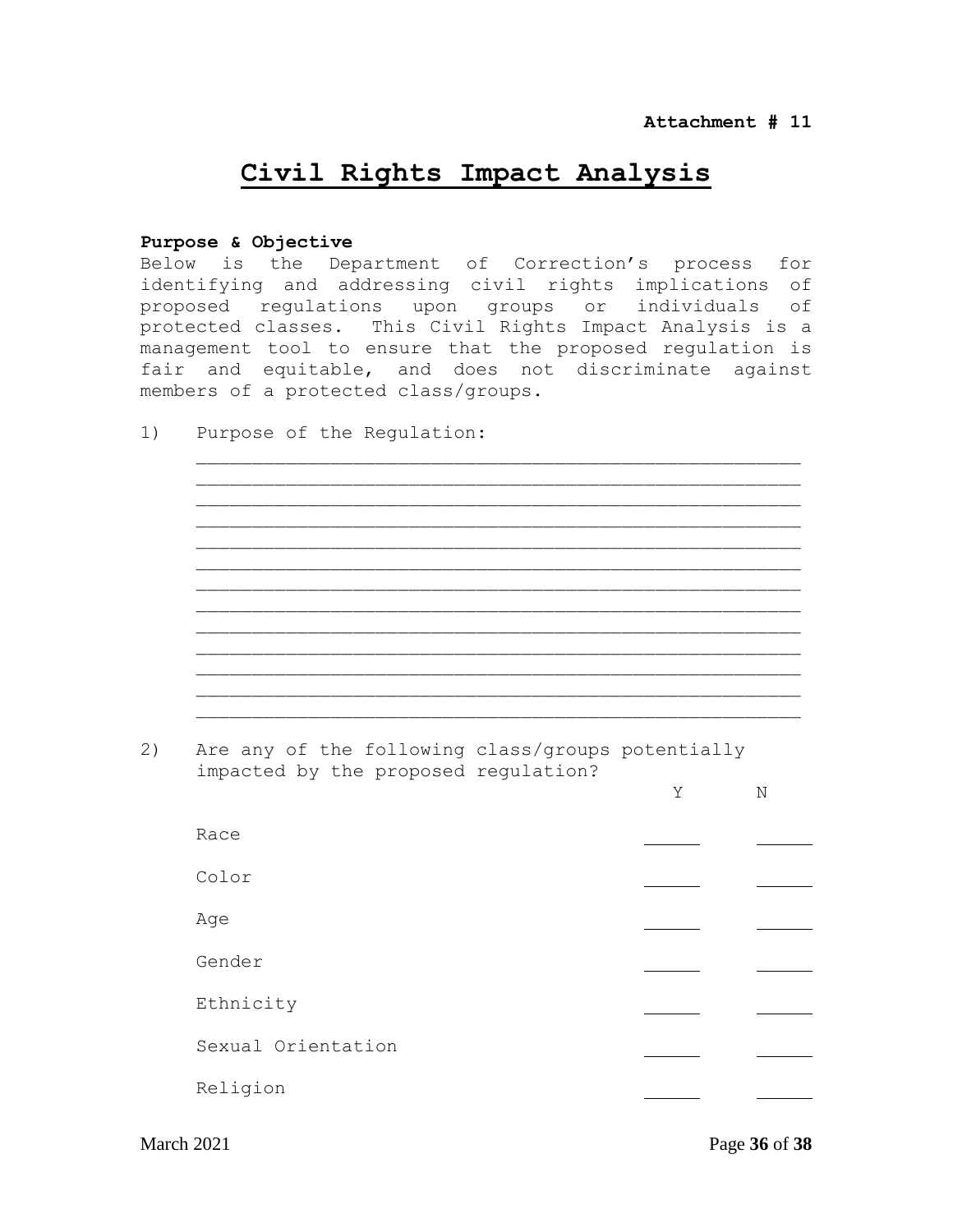| Creed                                |  |
|--------------------------------------|--|
| Ancestry                             |  |
| National Origin                      |  |
| Disability                           |  |
| Veteran's Status (incl. Vietnam era) |  |

3) If you answered "yes" to any of the classes listed in section 2, what is the impact of the regulation upon those individuals or groups?

> \_\_\_\_\_\_\_\_\_\_\_\_\_\_\_\_\_\_\_\_\_\_\_\_\_\_\_\_\_\_\_\_\_\_\_\_\_\_\_\_\_\_\_\_\_\_\_\_\_\_\_\_\_ \_\_\_\_\_\_\_\_\_\_\_\_\_\_\_\_\_\_\_\_\_\_\_\_\_\_\_\_\_\_\_\_\_\_\_\_\_\_\_\_\_\_\_\_\_\_\_\_\_\_\_\_\_

> > \_\_\_\_\_\_\_\_\_\_\_\_\_\_\_\_\_\_\_\_\_\_\_\_\_\_\_\_\_\_\_\_\_\_\_\_\_\_\_\_\_\_\_\_\_\_\_\_\_\_\_\_\_ \_\_\_\_\_\_\_\_\_\_\_\_\_\_\_\_\_\_\_\_\_\_\_\_\_\_\_\_\_\_\_\_\_\_\_\_\_\_\_\_\_\_\_\_\_\_\_\_\_\_\_\_\_

\_\_\_\_\_\_\_\_\_\_\_\_\_\_\_\_\_\_\_\_\_\_\_\_\_\_\_\_\_\_\_\_\_\_\_\_\_\_\_\_\_\_\_\_\_\_\_\_\_\_\_\_\_

- 4) Is the impact disparate or adverse?
	- ( ) Yes

If yes, explain:

- ( ) No
- 5) If there is a disparate or adverse impact, what strategies or actions could eliminate, alleviate, or otherwise mitigate such adverse impact?

Explain:

 $\overline{a}$ 

"Disparate Impact" or "Adverse Impact" means an action emanating from implementation of a regulation, which although adopted absent the intent of discriminating against a member of a protected class, nevertheless adversely affects members of a protected class. No discriminatory intent is necessary.

You may contact the Commonwealth of Massachusetts Office of Access and Opportunity for review and guidance.